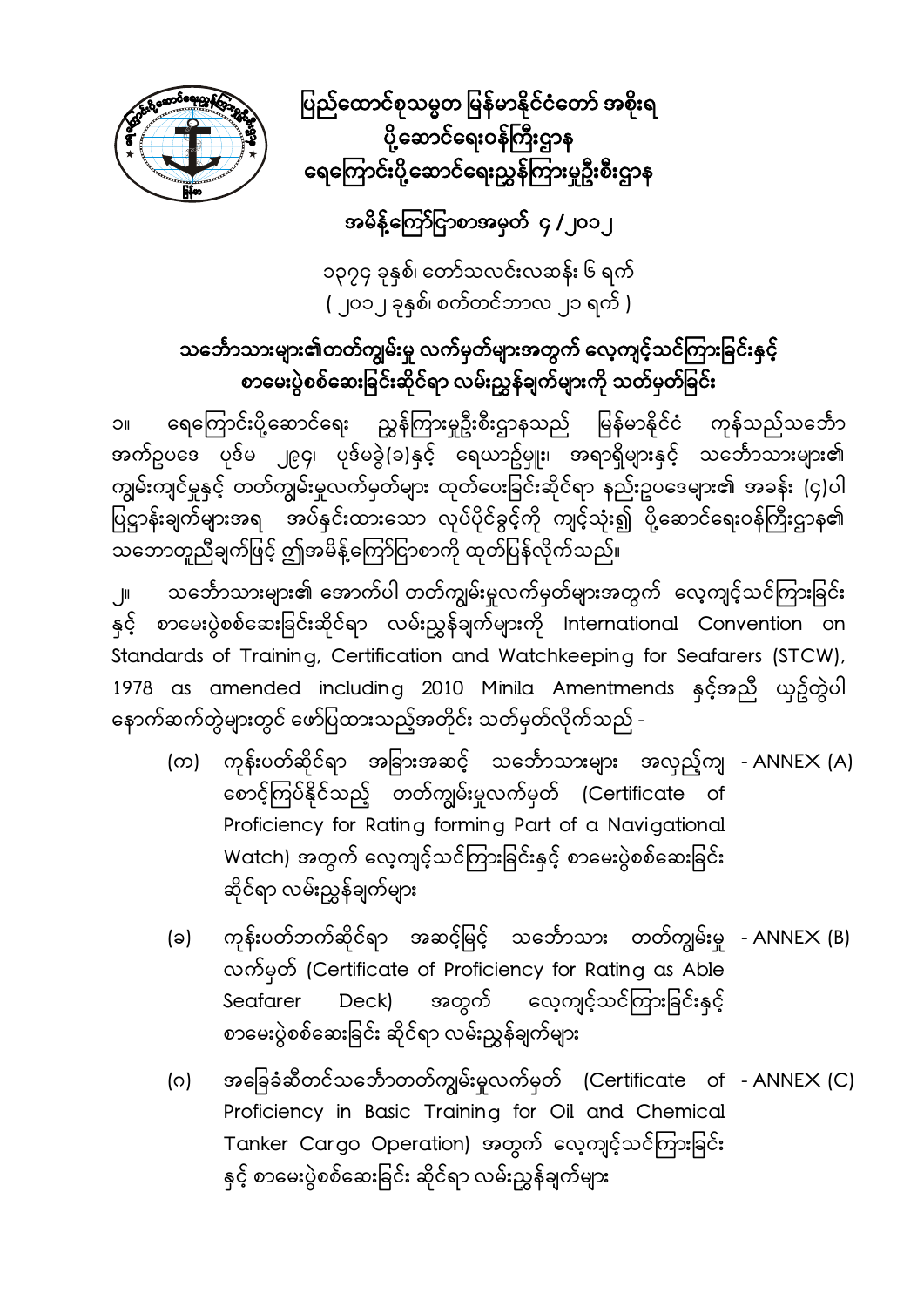- (ဃ) အဆင့်မြင့်ဆီတင်သင်္ဘောတတ်ကျွမ်းမှုလက်မှတ် (Certificate of - ANNEX (D) ှ Proficiency in Advanced Training for Oil Tanker Cargo Operation) အတွက် လေ့ကျင့်သင်ကြားခြင်းနှင့် စာမေးပွဲ စစ်ေဆးခြ င်း ဆိုင်ရာ လမ်းညွှန်ချက်များ
- (င) အဆင့်မြင့် ဓာတုဆီတင်သင်္ဘော တတ်ကျွမ်းမှုလက်မှတ် - ANNEX (E) ှု (Certificate of Proficiency in Advanced Training for Chemical Tanker Cargo Operation) အတွက် ေလ့ကျင့် သင်ကြားခြင်းနှင့် စာမေးပွဲ စစ်ဆေးခြင်း ဆိုင်ရာ လမ်းညွှန်ချက်များ
- (စ) အခြေခံဓာတ်ငွေ့တင်သင်္ဘောတတ်ကျွမ်းမှုလက်မှတ် (Certificate - ANNEX (F) ှု ှ of Proficiency in Basic Training for Liquefied gas Tanker Cargo Operation) အတွက် လေ့ကျင့်သင်ကြားခြင်း နှင့် စာမေးပွဲစစ်ဆေးခြင်း ဆိုင်ရာ လမ်းညွှန်ချက်များ
- (ဆ) အဆင့်မြင့် ဓာတ်ငွေ့တင်သင်္ဘော တတ်ကျွမ်းမှုလက်မှတ် ANNEX (G) ှု ှ (Certificate of Proficiency in Advanced Training for Liquefied gas Tanker Cargo Operation) အတွက် လေ့ကျင့်သင်ကြားခြင်းနှင့် စာမေးပွဲ စစ်ဆေးခြင်းဆိုင်ရာ လမ်းညွှန် ချက်များ
- (ဇ) စုလူဝေးအား စီမံခန့်ခွဲမှု သက်သေခံလက်မှတ် (Crowd - ANNEX (H) ှ Management Documentary Evidence) အတွက် ေလ့ကျင့် သင်ကြားခြင်းနှင့် စာမေးပွဲ စစ်ဆေးခြင်း ဆိုင်ရာ လမ်းညွှန်ချက်များ
- (ဈ) ပင်လယ်ပြင် ဘေးကင်းစေရေး အကျွမ်းဝင်မှုရှိကြောင်းနှင့် အခြေခံ - ANNEX (l) ေလ့ကျင့်ခန်းများ တတ်ကျွမ်းမှု လက်မှတ် ( Certificate of Proficiency in Safety Familiarization and Basic Training) အတွက် လေ့ကျင့်သင်ကြားခြင်းနှင့် စာမေးပွဲ စစ်ဆေးခြင်း ဆိုင်ရာ လမ်းညွှန်ချက်များ
- (ည) အသက်ကယ်လှေနှင့် ကယ်ဆယ်ရေးလှေ (အမြန်ကယ်ဆယ်ရေး ANNEX (J) လှေမပါဝင်) ကျွမ်းကျင်စွာ အသုံးပြု ထိန်းသိမ်းမောင်းနှင်နိုင် ေကြ ာင်း ထုတ်ေပးသည့် တတ်ကျွမ်းမှုလက်မှတ် (Proficiency in Survival Craft and Rescue Boat other than Fast Rescue Boat Certificate of Proficiency) အတွက် လေ့ကျင့်သင်ကြား ခြင်းနှင့် စာမေးပွဲ စစ်ဆေးခြင်း ဆိုင်ရာ လမ်းညွှန်ချက်များ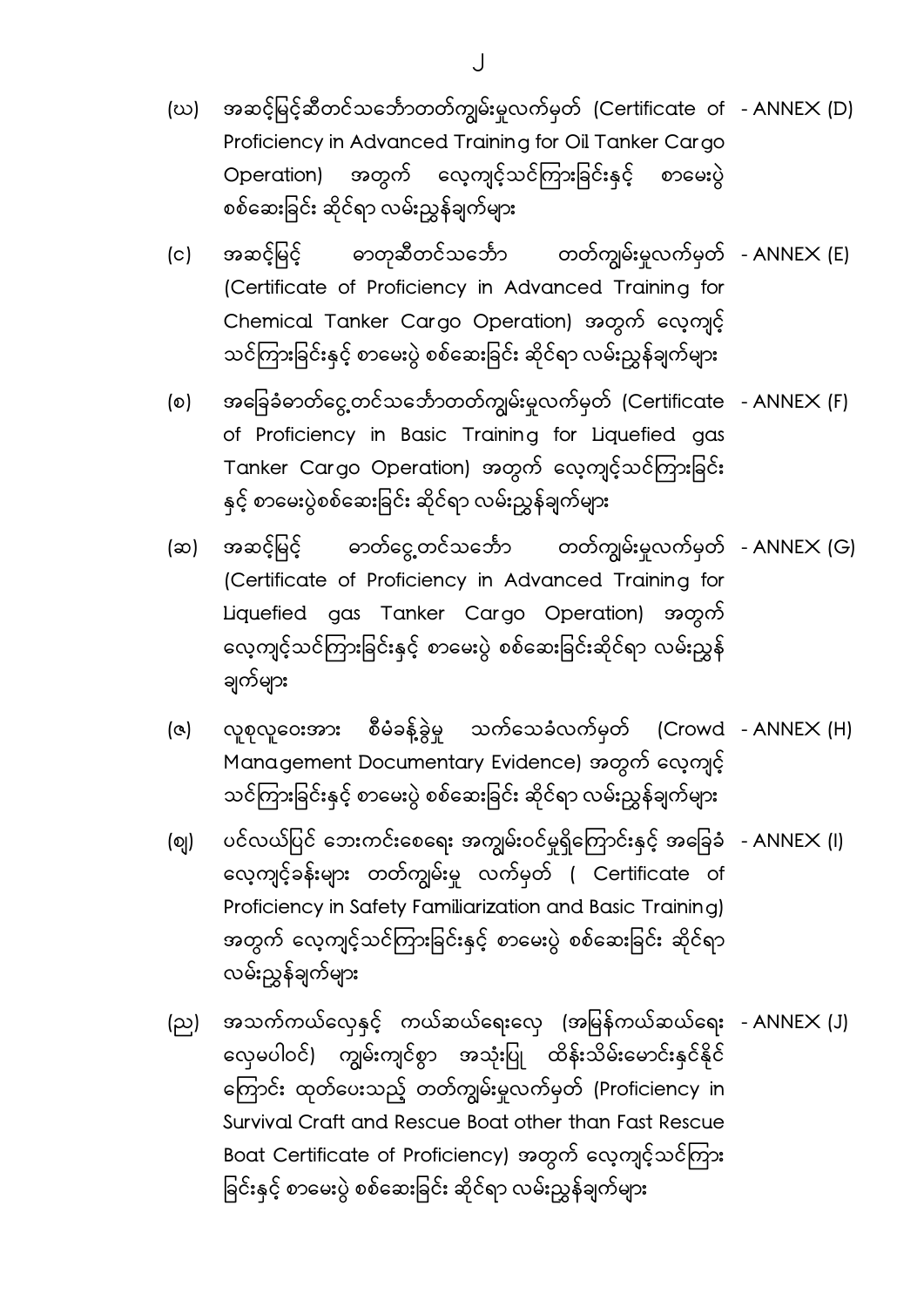- (ဋ) အမြန်ကယ်ဆယ်ရေးလှေ ကျွမ်းကျင်စွာ အသုံးပြု ထိန်းသိမ်းမောင်း - ANNEX (K) နှင်နိုင်ကြောင်းထုတ်ပေးသည့်တတ်ကျွမ်းမှုလက်မှတ် (Proficiency in Fast Rescue Boat Certificate of Proficiency) အတွက် လေ့ကျင့်သင်ကြားခြင်းနှင့် စာမေးပွဲစစ်ဆေးခြင်းဆိုင်ရာ လမ်းညွှန် ချက်များ
- (ဌ) ရှေးဦးသူနာပြု တတ်ကျွမ်းမှုလက်မှတ် (Medical First Aid -ANNEX(L) ှု ှ Certificate of Proficiency) အတွက် လေ့ကျင့်သင်ကြားခြင်းနှင့် စာေမးပွဲ စစ်ေဆးခြ င်း ဆိုင်ရာ လမ်းညွှန်ချက်များ
- (ဍ) ကျန်းမာရေးစောင့်ရှောက်ခြင်း တတ်ကျွမ်းမှုလက်မှတ် ( Medical - ANNEX (M) ှု ှ Care Certificate of Proficiency) အတွက် ေလ့ကျင့် သင်ကြားခြင်းနှင့် စာမေးပွဲ စစ်ဆေးခြင်း ဆိုင်ရာ လမ်းညွှန်ချက်များ
- (ဎ) သင်္ဘောလုံခြုံရေးအရာရှိ တတ်ကျွမ်းမှုလက်မှတ် (Ship Security - ANNEX (N) ှု ှ Officer Certificate of Proficiency) အတွက် ေလ့ကျင့် သင်ကြားခြင်းနှင့် စာမေးပွဲ စစ်ဆေးခြင်း ဆိုင်ရာ လမ်းညွှန်ချက်များ
- (ဏ) သင်္ဘောလုံခြုံရေးအသိပညာပေး တတ်ကျွမ်းမှုလက်မှတ် (Ship ANNEX (O) ှု ှ Security Awareness Certificate of Proficiency) အတွက် လေ့ကျင့် သင်ကြားခြင်းနှင့် စာမေးပွဲ စစ်ဆေးခြင်းဆိုင်ရာ လမ်းညွှန် ချက်များ
- (တ) သင်္ဘောလုံခြုံရေးတာဝန်ကျ တတ်ကျွမ်းမှုလက်မှတ် (Designated - ANNEX (P) ှု Security Duties Certificate of Proficiency) အတွက် လေ့ကျင့် သင်ကြားခြင်းနှင့် စာမေးပွဲစစ်ဆေးခြင်းဆိုင်ရာ လမ်းညွှန် ချက်များ
- (ထ) ကုန်းပတ်ကျွမ်းကျင်မှု သင်္ဘောသား တတ်ကျွမ်းမှုလက်မှတ် ANNEX (Q) ှု ှ (Efficient Deck Hand Certificate of Proficiency) အတွက် လေ့ကျင့်သင်ကြားခြင်းနှင့် စာမေးပွဲ စစ်ဆေးခြင်းဆိုင်ရာ လမ်းညွှန် ချက်များ
- (ဒ ) စက်ခန်းကျွမ်းကျင်မှု သင်္ဘောသားတတ်ကျွမ်းမှုလက်မှတ် (Ratings - ANNEX (R) ှု ှ forming part of a watch in Engine-room Certificate of Proficiency) အတွက် လေ့ကျင့်သင်ကြားခြင်းနှင့် စာမေးပွဲ စစ်ဆေးခြင်းဆိုင်ရာ လမ်းညွှန် ချက်များ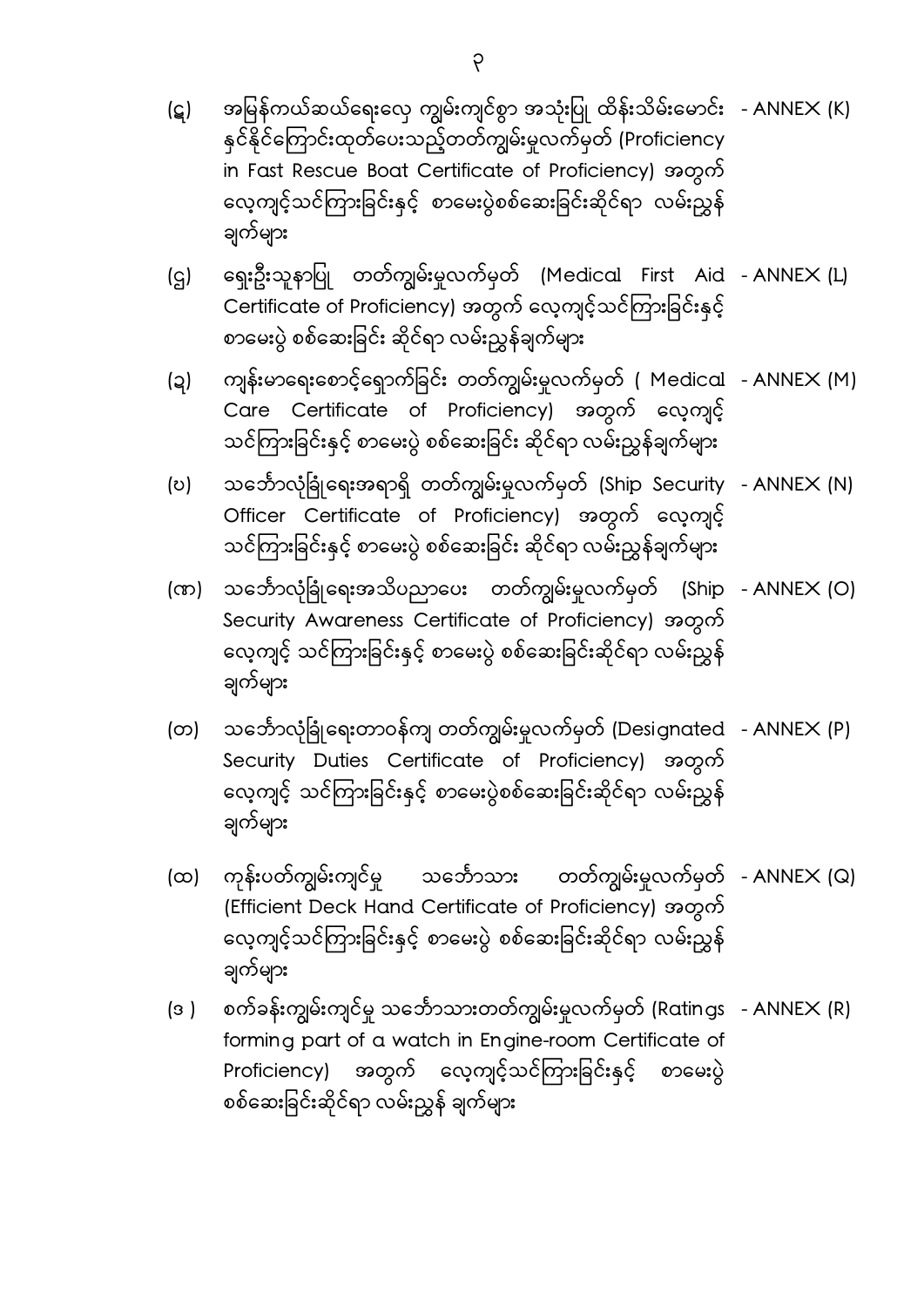- (ဓ) စက်ခန်းကျွမ်းကျင်မှု သင်္ဘောသားတတ်ကျွမ်းမှုလက်မှတ် (Ratings ANNEX (S) ှု ှ forming part of a watch in Engine-room Certificate of Proficiency) အတွက် စက်ခန်းလုပ်သက်ရှိသူများအား ေလ့ကျင့် သင်ကြားခြင်းနှင့် စာမေးပွဲ စစ်ဆေးခြင်းဆိုင်ရာ လမ်းညွှန်ချက်များ
- (န) စက်မှုဘက်ဆိုင်ရာ အဆင့်မြင့် သင်္ဘောသားတတ်ကျွမ်းမှုလက်မှတ် - ANNEX (T) ှု ှ (Certificate of Proficiency for Ratings as Able Seafarer Engine) အတွက်လေ့ကျင့်သင်ကြားခြင်းနှင့် စာမေးပွဲ စစ်ဆေးခြင်း ဆိုင်ရာ လမ်းညွှန်ချက်များ
- (ပ) လျှပ်စစ်နည်းပညာသင်္ဘောသားများအတွက် တတ်ကျွမ်းမှုလက်မှတ် - ANNEX (U) ှု ှ (Certificate of Proficiency for Electro- Technical Rating) အတွက်လေ့ကျင့်သင်ကြားခြင်းနှင့် စာမေးပွဲ စစ်ဆေးခြင်း ဆိုင်ရာ လမ်းညွှန်ချက်များ
- (ဖ) အဆင့်မြင့် ကျွမ်းကျင်စွာ မီးငြိမ်းသတ်နိုင်ကြောင်း ထုတ်ပေးသည့် - ANNEX (V) တတ်ကျွမ်းမှုလက်မှတ် (Adavanced Fire Fighting Certificate of Proficeincy) အတွက်လေ့ကျင့်သင်ကြားခြင်းနှင့် စာေမးပွဲ စစ်ေဆးခြ င်း ဆိုင်ရာ လမ်းညွှန်ချက်များ

 (ပုံ) ေမာင်ေမာင်ဦး ညွှန်ကြားရေးမှူးချုပ် ေရေကြ ာင်းပို့ေဆာင်ေရးညွှန်ကြ ားမှုဦးစီးဌာန ပို့ဆောင်ရေးဝန်ကြီးဌာန

စာအမှတ်၊ အမိန့်ကြော်ငြာစာ/ရညန/ ရက်စွဲ၊ ၂၀၁၂ ခုနှစ်၊ စက်တင်ဘာလ ရက်

# ဖြန့်ဝေခြင်း

ြမန်မာနိုင်ငံေရေကြ ာင်းပညာတက္ကသိုလ် မြန်မာနိုင်ငံ ကုန်သွယ်ရေကြောင်းကောလိပ် မြန်မာနိုင်ငံပင်လယ်ကူးသင်္ဘောသားအလုပ်သမားများအဖွဲ့ချုပ် (MSF) ေရေကြ ာင်းဘက်ဆိုင်ရာ သင်တန်းဌာနများ ဦးဆောင်ညွှန်ကြားရေးမှူး ပုံနှိပ်ရေးနှင့် စာအုပ်ထုတ်ဝေရေးလုပ်ငန်း ၂ ပေးပါရန် မေတ္တာရပ်ခံချက်ဖြင့် ပေးပို့ပါသည်။ ါ မြန်မာနိုင်ငံ ပြန်တမ်းအပိုင်း (၁)တွင် ထည့်သွင်း ကြေငြာ

မိတ္တူကို-ပို့ဆောင်ရေးဝန်ကြီးဌာန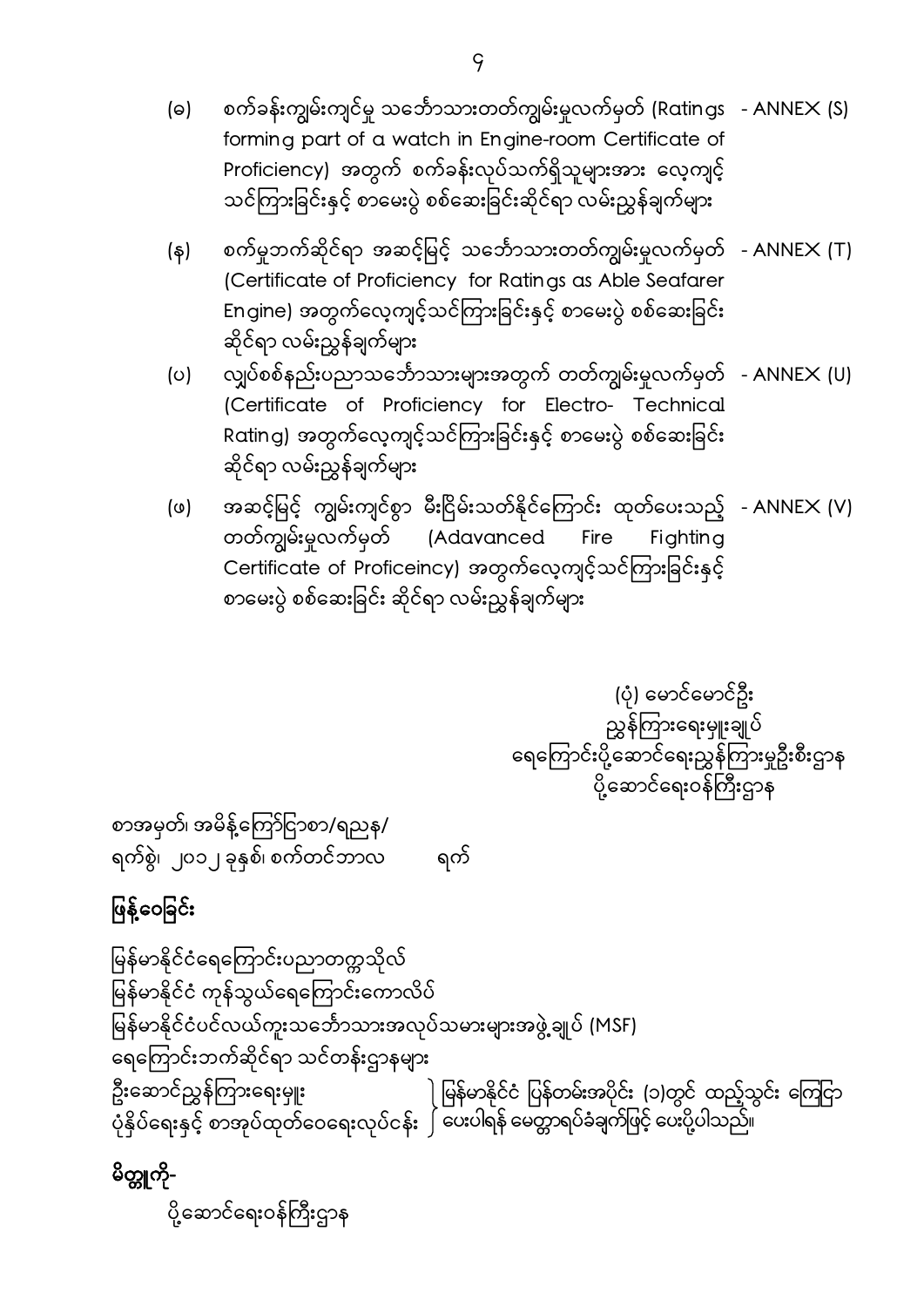### **Guidance of Maritime Education, Training and Examination for Ratings forming part of a Navigational Watch (STCW Convention 1978, as amended, Regulation II/4)**

The Rating forming part of a Navigational Watch course for seafarers who is designated to perform the navigation function at the support level consists of practical training, theory lectures, written examinations in the training centre.

- 1. Every candidate for certification shall:
	- (A) have approved seagoing service including not less than six months after holding of Certificate of Proficiency in safety familiarization and basic training issued by Department of Marine Administration
	- (B) have completed the training courses for 1 week conducted in an approved training centres with continuous assessment system and followed up by written examination to meet the standard of competence specified in section A-II/4,paragraph 1 to 4of the STCW Code

 That written examination shall be administered, supervised and monitored by the Department of Marine Administration.

2. The Department of Marine Administration shall issue Ratings Forming Part of a Navigational Watch Certificate of Proficiency to the candidates who have successfully completed the approved training course.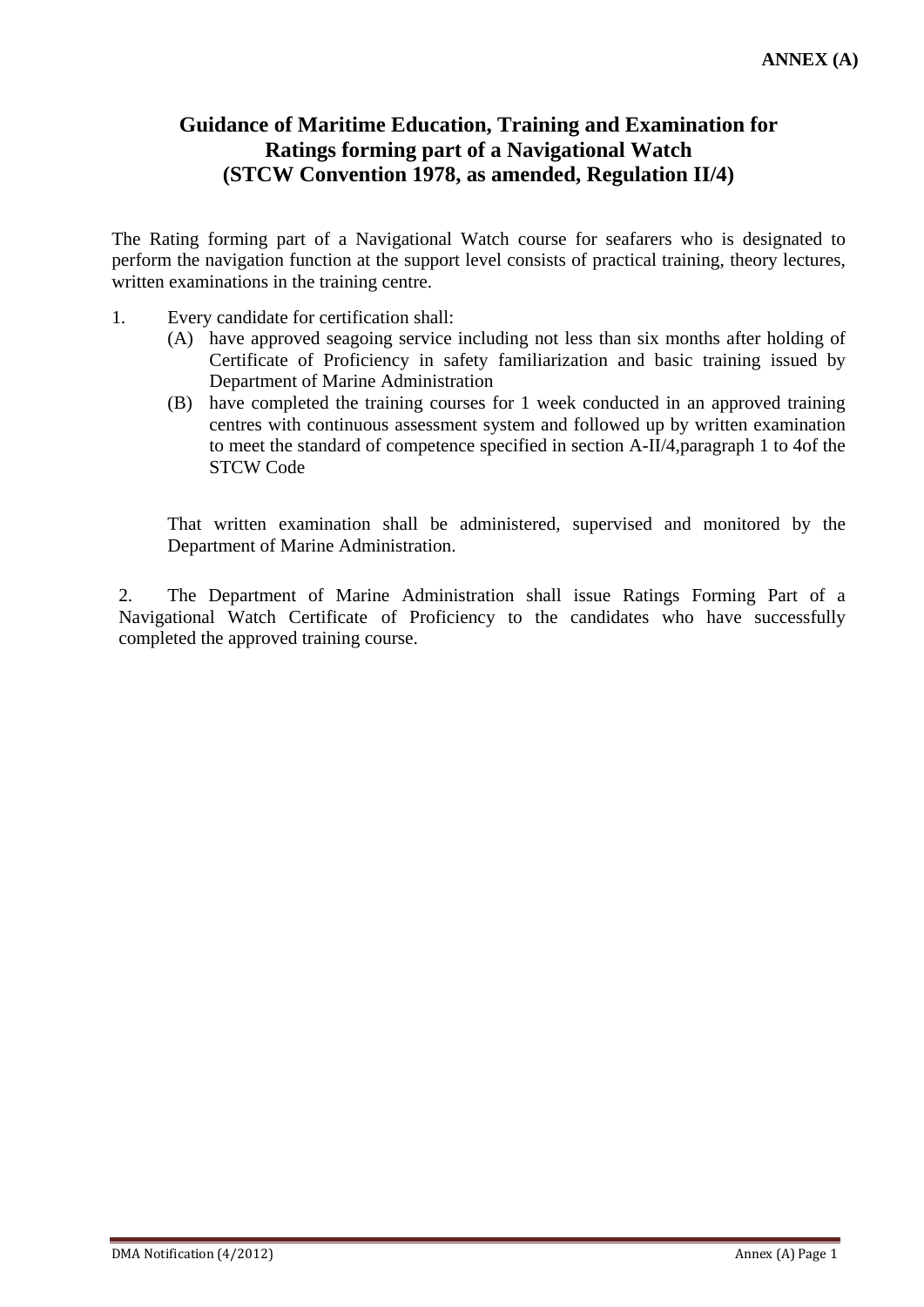#### **SUMMARY OF TEACHING HOURS FOR RATINGS FORMING PART OF A NAVIGATIONAL WATCH**

| No.   | <b>Subjects</b>                                                               | <b>Examination</b> | <b>Teaching</b><br>hours            | <b>Total</b><br>weeks |
|-------|-------------------------------------------------------------------------------|--------------------|-------------------------------------|-----------------------|
| 1.    | Steer the ship and also<br>comply with helm orders in<br>the English Language | Assessment         | Based on IMO<br><b>Model Course</b> |                       |
| 2.    | Keep a proper look-out by<br>sight and hearing                                | Assessment         | Based on IMO<br><b>Model Course</b> |                       |
| 3.    | Contribute to monitoring and<br>controlling a safe watch                      | Assessment         | Based on IMO<br><b>Model Course</b> |                       |
| 4.    | Operate emergency<br>equipment and apply<br>emergency procedures              | Assessment         | Based on IMO<br><b>Model Course</b> |                       |
| Total | 38 hours                                                                      |                    |                                     | 1 week                |

### **MODE AND MARKING SYSTEM FOR RATINGS FORMING PART OF A NAVIGATIONAL WATCH**

| No. | <b>Subject</b>                                  | <b>Mode of</b><br><b>Examination</b> | <b>Duration of</b><br><b>Examination</b> | <b>Maximum</b><br>marks | <b>Pass</b><br>marks |
|-----|-------------------------------------------------|--------------------------------------|------------------------------------------|-------------------------|----------------------|
|     | Ratings Forming Part of<br>a Navigational watch | Training Centre's<br>Written Exam    | 2 Hours                                  | 100                     | 50                   |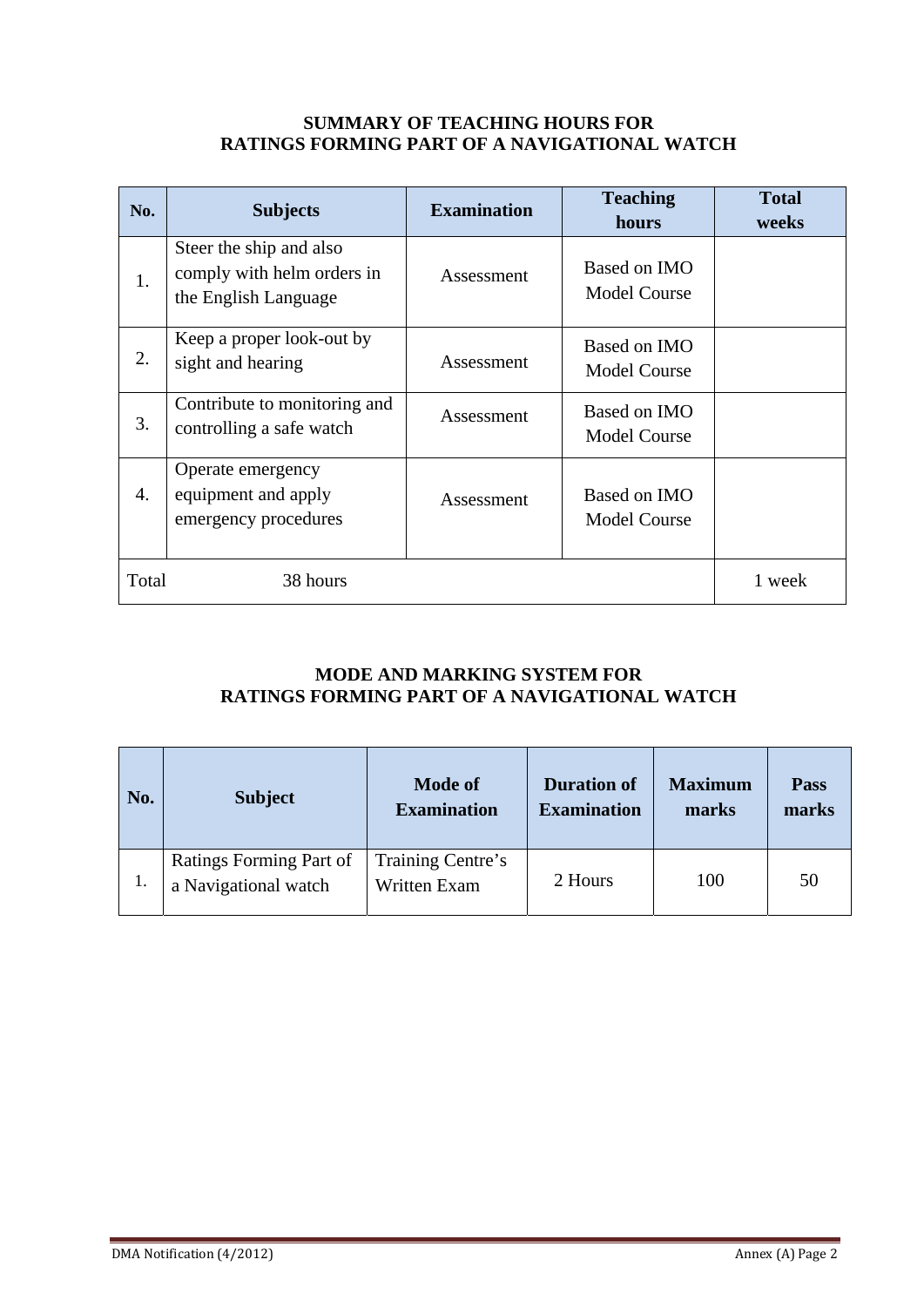### **Guidance of Maritime Education, Training and Examination for Ratings as Able Seafarer Deck (STCW Convention 1978, as amended, Regulation II/5)**

The Rating as Able Seafarer Deck course for seafarers who is designated to perform the function at the support level, as specified in section A-II/5, consists of practical training, theory lectures, Written examinations in the training centre.

- 1. Every candidate for certification shall:
	- (A) Have approved seagoing service including not less than 18 months after holding of Ratings forming part of a navigational watch Certificate of Proficiency.
	- (B) have completed the training courses for 2 weeks conducted in an approved training centres with continuous assessment system and followed up by written examination to meet the standard of competence specified in section A-II/5, paragraph 1 to 3 of the STCW Code.

 That written examination shall be administered, supervised and monitored by the Department of Marine Administration.

2. The Department of Marine Administration shall issue Ratings as Able Seafarer Deck Certificate of Proficiency to the candidates who have successfully completed the approved training course.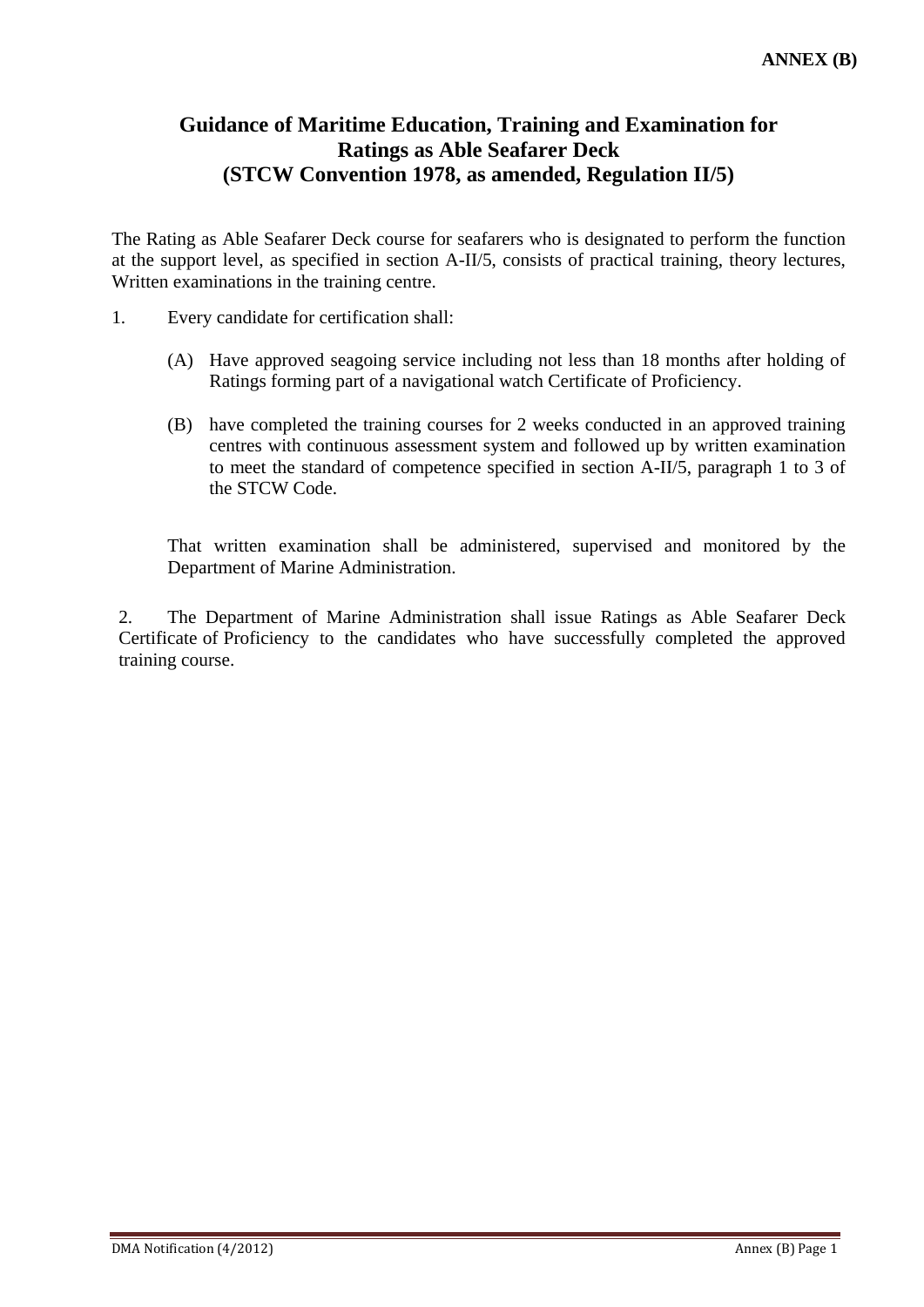### **SUMMARY OF TEACHING HOURS FOR RATINGS AS ABLE SEAFARER DECK**

| No.              | <b>Subjects</b>                                                                                    | <b>Examination</b> | <b>Teaching</b><br>hours | <b>Total</b><br>weeks |
|------------------|----------------------------------------------------------------------------------------------------|--------------------|--------------------------|-----------------------|
| 1.               | Contribute to a safe<br>navigational watch                                                         | Assessment         |                          |                       |
| 2.               | Contribute to berthing,<br>anchoring and other mooring<br>operations                               | Assessment         |                          |                       |
| 3.               | Contribute to the handling of<br>cargo and stores                                                  | Assessment         |                          |                       |
| $\overline{4}$ . | Contribute to the safe<br>operation of deck equipment<br>and machinery                             | Assessment         |                          |                       |
| 5.               | Apply occupational health<br>and safety precautions                                                | Assessment         |                          |                       |
| 6.               | Apply precautions and<br>contribute to the prevention<br>of pollution of the marine<br>environment | Assessment         |                          |                       |
| 7.               | Operate survival craft and<br>rescue boats                                                         | Assessment         |                          |                       |
| 8.               | Contribute to shipboard<br>maintenance and repair                                                  | Assessment         |                          |                       |
| Total            |                                                                                                    |                    |                          | 2 weeks               |

### **MODE AND MARKING SYSTEM FOR RATINGS AS ABLE SEAFARER DECK**

| No. | <b>Subject</b>           | <b>Mode of</b><br><b>Examination</b> | <b>Duration of</b><br><b>Examination</b> | <b>Maximum</b><br>marks | <b>Pass</b><br>marks |
|-----|--------------------------|--------------------------------------|------------------------------------------|-------------------------|----------------------|
|     | Ratings as Able seafarer | Training Centre's                    | 2 Hours                                  | 100                     | 50                   |
|     | deck                     | Written Exam                         |                                          |                         |                      |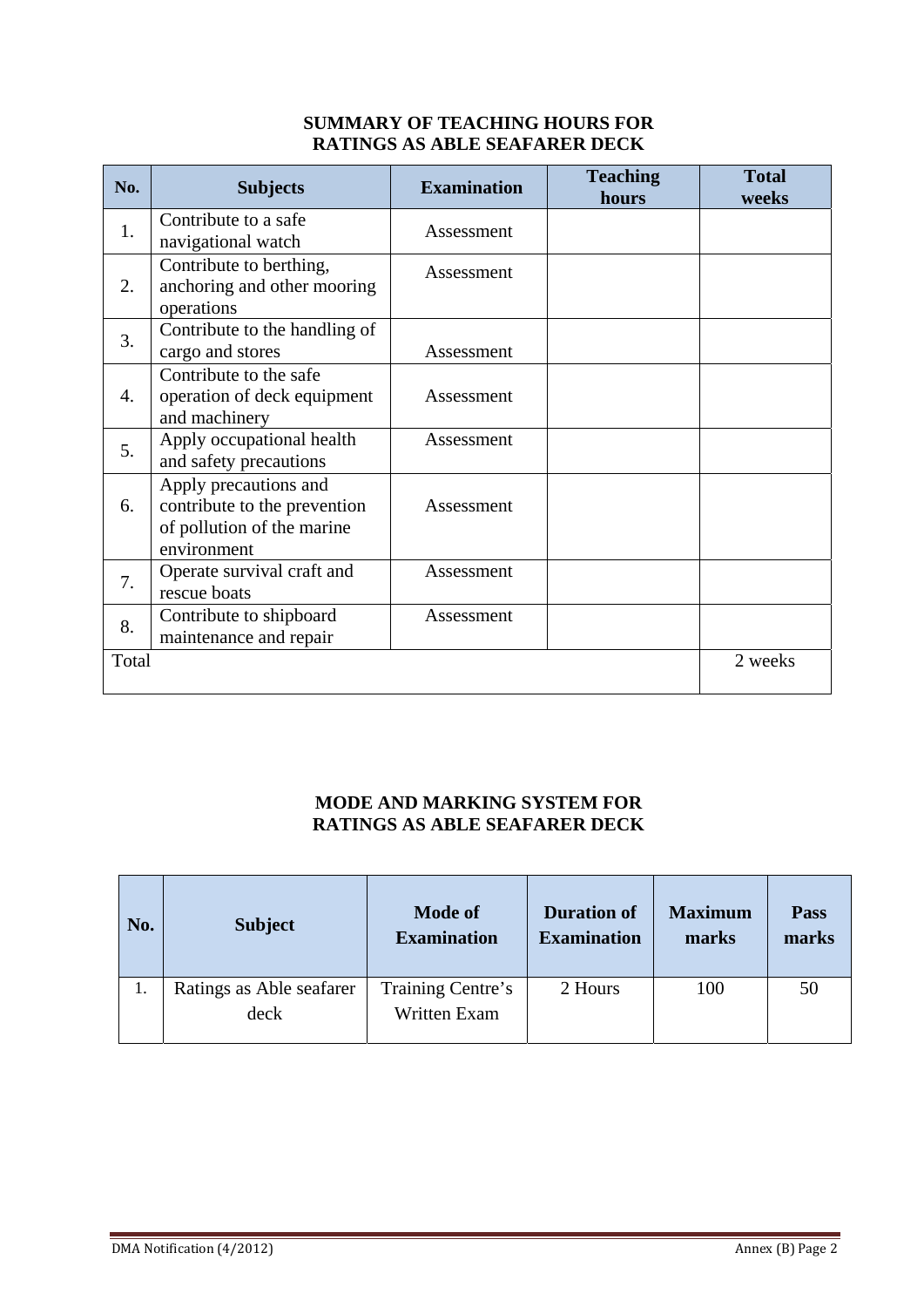### **Guidance of Maritime Education, Training and Examination for Certificate of Proficiency in Basic Training for Oil and Chemical Tanker Cargo Operations (STCW Convention 1978, as amended, Regulation V/1-1-1)**

The Basic Training for oil and chemical tanker cargo operations course for every seafarers who are assigned specific duties and responsibilities related to cargo including characteristics of tanker cargoes, their associated hazards, safety measures, pollution prevention, emergency operations, cargo equipment and operations on oil and chemical tankers, consists of practical training, theory lectures, Written examinations in the training centre.

- 1. Every candidate for certification shall:
	- (A) hold the Certificate of Proficiency in Safety familiarization and Basic Training issued by Department of Marine Administration.
	- (B) have completed the training courses for 2 weeks conducted in an approved training centres with continuous assessment system and followed up by written examination to meet the standard of competence specified in section A-V/1-1, paragraph 1and 2 of the STCW Code.

 That written examination shall be administered, supervised and monitored by the Department of Marine Administration.

2. The Department of Marine Administration shall issue Certificate of Proficiency in Basic Training for oil and chemical tanker cargo operations to the candidates who have successfully completed the approved training course.

### **SUMMARY OF TEACHING HOURS FOR PROFICIENCY IN BASIC TRAINING FOR OIL AND CHEMICAL TANKER CARGO OPERATIONS' SUBJECTS**

| No. | <b>Subjects</b>                                                                                    | <b>Examination</b> | <b>Teaching</b><br><b>Hours</b> | <b>Total</b><br>Weeks |
|-----|----------------------------------------------------------------------------------------------------|--------------------|---------------------------------|-----------------------|
| 1.  | Contribute to the safety cargo<br>operation of oil and chemical<br>tankers                         | Assessment         | 40 hours                        |                       |
| 2.  | Take precautions to prevent<br>hazards                                                             | Assessment         | 10 hours                        |                       |
| 3.  | Apply occupational health<br>and safety precautions and<br>measures                                | Assessment         | 7 hours                         |                       |
| 4.  | fighting<br>fire<br>Carry<br>out<br>operations                                                     | Assessment         | 2 hours                         |                       |
| 5.  | Respond to emergencies                                                                             | Assessment         | 5 hours                         |                       |
| 6.  | Take precautions to prevent<br>pollution of environment<br>from the release of oil or<br>chemicals | Assessment         | 6 hours                         |                       |
|     |                                                                                                    | Total              | 70 hours                        | 2 weeks               |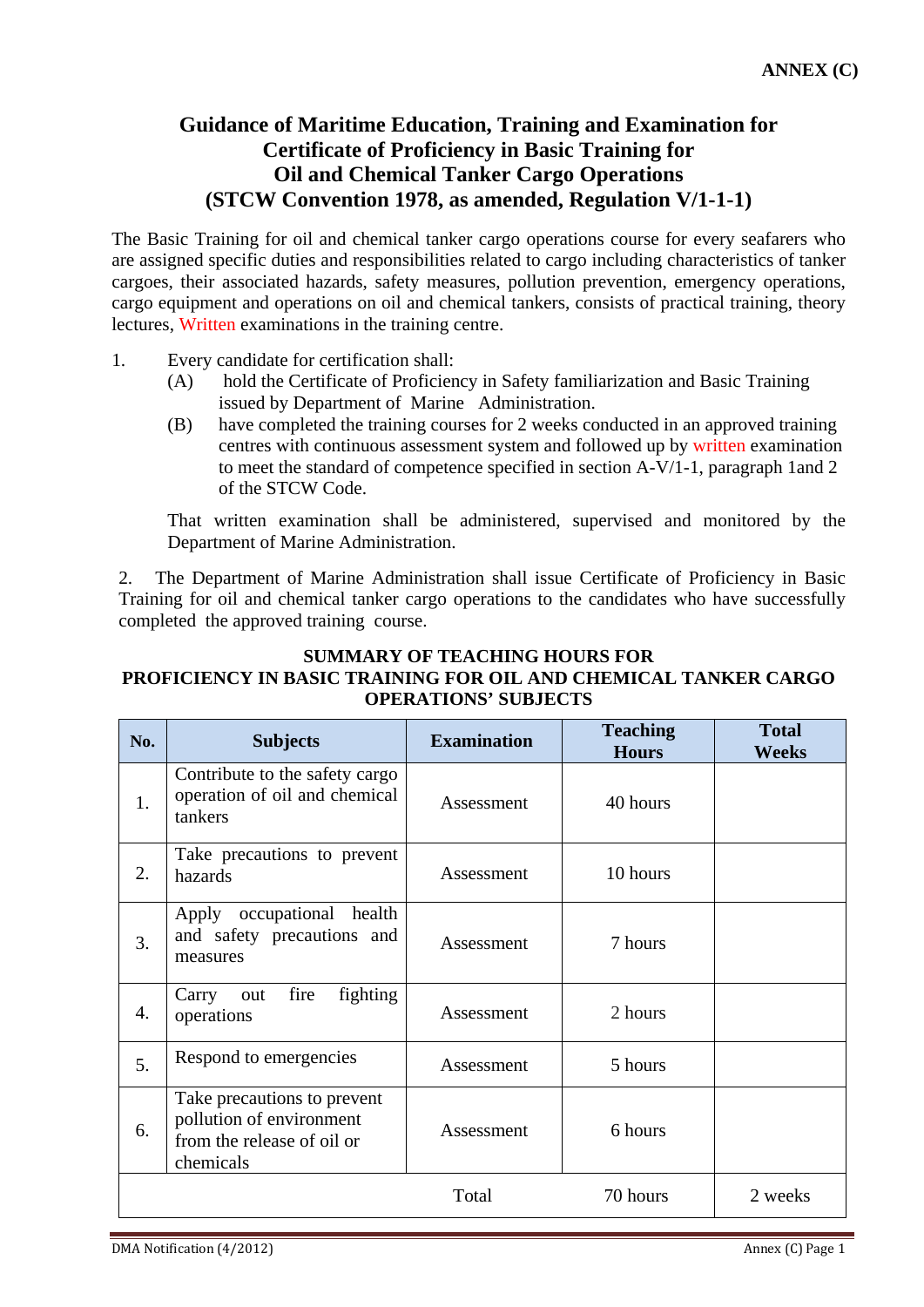#### **MODE AND MARKING SYSTEM FOR PROFICIENCY IN BASIC TRAINING FOR OIL AND CHEMICAL TANKER CARGO OPERATIONS COURSE EXAMINATION**

| No. | <b>Course</b>                                                     | <b>Mode of</b><br><b>Examination</b> | <b>Duration of</b><br><b>Examination</b> | <b>Maximum</b><br>marks | Pass<br>marks |
|-----|-------------------------------------------------------------------|--------------------------------------|------------------------------------------|-------------------------|---------------|
|     | Basic training for oil and<br>chemical tanker cargo<br>operations | Training Centre's<br>Written Exam    | 1 Hour                                   | 100                     | 50            |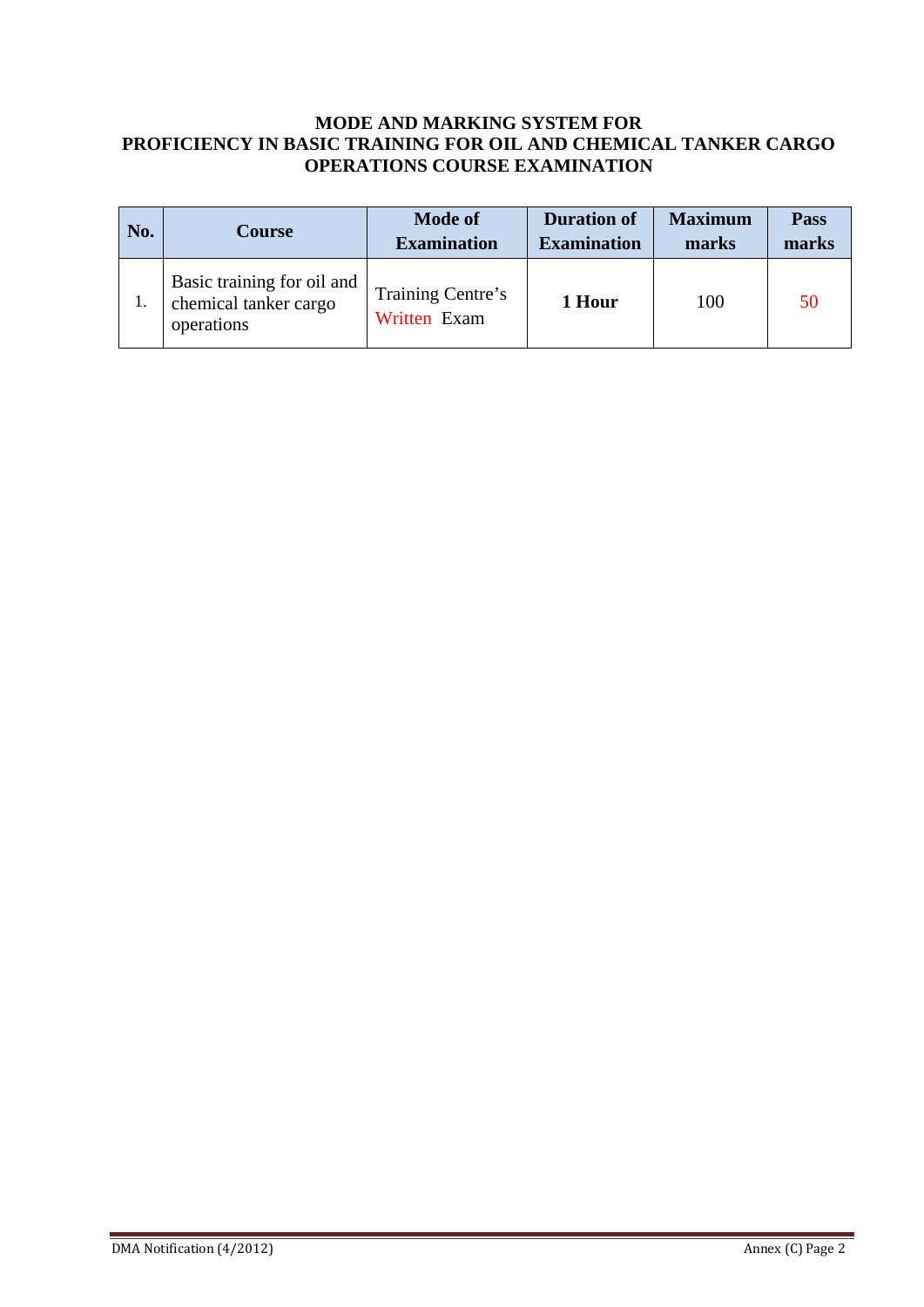### **Guidance of Maritime Education, Training and Examination for Certificate of Proficiency in Advanced Training for Oil Tanker Cargo Operations (STCW Convention 1978, as amended, Regulation V/1-1-2)**

The advanced training for oil tanker cargo operations course for Masters, Chief Engineer Officers, Chief Mates, Second Engineer Officers and any person with immediate responsibility for loading, discharging, care in transit, handling of cargo, tank cleaning or other cargo-related operations on oil tankers, consists of practical training, theory lectures, Written examinations in the training centre.

- 1. Every candidate for certification shall:
	- (A) Approved seagoing service at least three months while holding the Certificate of Proficiency in Basic Training for Oil and Chemical Tanker cargo operations.
	- (B) have completed the training courses for 2 weeks conducted in an approved training centres with continuous assessment system and followed up by written examination to meet the standard of competence specified in section A-V/1-1, paragraph 2 of the STCW Code.

 That written examination shall be administered, supervised and monitored by the Department of Marine Administration.

2. The Department of Marine Administration shall issue Certificate of Proficiency in Advanced Training for oil tanker cargo operations to the candidates who have successfully completed the approved training course.

### **SUMMARY OF TEACHING HOURS FOR PROFICIENCY IN ADVANCED TRAINING FOR OIL TANKER CARGO OPERATIONS' SUBJECTS**

| No. | <b>Subjects</b>                                                        | <b>Examination</b> | <b>Teaching</b><br><b>Hours</b> | <b>Total</b><br><b>Weeks</b> |
|-----|------------------------------------------------------------------------|--------------------|---------------------------------|------------------------------|
| 1.  | Ability to safely perform and<br>monitor all cargo operations          | Assessment         | 42.5 hours                      |                              |
| 2.  | Familiarity with physical and<br>chemical properties of oil<br>cargoes | Assessment         | 2 hours                         |                              |
| 3.  | Take precautions to prevent<br>hazards                                 | Assessment         | 4 hours                         |                              |
| 4.  | Apply occupational health<br>and safety precautions                    | Assessment         | 1.5 hours                       |                              |
| 5.  | Respond to emergencies                                                 | Assessment         | 3 hours                         |                              |
| 6.  | Take precautions to prevent<br>pollution of the environment            | Assessment         | 1.5 hours                       |                              |
| 7.  | Monitor and control<br>compliance with legislative<br>requirements     | Assessment         | 1.5 hours                       |                              |
| 8.  | Case studies and Assessment                                            | Assessment         | 4 hours                         |                              |
|     |                                                                        | Total              | 60 hours                        | 2 weeks                      |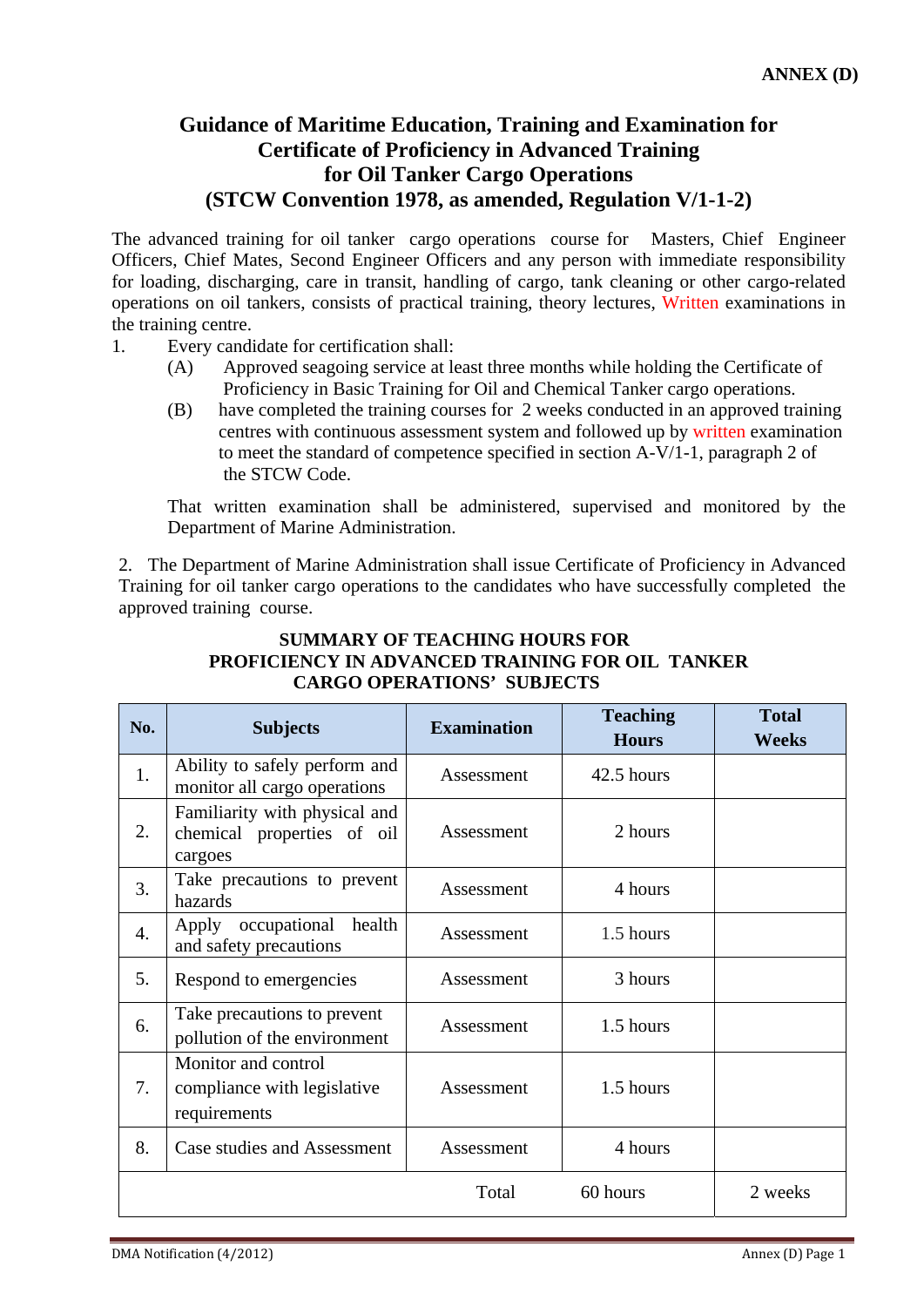### **MODE AND MARKING SYSTEM FOR PROFICIENCY IN ADVANCED TRAINING FOR OIL TANKER CARGO OPERATIONS COURSE EXAMINATION**

| No. | Course                                                  | <b>Mode of</b><br><b>Examination</b> | <b>Duration of</b><br><b>Examination</b> | <b>Maximum</b><br>marks | <b>Pass</b><br>marks |
|-----|---------------------------------------------------------|--------------------------------------|------------------------------------------|-------------------------|----------------------|
|     | Advanced training for<br>oil tanker cargo<br>operations | Training Centre's<br>Written Exam    | 1 Hour                                   | 100                     | 50                   |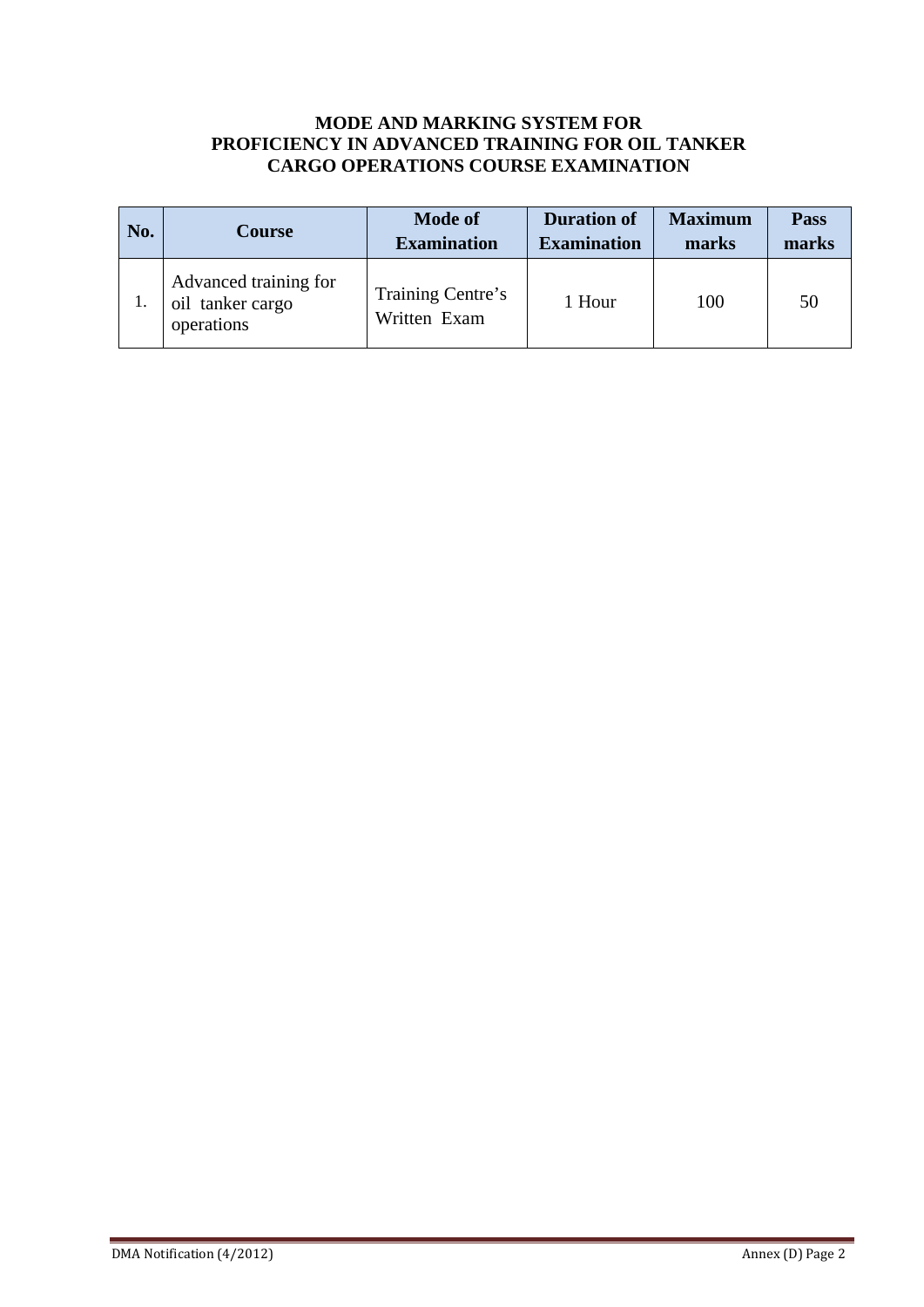### **Guidance of Maritime Education, Training and Examination for Certificate of Proficiency in Advanced Training for Chemical Tanker Cargo Operations (STCW Convention 1978, as amended, Regulation V/1-1-3)**

The advanced training for Chemical tanker cargo operations course for Masters, Chief Engineer Officers, Chief Mates, Second Engineer Officers and any person with immediate responsibility for loading, unloading, care in transit, handling of cargo, tank cleaning or other cargo-related operations on chemical tankers, consists of practical training, theory lectures, Written examinations in the training centre.

1. Every candidate for certification shall:

- (A) Approved seagoing service at least three months while holding the Certificate of Proficiency in Basic Training for Oil and Chemical Tanker cargo operations.
- (B) have completed the training courses for 2 weeks conducted in an approved training centres with continuous assessment system and followed up by written examination to meet the standard of competence specified in section A-V/1-1,paragraph 3 of the STCW Code.

 That written examination shall be administered, supervised and monitored by the Department of Marine Administration.

2. The Department of Marine Administration shall issue Certificate of Proficiency in Advanced Training for oil tanker cargo operations to the candidates who have successfully completed the approved training course.

### **SUMMARY OF TEACHING HOURS FOR PROFICIENCY IN ADVANCED TRAINING FOR CHEMICAL TANKER CARGO OPERATIONS' SUBJECTS**

| No.              | <b>Subjects</b>                                                                   | <b>Examination</b> | <b>Teaching</b><br><b>Hours</b> | <b>Total</b><br><b>Weeks</b> |
|------------------|-----------------------------------------------------------------------------------|--------------------|---------------------------------|------------------------------|
| 1.               | Ability to safely perform and<br>monitor all cargo operations                     | Assessment         | 32 hours                        |                              |
| 2.               | Familiarity with physical and<br>properties<br>chemical<br>of<br>chemical cargoes | Assessment         | 3 hours                         |                              |
| 3.               | Take precautions to prevent<br>hazards                                            | Assessment         | 5.5 hours                       |                              |
| $\overline{4}$ . | Apply occupational health<br>and safety precautions                               | Assessment         | 3 hours                         |                              |
| 5.               | Respond to emergencies                                                            | Assessment         | 6 hours                         |                              |
| 6.               | Take precautions to prevent<br>pollution of the environment                       | Assessment         | 1.5 hours                       |                              |
| 7.               | Monitor and control<br>compliance with legislative<br>requirements                | Assessment         | 4.5 hours                       |                              |
| 8.               | Case studies and Assessment                                                       | Assessment         | 4.5 hours                       |                              |
|                  |                                                                                   | Total              | 60 hours                        | 2 weeks                      |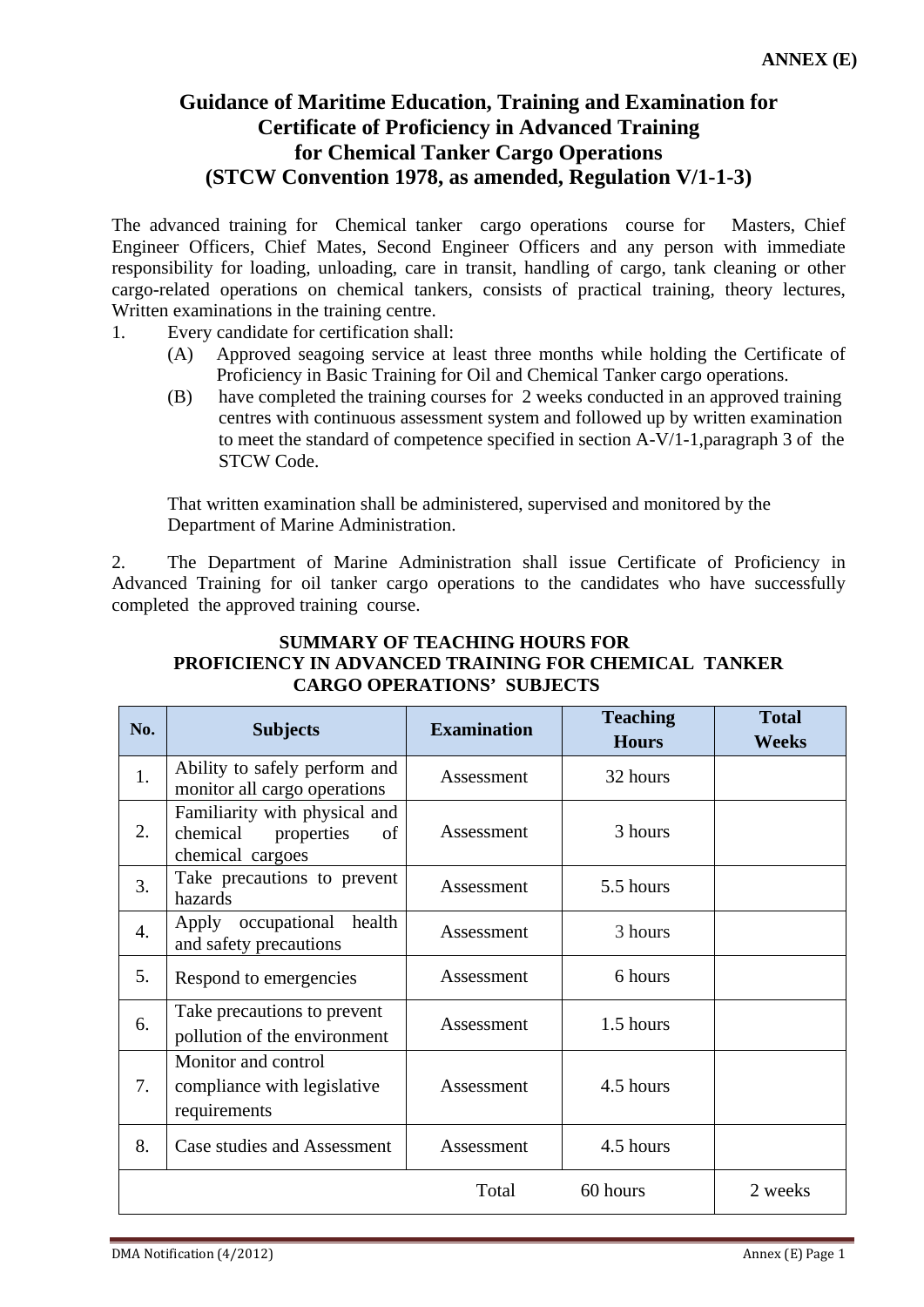#### **MODE AND MARKING SYSTEM FOR PROFICIENCY IN ADVANCED TRAINING FOR CHEMICAL TANKER CARGO OPERATIONS COURSE EXAMINATION**

| No. | Course                                                       | <b>Mode of</b><br><b>Examination</b> | <b>Duration of</b><br><b>Examination</b> | <b>Maximum</b><br>marks | <b>Pass</b><br>marks |
|-----|--------------------------------------------------------------|--------------------------------------|------------------------------------------|-------------------------|----------------------|
|     | Advanced training for<br>chemical tanker cargo<br>operations | Training Centre's<br>Written Exam    | 1 Hour                                   | 100                     | 50                   |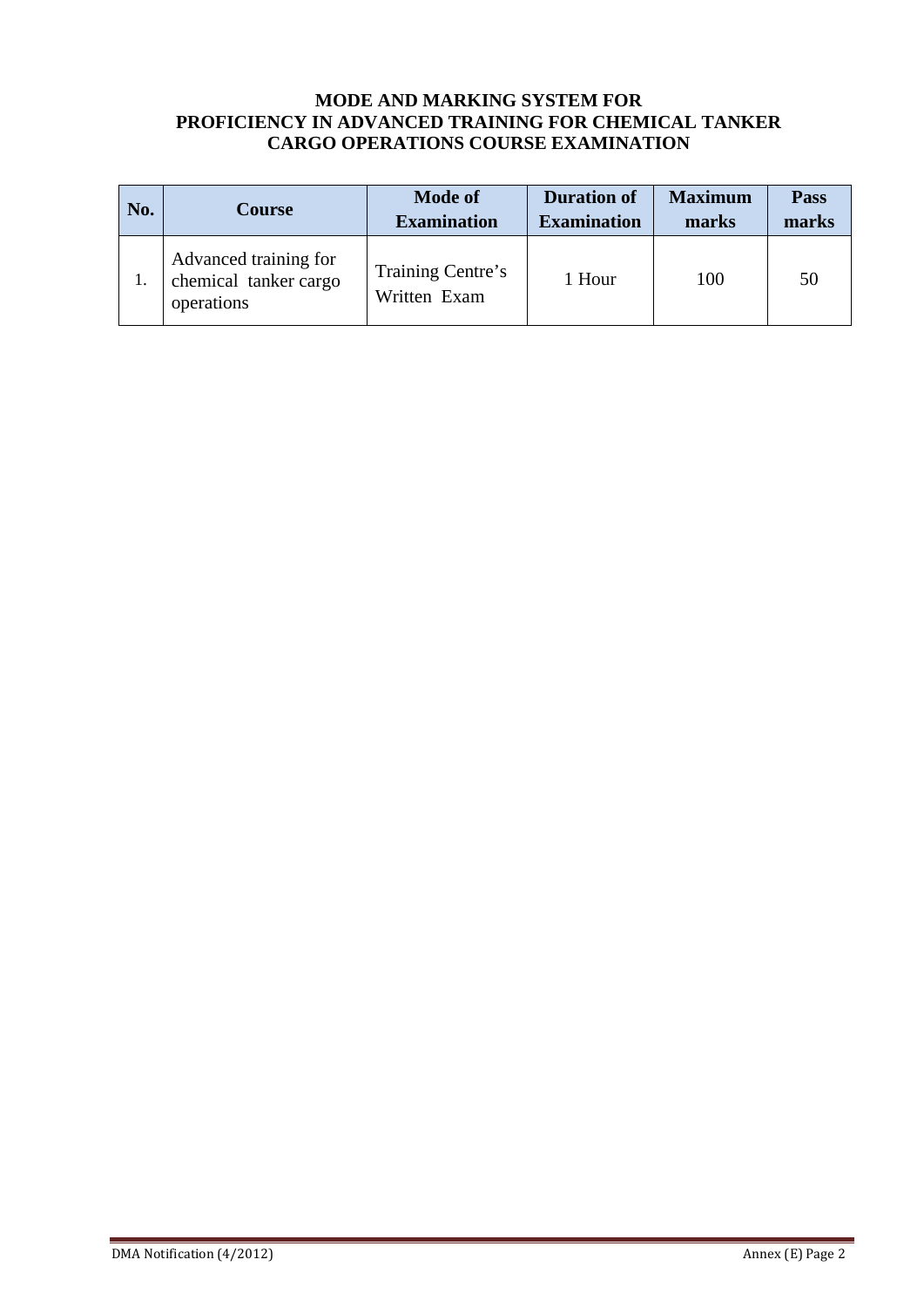### **Guidance of Maritime Education, Training and Examination for Certificate of Proficiency in Basic Training for Liquefied Gas Tanker Cargo Operations (STCW Convention 1978, as amended, Regulation V/1-2-1)**

The Basic Training for liquefied gas tanker cargo operations course for every seafarers who are assigned specific duties including liquefied gas tanker safety, fire safety measures and systems, pollution prevention, operational practice and obligations under applicable laws and regulations, consists of practical training, theory lectures, Written examinations in the training centre.

- 1. Every candidate for certification shall:
	- (A) hold the Certificate of Proficiency in Safety familiarization and Basic Training issued by Department of Marine Administration.
	- (B) have completed the training courses for 1 week conducted in an approved training centres with continuous assessment system and followed up by written examination to meet the standard of competence specified in section A-V/1-2,paragraph 1 of the STCW Code.

That written examination shall be administered, supervised and monitored by the Department of Marine Administration.

2. The Department of Marine Administration shall issue Certificate of Proficiency in Basic Training for liquefied gas tanker cargo operations to the candidates who have successfully completed the approved training course.

### **SUMMARY OF TEACHING HOURS FOR PROFICIENCY IN BASIC TRAINING FOR LIQUEFIED GAS TANKER CARGO OPERATIONS' SUBJECTS**

| No.              | <b>Subjects</b>                                                                                   | <b>Examination</b> | <b>Teaching</b><br><b>Hours</b> | <b>Total</b><br><b>Weeks</b> |
|------------------|---------------------------------------------------------------------------------------------------|--------------------|---------------------------------|------------------------------|
| 1.               | Contribute to the safety cargo<br>operation of liquefied gas<br>tankers                           | Assessment         | 13.5 hours                      |                              |
| 2.               | Take precautions to prevent<br>hazards                                                            | Assessment         | 4.5 hours                       |                              |
| 3.               | Apply occupational health<br>and safety precautions and<br>measures                               | Assessment         | 6 hours                         |                              |
| $\overline{4}$ . | fighting<br>fire<br>Carry<br>out<br>operations                                                    | Assessment         | 2 hours                         |                              |
| 5.               | Respond to emergencies                                                                            | Assessment         | $0.5$ hours                     |                              |
| 6.               | Take precautions to prevent<br>pollution of environment<br>from the release of liquefied<br>gases | Assessment         | 1 hours                         |                              |
| 7.               | Case studies and Assessment                                                                       | Assessment         | 2.5 hours                       |                              |
|                  |                                                                                                   | Total              | 30 hours                        | 1 week                       |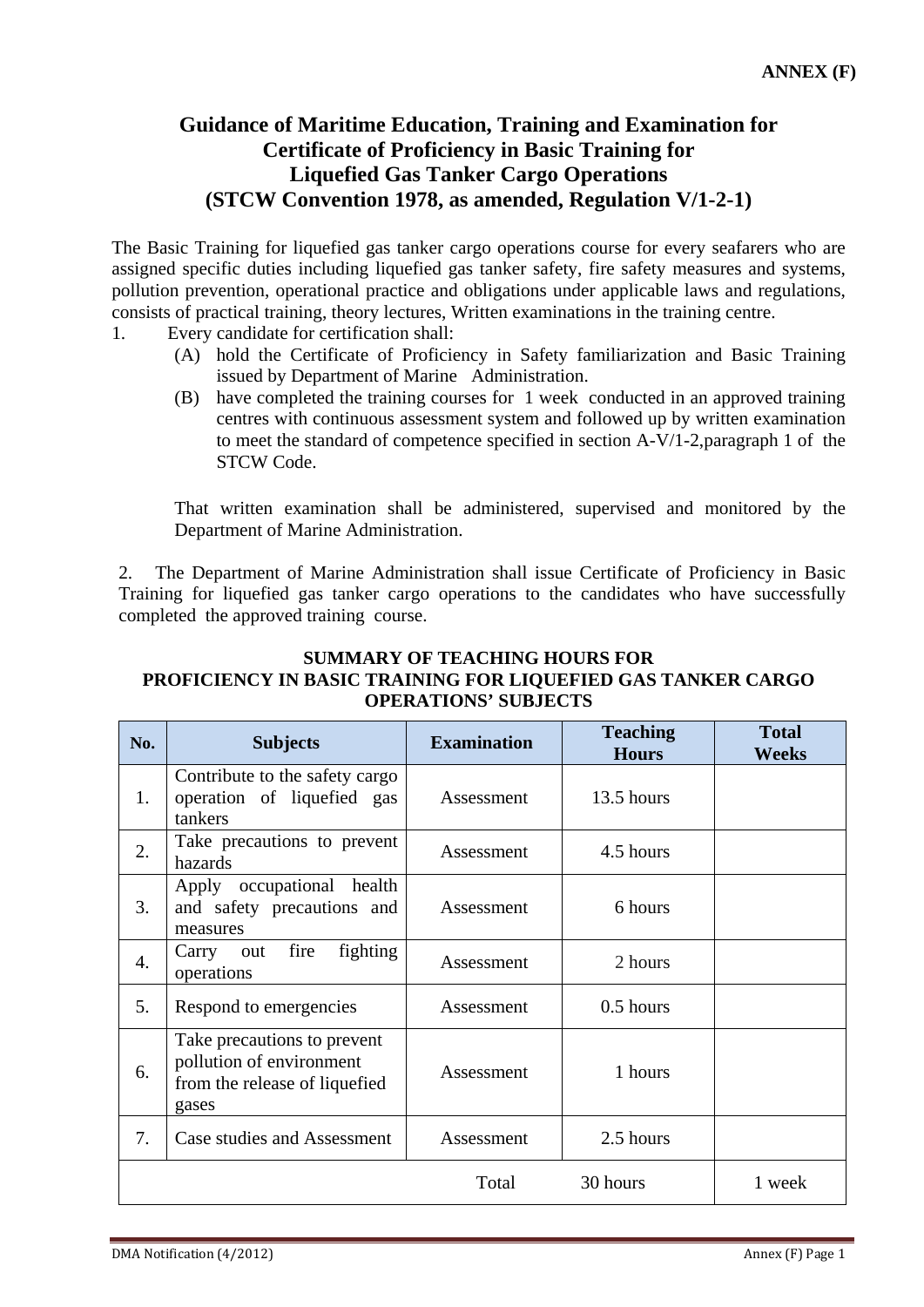### **MODE AND MARKING SYSTEM FOR PROFICIENCY IN BASIC TRAINING FOR LIQUEFIED GAS TANKER CARGO OPERATIONS COURSE EXAMINATION**

| No. | <b>Course</b>                                                  | <b>Mode of</b><br><b>Examination</b> | <b>Duration of</b><br><b>Examination</b> | <b>Maximum</b><br>marks | <b>Pass</b><br>marks |
|-----|----------------------------------------------------------------|--------------------------------------|------------------------------------------|-------------------------|----------------------|
|     | Basic training for<br>liquefied gas tanker<br>cargo operations | Training Centre's<br>Written Exam    | 1.5 Hour                                 | 100                     | 50                   |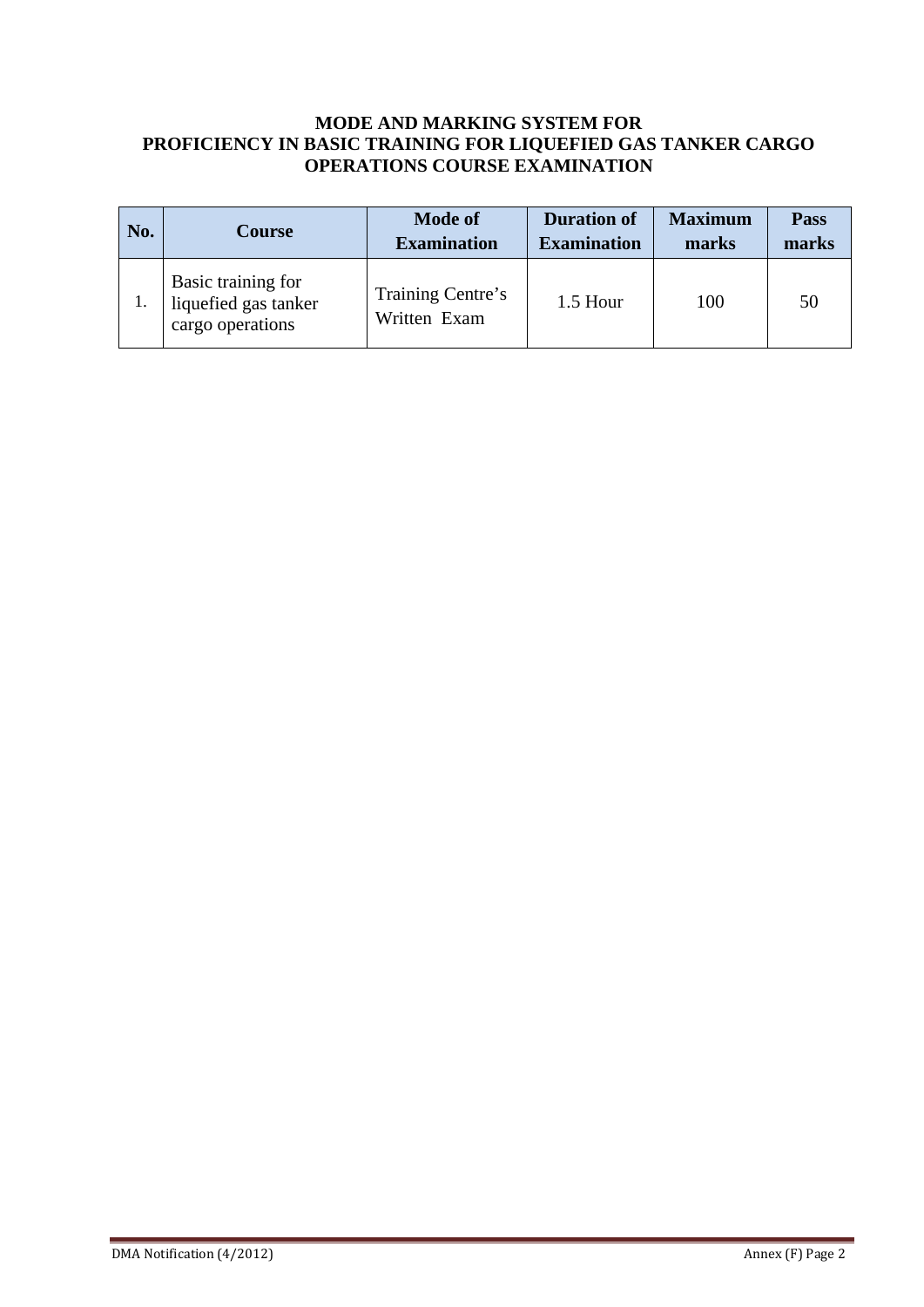### **Guidance of Maritime Education, Training and Examination for Certificate of Proficiency in Advanced Training for Liquefied Gas Tanker Cargo Operations (STCW Convention 1978, as amended, Regulation V/1-2-2)**

The advanced training for liquefied gas tanker cargo operations course for Masters, Chief Engineer Officers, Chief Mates, Second Engineer Officers and any person with immediate responsibility for loading, discharging, care in transit, handling of cargo, tank cleaning or other cargo-related operations on liquefied gas tankers, consists of practical training, theory lectures, Written examinations in the training centre.

- 1. Every candidate for certification shall:
	- (A) Approved seagoing service at least three months while holding the Certificate of Proficiency in Basic Training for Liquefied Gas Tanker cargo operations.
	- (B) have completed the training courses for 2 weeks conducted in an approved training centres with continuous assessment system and followed up by written examination to meet the standard of competence specified in section A-V/1-2, paragraph 2 of the STCW Code.

 That written examination shall be administered, supervised and monitored by the Department of Marine Administration.

2. The Department of Marine Administration shall issue Certificate of Proficiency in Advanced Training for liquefied Gas tanker cargo operations to the candidates who have successfully completed the approved training course.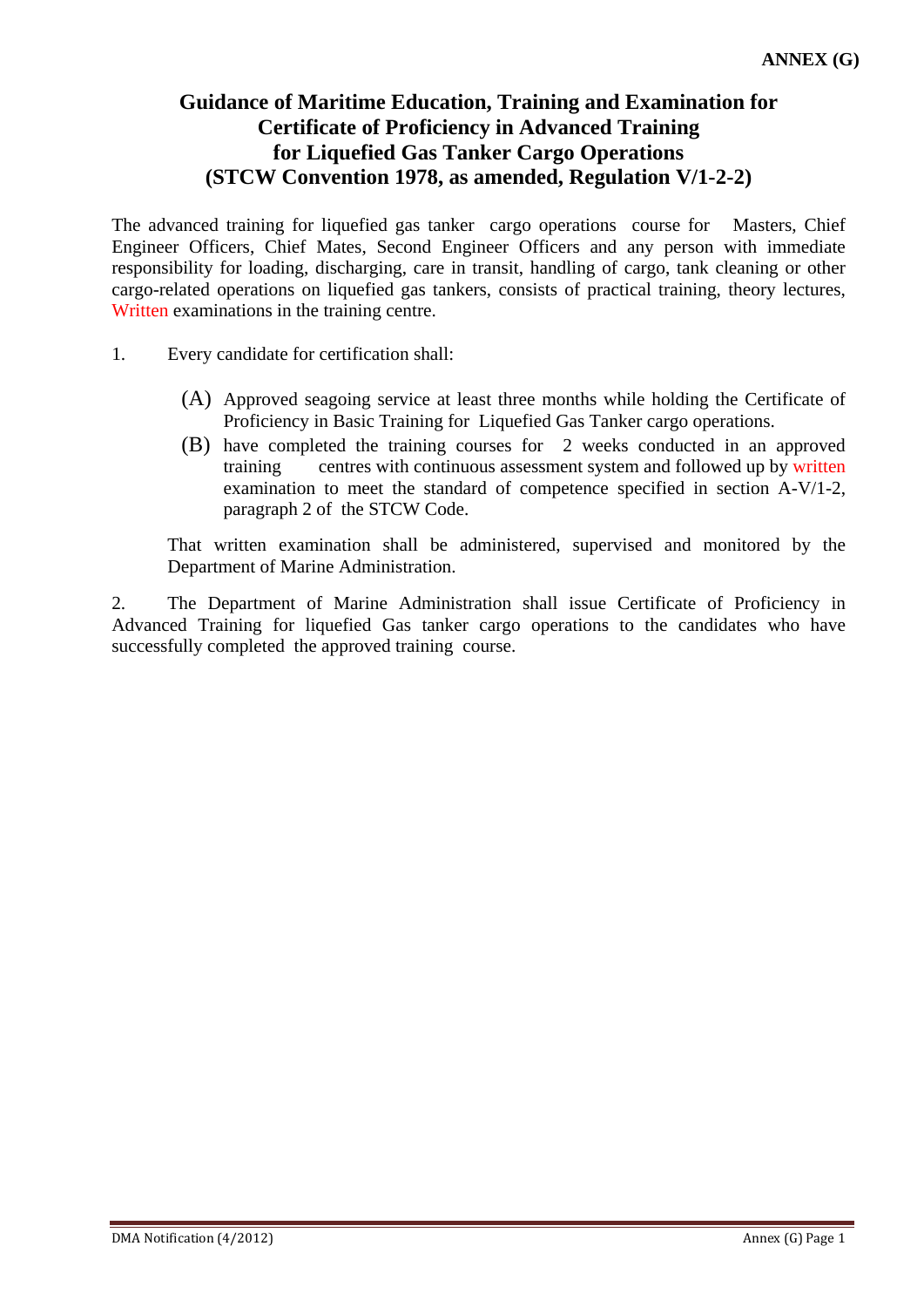#### **SUMMARY OF TEACHING HOURS FOR PROFICIENCY IN ADVANCED TRAINING FOR LIQUEFIED GAS TANKER CARGO OPERATIONS' SUBJECTS**

| No.              | <b>Subjects</b>                                                                        | <b>Examination</b> | <b>Teaching</b><br><b>Hours</b>     | <b>Total</b><br><b>Weeks</b> |
|------------------|----------------------------------------------------------------------------------------|--------------------|-------------------------------------|------------------------------|
| 1.               | Ability to safely perform and<br>monitor all cargo operations                          | Assessment         | Based on IMO<br><b>Model Course</b> |                              |
| $\overline{2}$ . | Familiarity with physical and<br>chemical<br>properties<br>of<br>liquefied gas cargoes | Assessment         | Based on IMO<br><b>Model Course</b> |                              |
| 3.               | Take precautions to prevent<br>hazards                                                 | Assessment         | Based on IMO<br><b>Model Course</b> |                              |
| $\overline{4}$ . | Apply occupational health<br>and safety precautions                                    | Assessment         | Based on IMO<br><b>Model Course</b> |                              |
| 5.               | Respond to emergencies                                                                 | Assessment         | Based on IMO<br><b>Model Course</b> |                              |
| 6.               | Take precautions to prevent<br>pollution of the environment                            | Assessment         | Based on IMO<br><b>Model Course</b> |                              |
| 7.               | Monitor and control<br>compliance with legislative<br>requirements                     | Assessment         | Based on IMO<br><b>Model Course</b> |                              |
| 8.               | Case studies and Assessment                                                            | Assessment         | Based on IMO<br><b>Model Course</b> |                              |
|                  |                                                                                        | Total              | 60 hours                            | 2 weeks                      |

### **MODE AND MARKING SYSTEM FOR PROFICIENCY IN ADVANCED TRAINING FOR LIQUEFIED GAS TANKER CARGO OPERATIONS COURSE EXAMINATION**

| No. | <b>Course</b>                                                     | <b>Mode of</b><br><b>Examination</b> | <b>Duration of</b><br><b>Examination</b> | <b>Maximum</b><br>marks | <b>Pass</b><br>marks |
|-----|-------------------------------------------------------------------|--------------------------------------|------------------------------------------|-------------------------|----------------------|
|     | Advanced training for<br>liquefied gas tanker<br>cargo operations | Training Centre's<br>Written Exam    | 1 Hour                                   | 100                     | 50                   |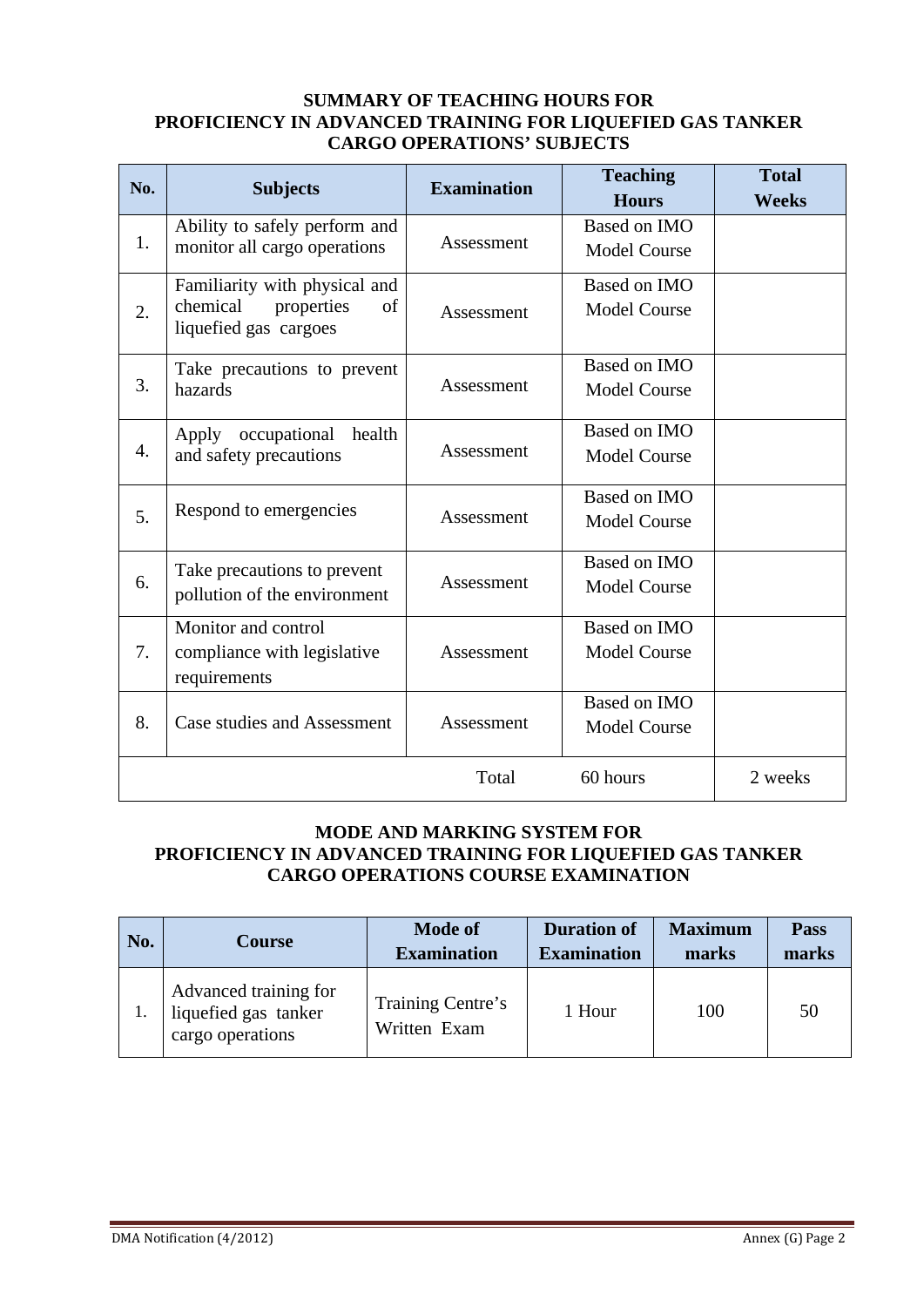### **Guidance of Maritime Education, Training and Examination for Crowd Management Documentary Evidence (STCW Convention 1978, as amended, Regulation V/2)**

The Crowd Management Documentary Evidence Course for Masters, Officers, Ratings and Other personnel on passenger ships in the STCW Code section A-V/2 training consists of practical training, theory lectures, Written examinations in the training centre.

- 1. Every candidate for certification shall:
	- (A) hold the Certificate of Proficiency in safety familiarization and basic training issued by Department of Marine Administration.
	- (B) have completed the training courses for 1 day conducted in an approved training centres with continuous assessment system and followed up by written examination to meet the standard of competence specified in section A-V/2, paragraph 1 to 4 of the STCW Code.

 That written examination shall be administered, supervised and monitored by the Department of Marine Administration.

2. The Department of Marine Administration shall issue Crowd Management Documentary Evidence to the candidates who have successfully completed the approved training course.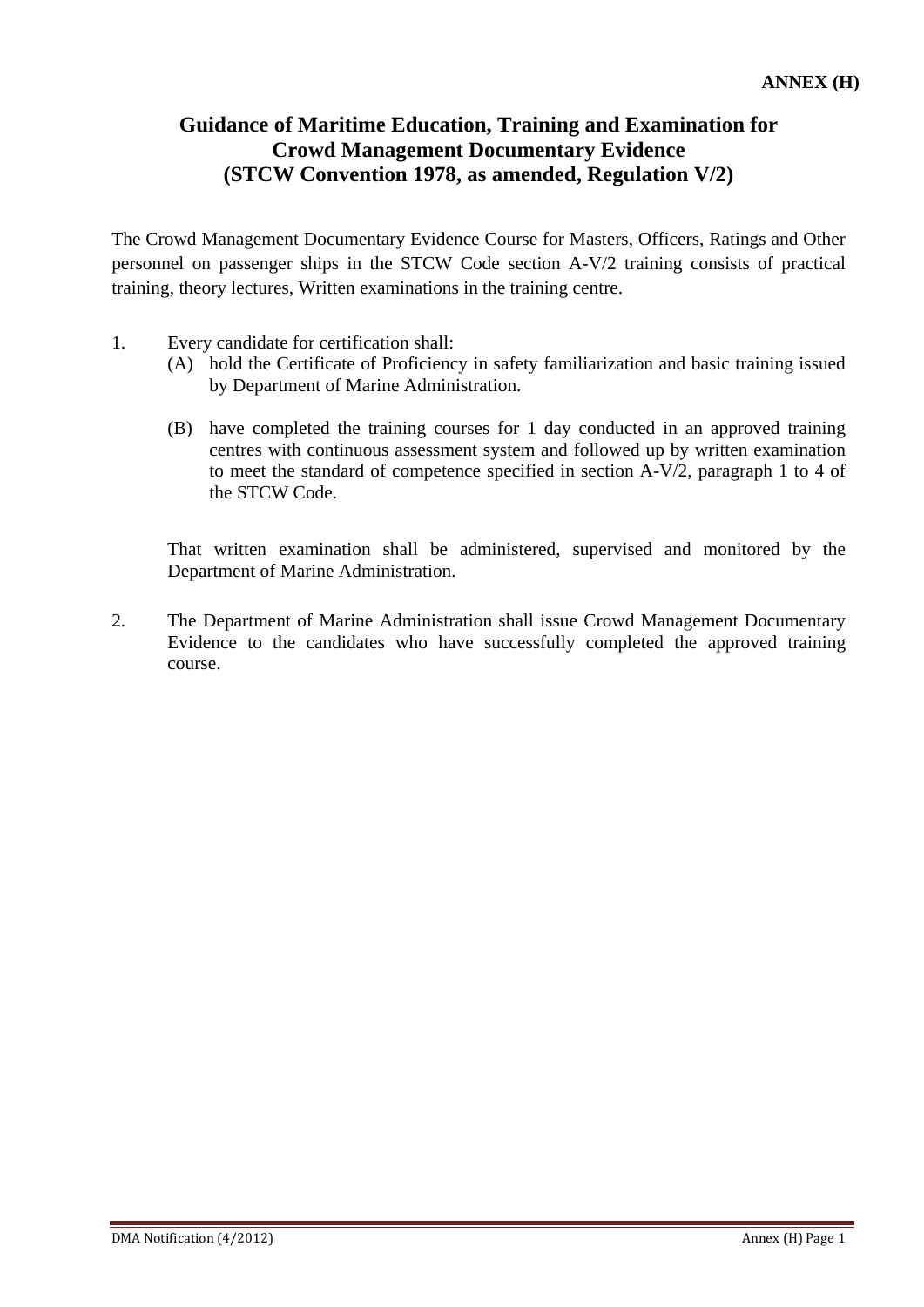### **SUMMARY OF TEACHING HOURS FOR Crowd Management Course**

| No.              | <b>Subjects</b>                                                                                  | <b>Examination</b> | <b>Teaching</b><br>hours            | <b>Total</b><br>weeks |
|------------------|--------------------------------------------------------------------------------------------------|--------------------|-------------------------------------|-----------------------|
| 1.               | Crowd management training                                                                        | Assessment         | Based on IMO<br><b>Model Course</b> |                       |
| 2.               | Safety training for personal<br>providing direct service to<br>passengers in passenger<br>spaces | Assessment         | Based on IMO<br><b>Model Course</b> |                       |
| 3                | Crisis management and<br>human behaviour training                                                | Assessment         | Based on IMO<br><b>Model Course</b> |                       |
| $\overline{4}$ . | Passenger safety, cargo<br>safety and hull integrity<br>training                                 | Assessment         | Based on IMO<br><b>Model Course</b> |                       |
| Total            | 8 hours                                                                                          |                    |                                     | 1 day                 |

### **MODE AND MARKING SYSTEM FOR Crowd Management COURSE EXAMINATION**

| No. | <b>Subject</b>                                         | <b>Mode of</b><br><b>Examination</b>     | <b>Duration of</b><br><b>Examination</b> | <b>Maximum</b><br>marks | <b>Pass</b><br>marks |
|-----|--------------------------------------------------------|------------------------------------------|------------------------------------------|-------------------------|----------------------|
| 1.  | <b>Crowd Management</b><br><b>Documentary Evidence</b> | Training Centre's<br><b>Written Exam</b> | 0.5Hours                                 | 100                     | 50                   |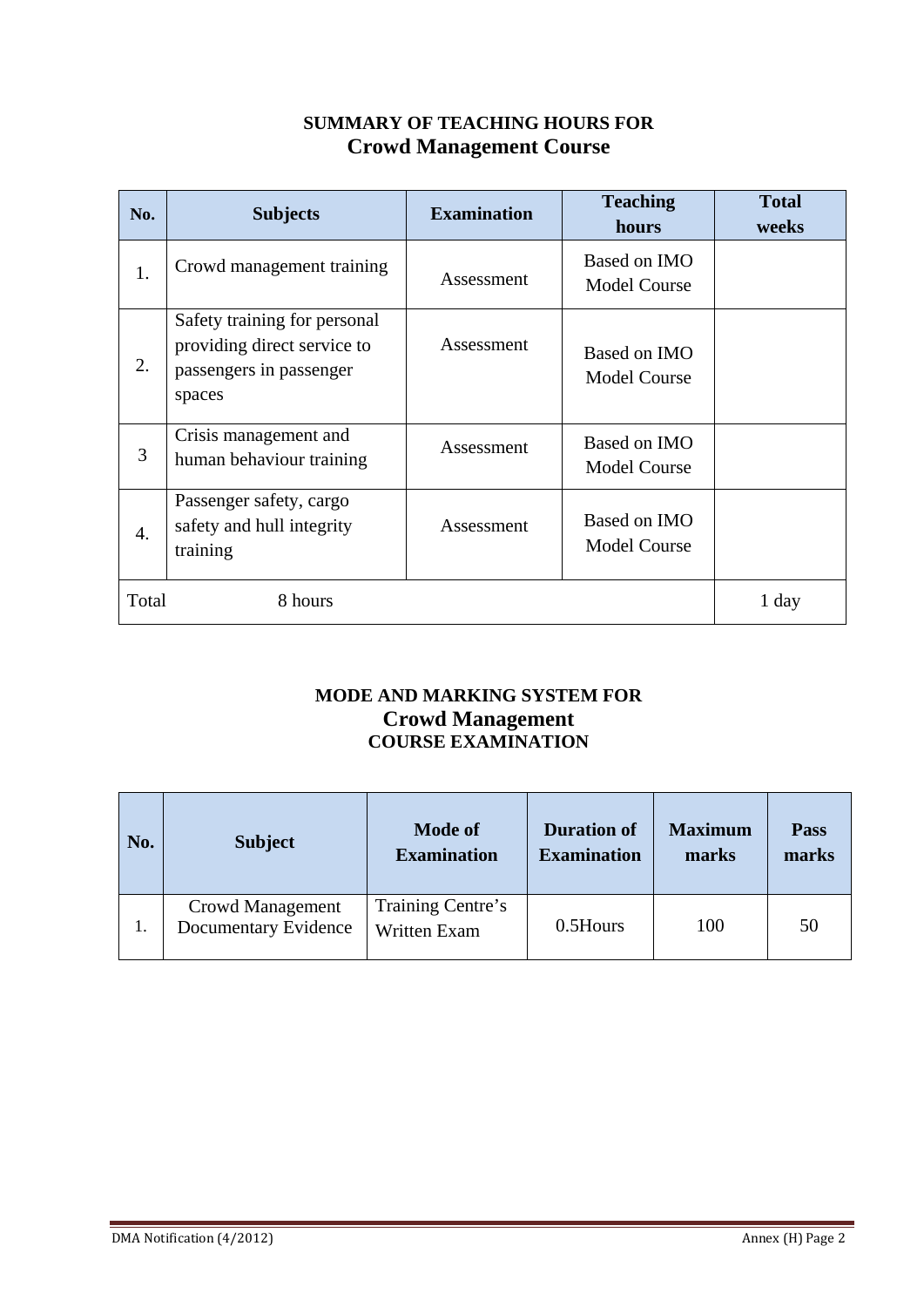### **Guidance of Maritime Education, Training and Examination for Certificate of Proficiency in Safety Familiarization and Basic Training (STCW Convention 1978, as amended, Regulation VI/1)**

The Certificate of Proficiency in Safety familiarization and Basic Training course for seafarers on board ship on the business of that ship as part of the ship's complement with designated safety duties in the operation of the ship, consists of practical training, theory lectures, Written examinations in the training centre.

- 1. Every candidate for certification shall:
	- (A) have completed the training courses for 2 weeks conducted in an approved training centres with continuous assessment system and followed up by Written examination to meet the standard of competence specified in section A-VI/1, paragraph 2 of the STCW Code.

 That written examination shall be administered, supervised and monitored by the Department of Marine Administration.

2. The Department of Marine Administration shall issue Certificate of Proficiency in Safety familiarization and Basic Training to the candidates who have successfully completed the approved training course.

### **SUMMARY OF TEACHING HOURS FOR PROFICIENCY IN SAFETY FAMILIARIZATION AND BASIC TRAINING SUBJECTS**

| No. | <b>Subjects</b>                                | <b>Examination</b> | <b>Teaching</b><br><b>Hours</b> | <b>Total</b><br>Weeks |
|-----|------------------------------------------------|--------------------|---------------------------------|-----------------------|
| 1.  | Personal survival techniques                   | Assessment         | 15 hours                        |                       |
| 2.  | Fire prevention and fire<br>fighting           | Assessment         | 15 hours                        |                       |
| 3.  | <b>Elementary First Aid</b>                    | Assessment         | 15 hours                        |                       |
| 4.  | Personal safety and social<br>responsibilities | Assessment         | 15 hours                        |                       |
|     |                                                | Total              | 60 hours                        | 2 weeks               |

### **MODE AND MARKING SYSTEM FOR PROFICIENCY IN SAFETY FAMILIARIZATION AND BASIC TRAINING COURSE EXAMINATION**

| No. | <b>Course</b>                                                           | <b>Mode of</b><br><b>Examination</b> | <b>Duration of</b><br><b>Examination</b> | <b>Maximum</b><br>marks | <b>Pass</b><br>marks |
|-----|-------------------------------------------------------------------------|--------------------------------------|------------------------------------------|-------------------------|----------------------|
|     | Procificiency in Safety<br>Familiarization and<br><b>Basic Training</b> | Training Centre's<br>Written Exam    | 3 Hour                                   | 100                     | 50                   |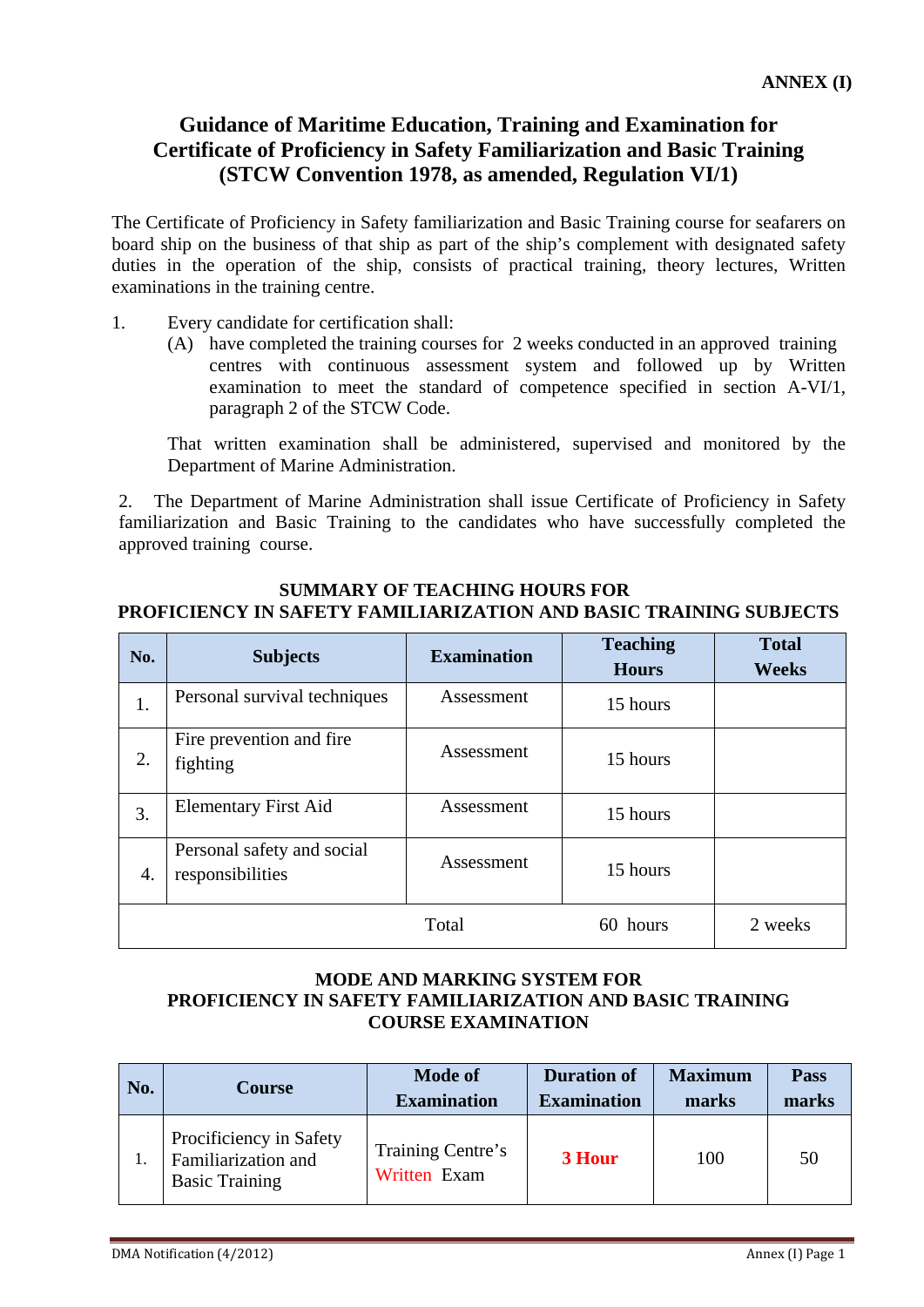### **Guidance of Maritime Education, Training and Examination for Proficiency in Survival craft and rescue boat other than fast rescue boat Certificate of Proficiency (STCW Convention 1978 as amended, Regulation VI/2)**

The Training for Proficiency in Survival craft, rescue boat other than fast rescue boat Certificate of Proficiency course for officers and rating consists of practical training, theory lectures, continuous assessment, Written examinations in the training centre.

- 1. Every candidate for certification shall:
	- (A) be not less than 18 years of age.
	- (B) have approved seagoing service of not less than 12 months or have attended an approved training course and approved seagoing service of not less than 6 months.
	- (C) have completed the training courses for 1 week conducted in an approved training centres with continuous assessment system and followed up by written examination to meet the standard of competence specified in section A-VI/2, paragraph 1 to 4 of the STCW Code.

 That written examination shall be administered, supervised and monitored by the Department of Marine Administration.

2. The Department of Marine Administration shall issue Proficiency in survival craft, rescue boat other than fast rescue boat Certificate of Proficiency to the candidates who have successfully completed the approved training course.

### **SUMMARY OF TEACHING HOURS FOR PROFICIENCY IN SURVIVAL CRAFT, RESCUE BOAT OTHER THAN FAST RESCUE BOAT TRAINING**

| No. | <b>Subjects</b>                                                              | <b>Examination</b> | <b>Teaching</b><br>hours | <b>Total</b><br>weeks |
|-----|------------------------------------------------------------------------------|--------------------|--------------------------|-----------------------|
| 1.  | Take charge of a survival<br>craft or rescue boat during<br>and after launch | Assessment         | 21 hours                 |                       |
| 2.  | Operation of survival craft<br>engine                                        | Assessment         | 2.5 hours                |                       |
| 3.  | Manage survival craft after<br>abandoning                                    | Assessment         | 4.5 hours                |                       |
| 4.  | Usage of locating device                                                     | Assessment         | 1.5 hours                |                       |
| 5.  | First aid to survivors                                                       | Assessment         | 2 hours                  |                       |
|     |                                                                              | Total              | 31.5 hours               | 1 weeks               |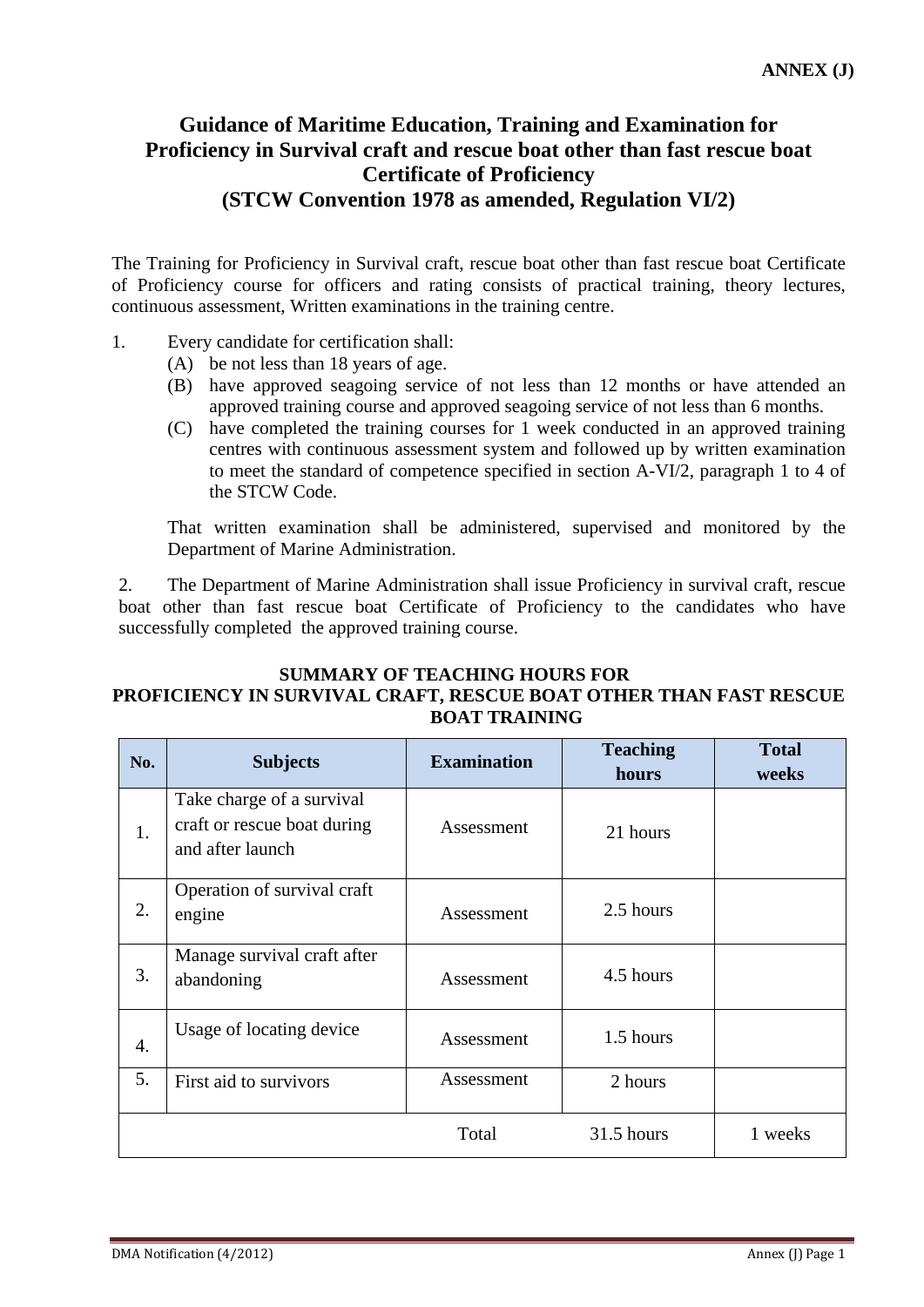#### **MODE AND MARKING SYSTEM FOR PROFICIENCY IN SURVIVAL CRAFT, RESCUE BOAT OTHER THAN FAST RESCUE BOAT (PSCRB) COURSE EXAMINATION**

| No. | <b>Subject</b> | <b>Mode of</b><br><b>Examination</b> | <b>Duration of</b><br><b>Examination</b> | <b>Maximum</b><br>marks | <b>Pass</b><br>marks |
|-----|----------------|--------------------------------------|------------------------------------------|-------------------------|----------------------|
|     | <b>PSCRB</b>   | Training Centre's<br>Written Exam    | 1 Hours                                  | 100                     | 50                   |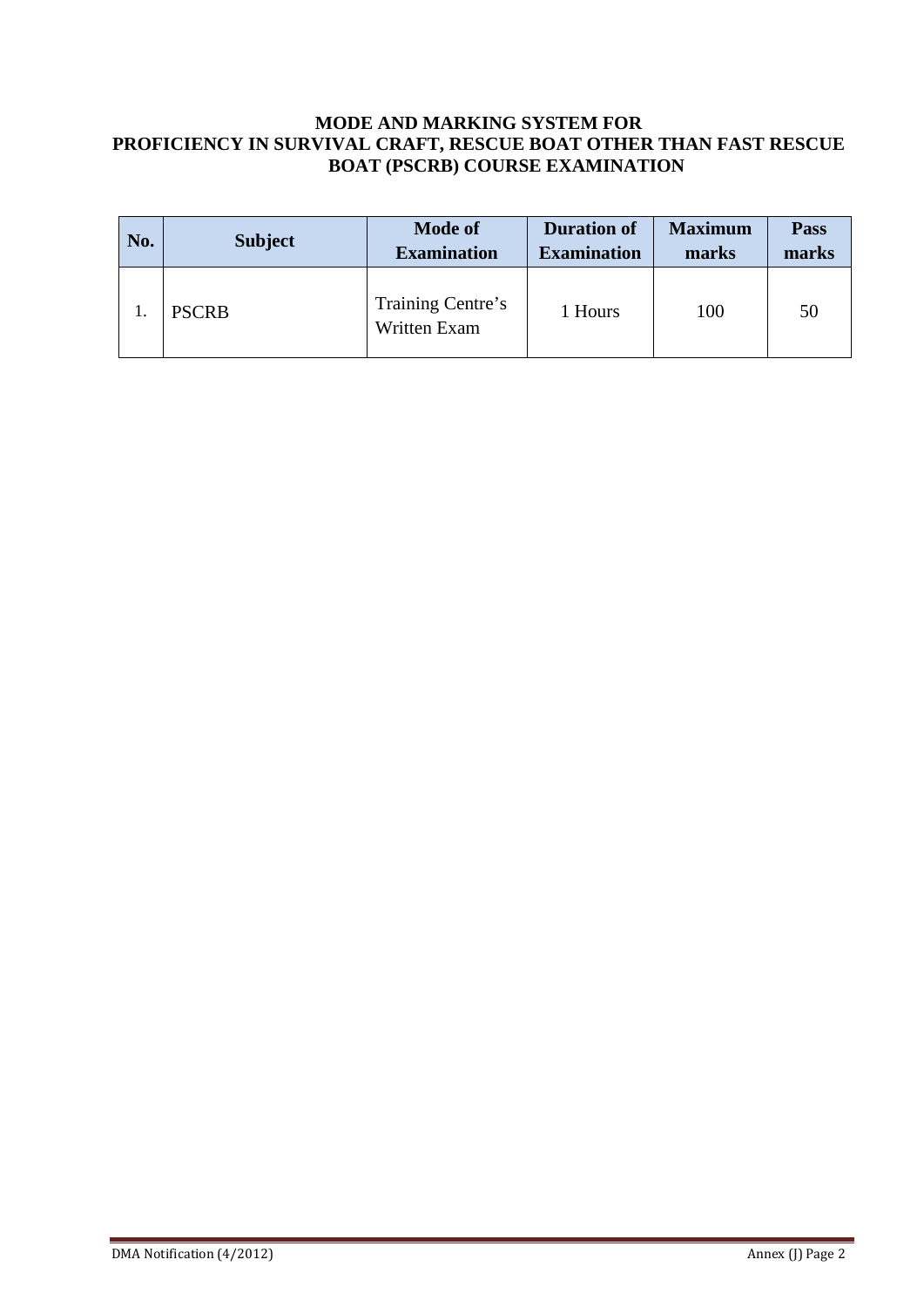### **Guidance of Maritime Education, Training and Examination for Proficiency in fast rescue boat Certificate of Proficiency (STCW Convention 1978 as amended, Regulation VI/2)**

The Training for Proficiency in fast rescue boat Certificate of Proficiency for officers and rating consists of practical training, theory lectures, continuous assessment, Written examinations in the training centre.

- 1. Every candidate for certification shall:
	- (A) be the holder of a Certificate of Proficiency in Survival craft and rescue boat other than fast rescue boat
	- (B) have attended in full training course and
	- (C) meet the standard of competence for Certificate of Proficiency in fast rescue boat, set out in section A-VI/2, paragraph 7 to 10 of the STCW Code.

 That written examination shall be administered, supervised and monitored by the Department of Marine Administration.

2. The Department of Marine Administration shall issue Proficiency in fast rescue boat Certificate of Proficiency to the candidates who have successfully completed the approved training course.

| No.          | <b>Subjects</b>                                                                                                | <b>Examination</b> | <b>Teaching</b><br>hours | <b>Total</b><br>weeks |
|--------------|----------------------------------------------------------------------------------------------------------------|--------------------|--------------------------|-----------------------|
| $\mathbf{1}$ | Introduction                                                                                                   | Assessment         | 0.5 hours                |                       |
| 1.           | Understand the construction,<br>maintenance, repair and<br>outfitting of fast rescue boat                      | Assessment         | 2 hours                  |                       |
| 2.           | Take charge of the launching<br>equipment and appliance as<br>commonly fitted during<br>launching and recovery | Assessment         | 3.5 hours                |                       |
| 3.           | Take charge of a fast rescue<br>boat as commonly fitted,<br>during launching and<br>recovery                   | Assessment         | 3 hours                  |                       |
| 4.           | Take charge of a fast rescue<br>boat after launching                                                           | Assessment         | 13 hours                 |                       |
| 5.           | Operate a fast rescue boat<br>engine                                                                           | Assessment         | 1.5 hours                |                       |
|              |                                                                                                                | Total              | 23.5 hours               | 4 days                |

#### **SUMMARY OF TEACHING HOURS FOR PROFICIENCY IN FAST RESCUE BOAT TRAINING**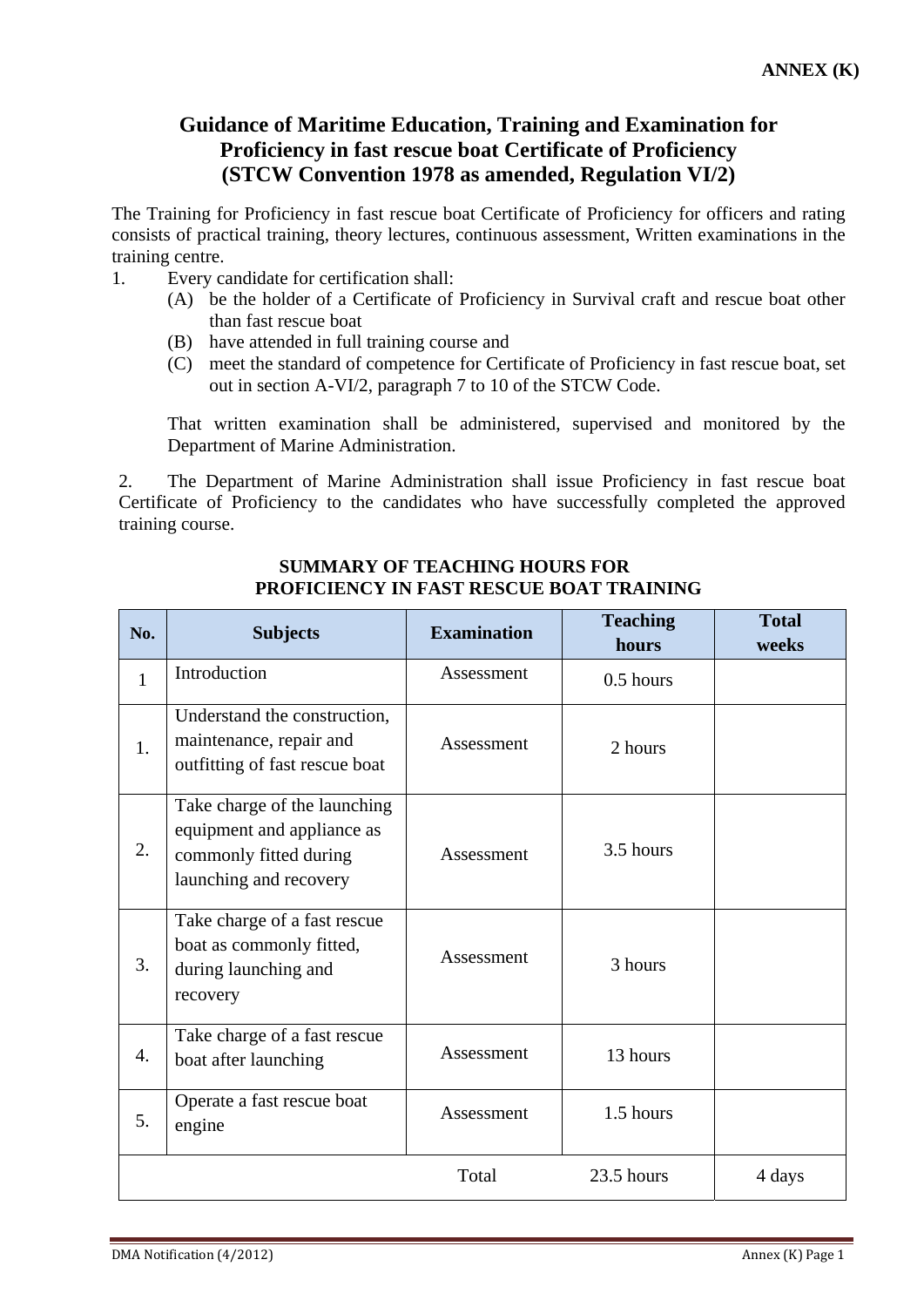#### **MODE AND MARKING SYSTEM FOR PROFICIENCY IN FAST RESCUE BOAT COURSE EXAMINATION**

| No. | <b>Subject</b>          | <b>Mode of</b><br><b>Examination</b> | <b>Duration of</b><br><b>Examination</b> | <b>Maximum</b><br>marks | <b>Pass</b><br>marks |
|-----|-------------------------|--------------------------------------|------------------------------------------|-------------------------|----------------------|
|     | <b>FAST RESCUE BOAT</b> | Training Centre's<br>Written Exam    | 1 Hours                                  | 100                     | 50                   |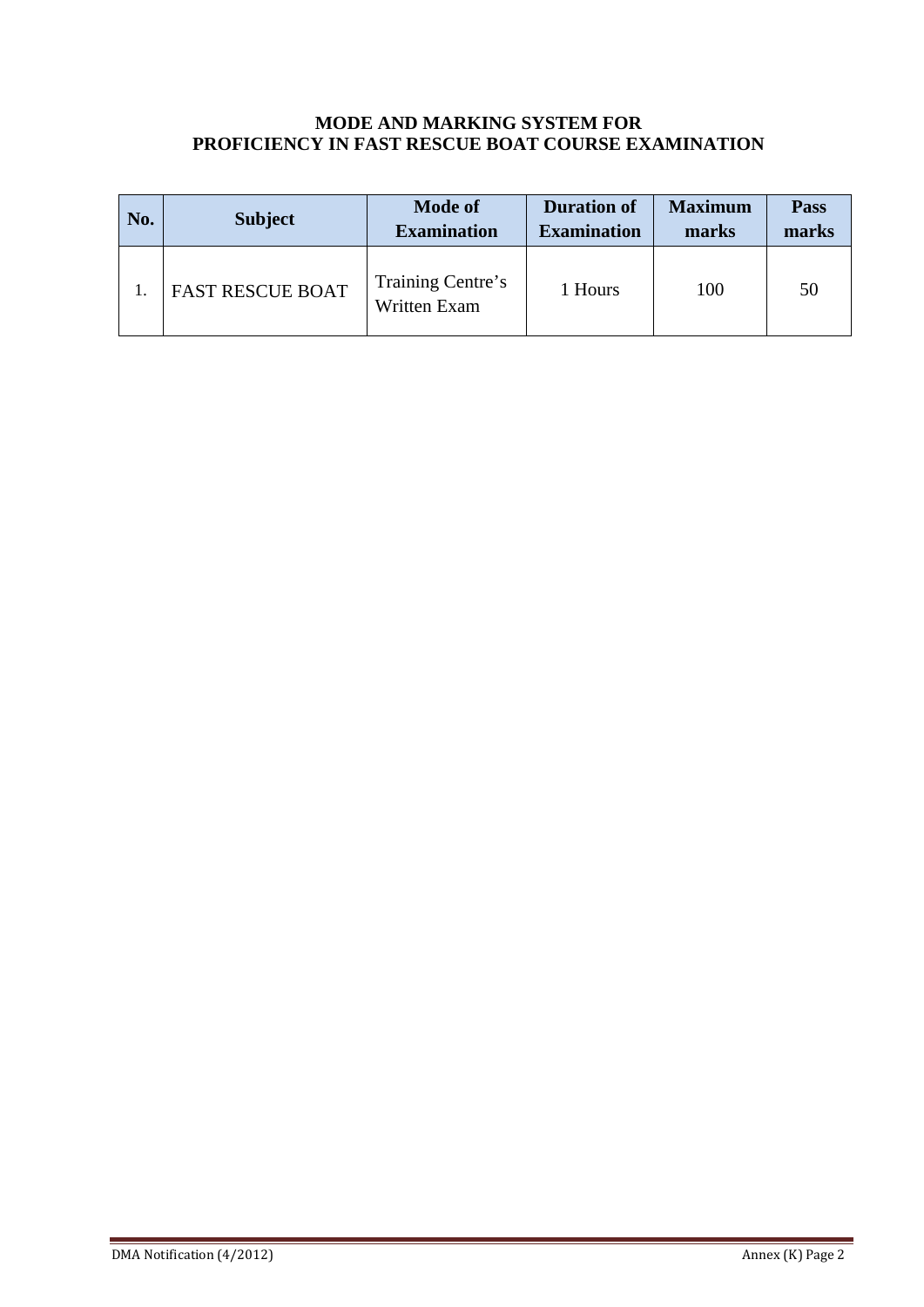### **Guidance of Maritime Education, Training and Examination for Medical First Aid Certificate of Proficiency (STCW Convention 1978 as amended, Regulation VI/4-1)**

The Medical First Aid Certificate of Proficiency course for officers who are assigned specific duties and responsibilities related to medical first aid on board the ship consists of practical training, theory lectures. Written examinations in the training centre,

- 1. Every candidate for certification shall:
	- (A) hold the certificate of proficiency in Safety Familiarization and Basic Training
	- (B) have completed the training courses for 1 week conducted in an approved training centres with continuous assessment system and followed up by written examination to meet the standard of competence specified in section A-VI/4, paragraph 1 to 3 of the STCW Code.

That written examination shall be administered, supervised and monitored by the Department of Marine Administration.

2. The Department of Marine Administration shall issue Medical First Aid Certificate of Proficiency to the candidates who have successfully completed the approved training course.

| No. | <b>Subjects</b>                                                              | <b>Examination</b> | <b>Teaching</b><br>hours | <b>Total</b><br>weeks |
|-----|------------------------------------------------------------------------------|--------------------|--------------------------|-----------------------|
| 1.  | Apply immediate first aid in<br>the event of accident or<br>illness on board | Assessment         | 30 hours                 |                       |
|     |                                                                              | Total              | 30 hours                 | week                  |

#### **SUMMARY OF TEACHING HOURS FOR MEDICAL FIRST AID TRAINING**

### **MODE AND MARKING SYSTEM FOR MEDICAL FIRST AID COURSE EXAMINATION**

| No. | <b>Subject</b>           | <b>Mode of</b><br><b>Examination</b> | <b>Duration of</b><br><b>Examination</b> | <b>Maximum</b><br>marks | <b>Pass</b><br>marks |
|-----|--------------------------|--------------------------------------|------------------------------------------|-------------------------|----------------------|
|     | <b>Medical First Aid</b> | Training Centre's<br>Written Exam    | 1 Hours                                  | 100                     | 50                   |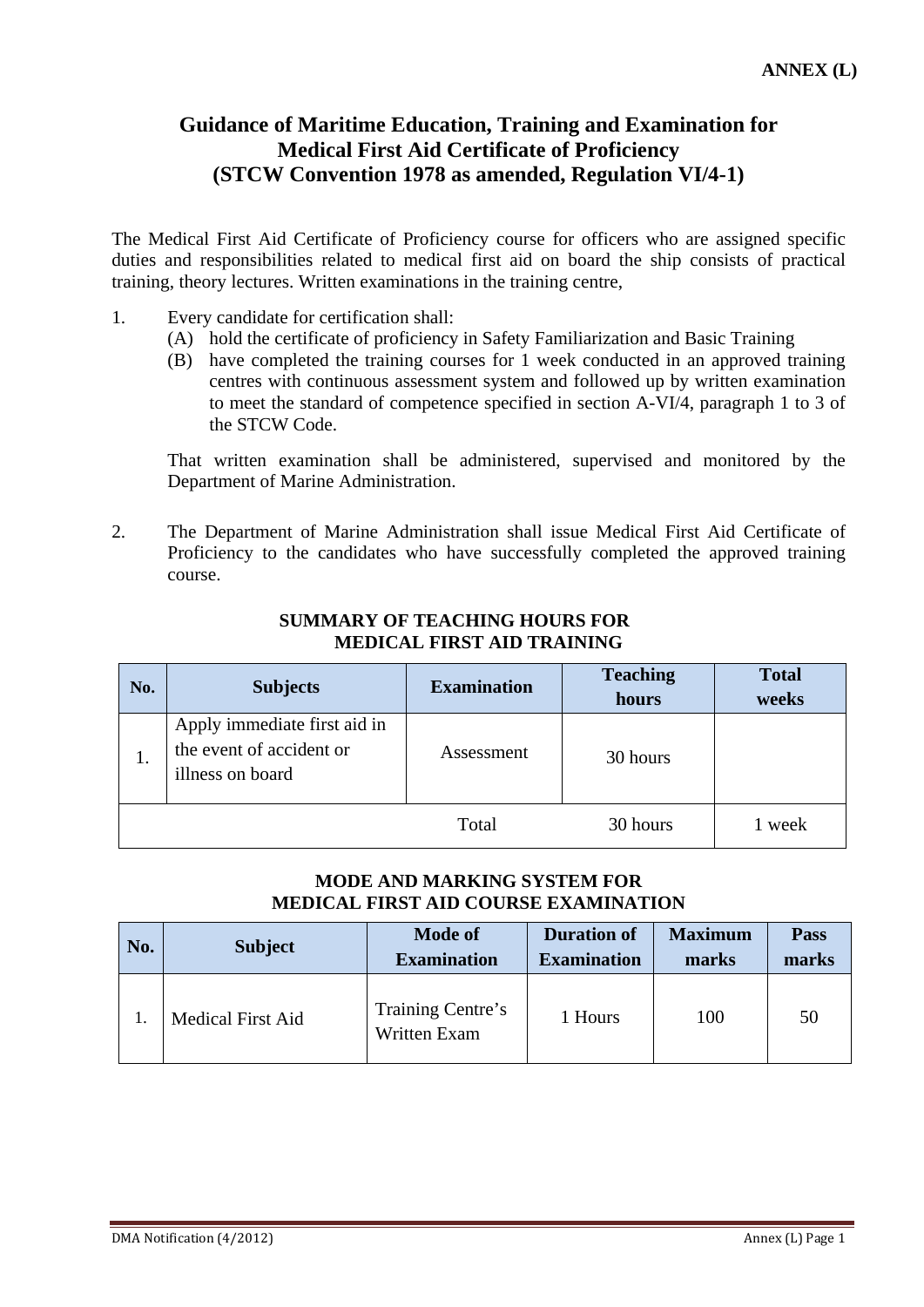### **Guidance of Maritime Education, Training and Examination for Medical Care Certificate of Proficiency (STCW Convention 1978 as amended, Regulation VI/4-2)**

The Medical Care Certificate of Proficiency course for officers who are assigned specific duties and responsibilities related to take charge of medical care on board the ship consists of practical training, theory lectures, Written examinations in the training centre.

- 1. Every candidate for certification shall:
	- (A) hold the at least Deck officer class III or marine engineer officer class III certificate of competency.
	- (B) have completed the training courses for 2 weeks conducted in an approved training centres with continuous assessment system and followed up by written examination to meet the standard of competence specified in section A-VI/4, paragraph 4 to 6 of the STCW Code.

 That written examination shall be administered, supervised and monitored by the Department of Marine Administration.

2. The Department of Marine Administration shall issue Medical care Certificate of Proficiency to the candidates who have successfully completed the approved training course.

| No. | <b>Subjects</b>                                       | <b>Examination</b> | <b>Teaching</b><br>hours | <b>Total</b><br>weeks |
|-----|-------------------------------------------------------|--------------------|--------------------------|-----------------------|
| 1.  | Medical care to the sick and<br>injured on board      | Assessment         | 42.5 hours               |                       |
| 2.  | Coordinated schemes for<br>medical assistance to ship | Assessment         | 3 hours                  |                       |
|     |                                                       | Total              | 45.5 hours               | 2 weeks               |

#### **SUMMARY OF TEACHING HOURS FOR MEDICAL CARE TRAINING**

### **MODE AND MARKING SYSTEM FOR MEDICAL CARE COURSE EXAMINATION**

| No. | <b>Subject</b>      | <b>Mode of</b><br><b>Examination</b> | <b>Duration of</b><br><b>Examination</b> | <b>Maximum</b><br>marks | Pass<br>marks |
|-----|---------------------|--------------------------------------|------------------------------------------|-------------------------|---------------|
|     | Medical care course | Training Centre's<br>Written Exam    | 1 Hours                                  | 100                     | 50            |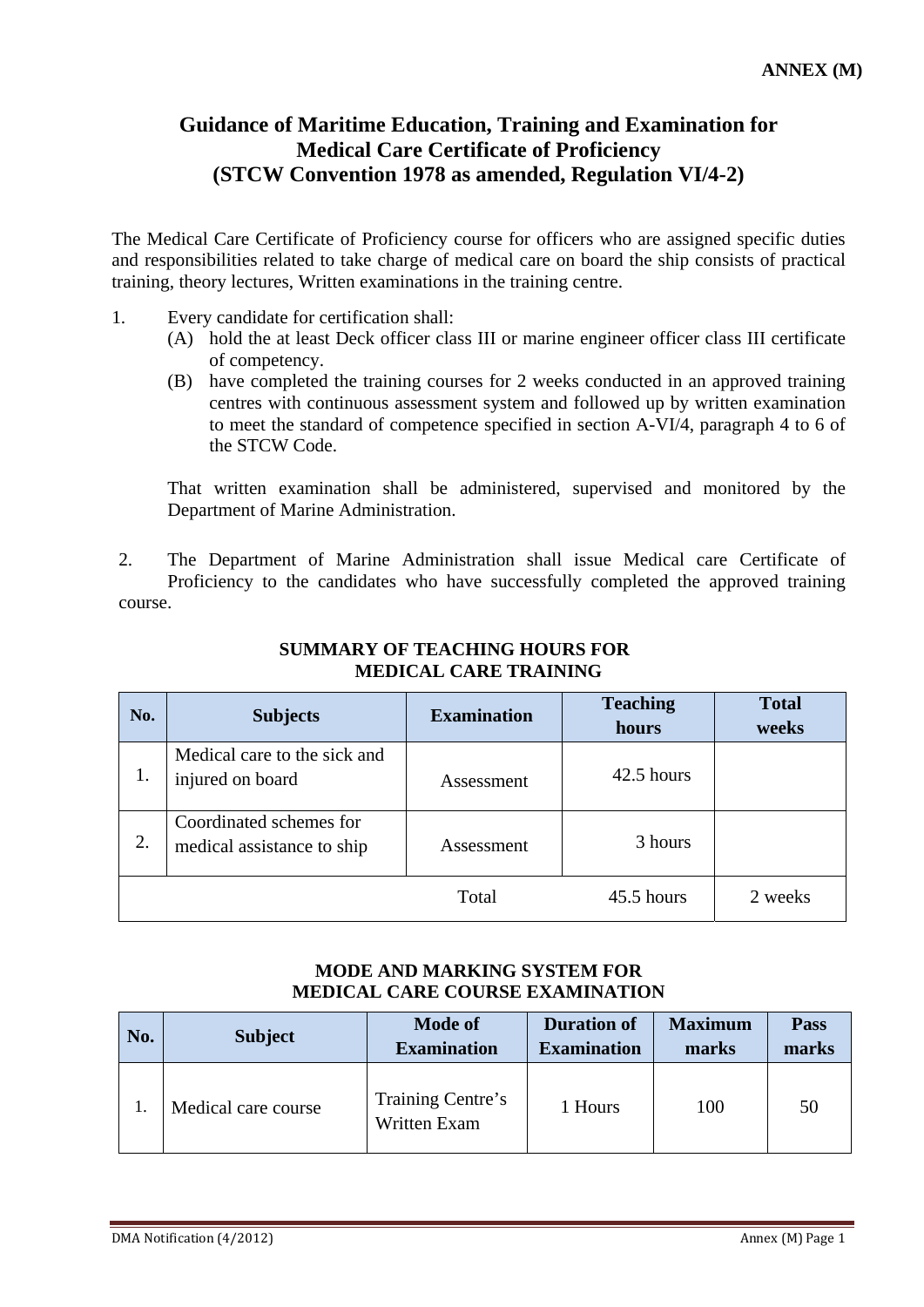### **Guidance of Maritime Education, Training and Examination for Ship Security Officers Certificate of Proficiency (STCW Convention 1978, as amended, Regulation VI/5)**

The Ship Security Officers Certificate of Proficiency course for officers who are assigned specific duties and responsibilities related to perform the duties and responsibilities of a Ship Security Officer and with respect to the security of the ship for implementing and maintaining a Ship Security Plan and the Port Facility Security Officers consists of practical training, theory lectures, Written examinations in the training centre.

- 1. Every candidate for certification shall:
	- (A) hold the at least Deck officer class III or marine engineer officer class III or GOC certificate of competency
	- (B) have approved seagoing service of not less than 12 months
	- (C) have completed the training courses for 2 days conducted in an approved training centres with continuous assessment system and followed up by written examination to meet the standard of competence specified in section A-VI/5, paragraph 1 to 3 of the STCW Code

 That written examination shall be administered, supervised and monitored by the Department of Marine Administration.

2. The Department of Marine Administration shall issue Ship Security Officers Certificate of Proficiency to the candidates who have successfully completed the approved training course.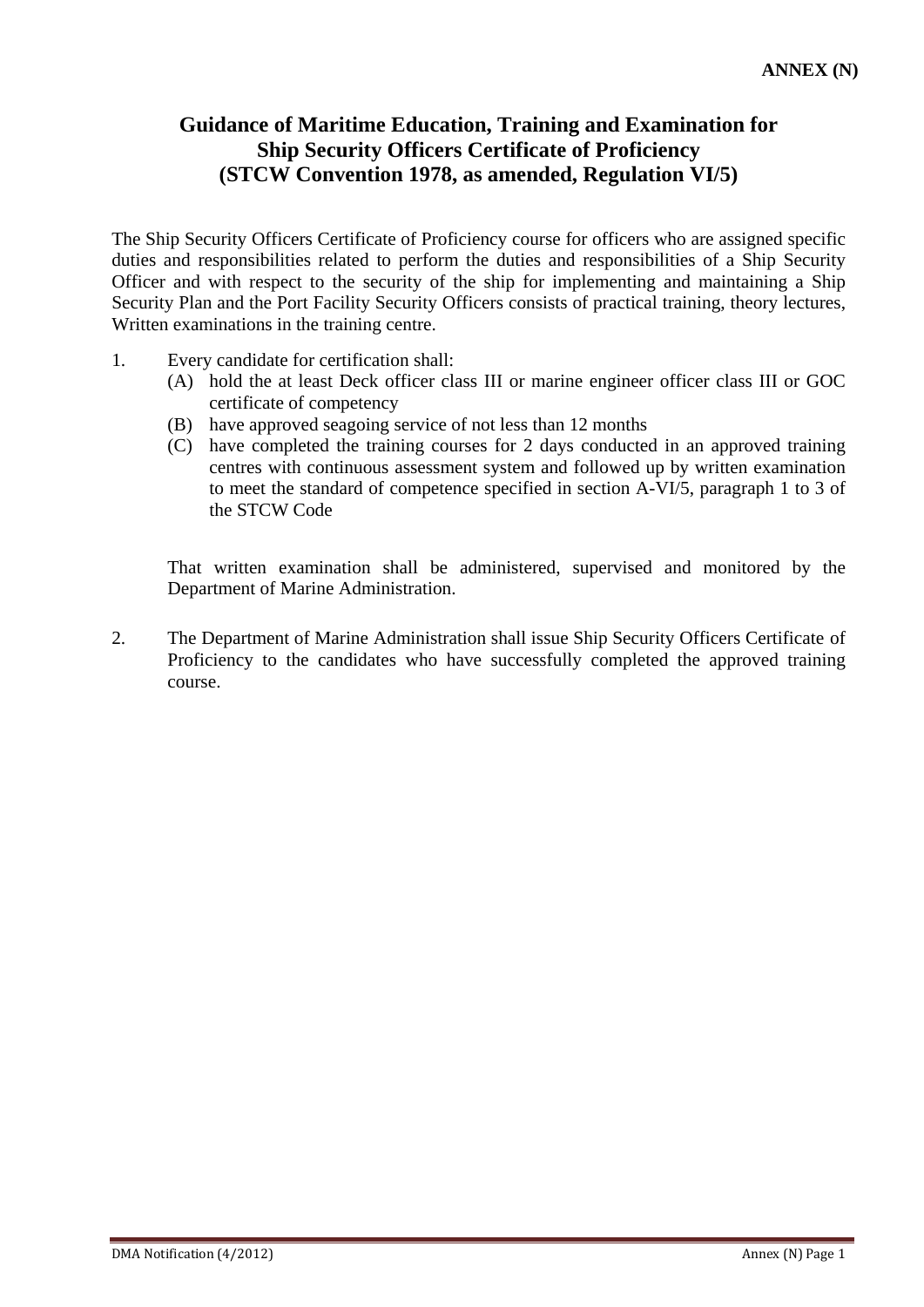### **SUMMARY OF TEACHING HOURS FOR SHIP SECURITY OFFICERS TRAINING**

| No.   | <b>Subjects</b>                                                                                                                   | <b>Examination</b> | <b>Teaching</b><br>hours | <b>Total</b><br>weeks |
|-------|-----------------------------------------------------------------------------------------------------------------------------------|--------------------|--------------------------|-----------------------|
| 1.    | Maintain and supervise the<br>implementation of a ship<br>security plan                                                           | Assessment         | 7.0 hour                 |                       |
| 2.    | Assess security risk, threat<br>and vulnerability                                                                                 | Assessment         | $4.25$ hour              |                       |
| 3.    | Undertake regular<br>inspections of the ship to<br>ensure that appropriate<br>security measures are<br>implemented and maintained | Assessment         | $1.5$ hour               |                       |
| 4.    | Ensure that security<br>equipment and systems, if<br>any, are properly operated,<br>tested and calibrated<br>vigilance            | Assessment         | $1.5$ hour               |                       |
| 5.    | Encourage security<br>awareness and vigilance                                                                                     | Assessment         | $1.25$ hour              |                       |
| Total |                                                                                                                                   |                    | 15.5 hours               | 2 days                |

### **MODE AND MARKING SYSTEM FOR SHIP SECURITY OFFICERS COURSE EXAMINATION**

| No. | <b>Subject</b>                | <b>Mode of</b><br><b>Examination</b>     | <b>Duration of</b><br><b>Examination</b> | <b>Maximum</b><br>marks | Pass<br>marks |
|-----|-------------------------------|------------------------------------------|------------------------------------------|-------------------------|---------------|
| 1.  | <b>Ship Security Officers</b> | Training Centre's<br><b>Written Exam</b> | 0.5 Hours                                | 100                     | 50            |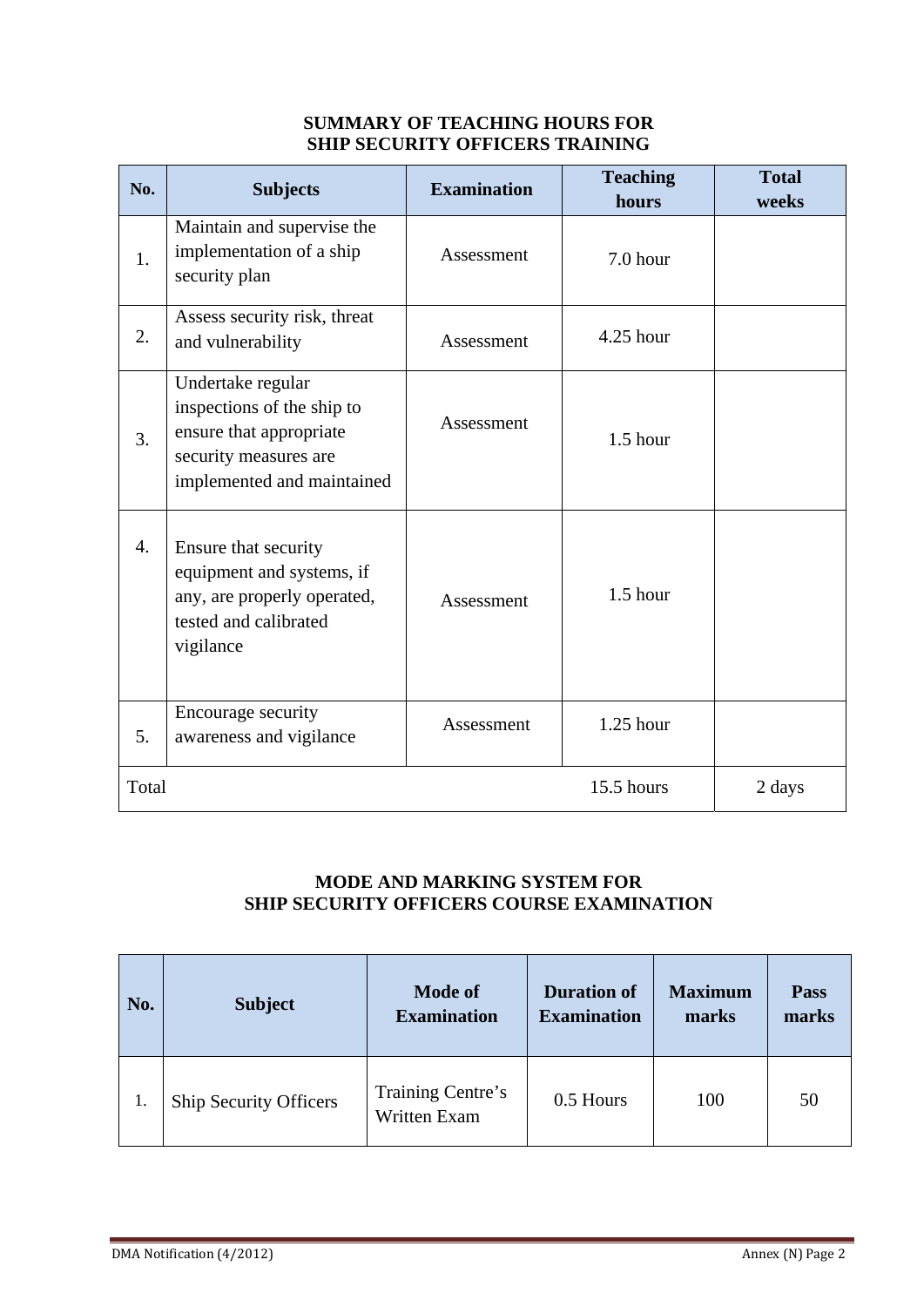### **Guidance of Maritime Education, Training and Examination for Ship Security Awareness Certificate of Proficiency (STCW Convention 1978, as amended, Regulation VI/6-1)**

The Ship Security Awareness Certificate of Proficiency course for seafarers shall receive securityrelated familiarization and security-awareness training consists of practical training, theory lectures, Written examinations in the training centre.

- 1. Every candidate for certification shall:
	- (A) hold the Certificate of Proficiency in safety familiarization and basic training issued by Department of Marine Administration.
	- (B) have completed the training courses for 1 day conducted in an approved training centres with continuous assessment system and followed up by written examination to meet the standard of competence specified in section A-VI/6, paragraph 1 to 4 of the STCW Code.

 That written examination shall be administered, supervised and monitored by the Department of Marine Administration.

2. The Department of Marine Administration shall issue Ship Security Awareness Certificate of Proficiency to the candidates who have successfully completed the approved training course.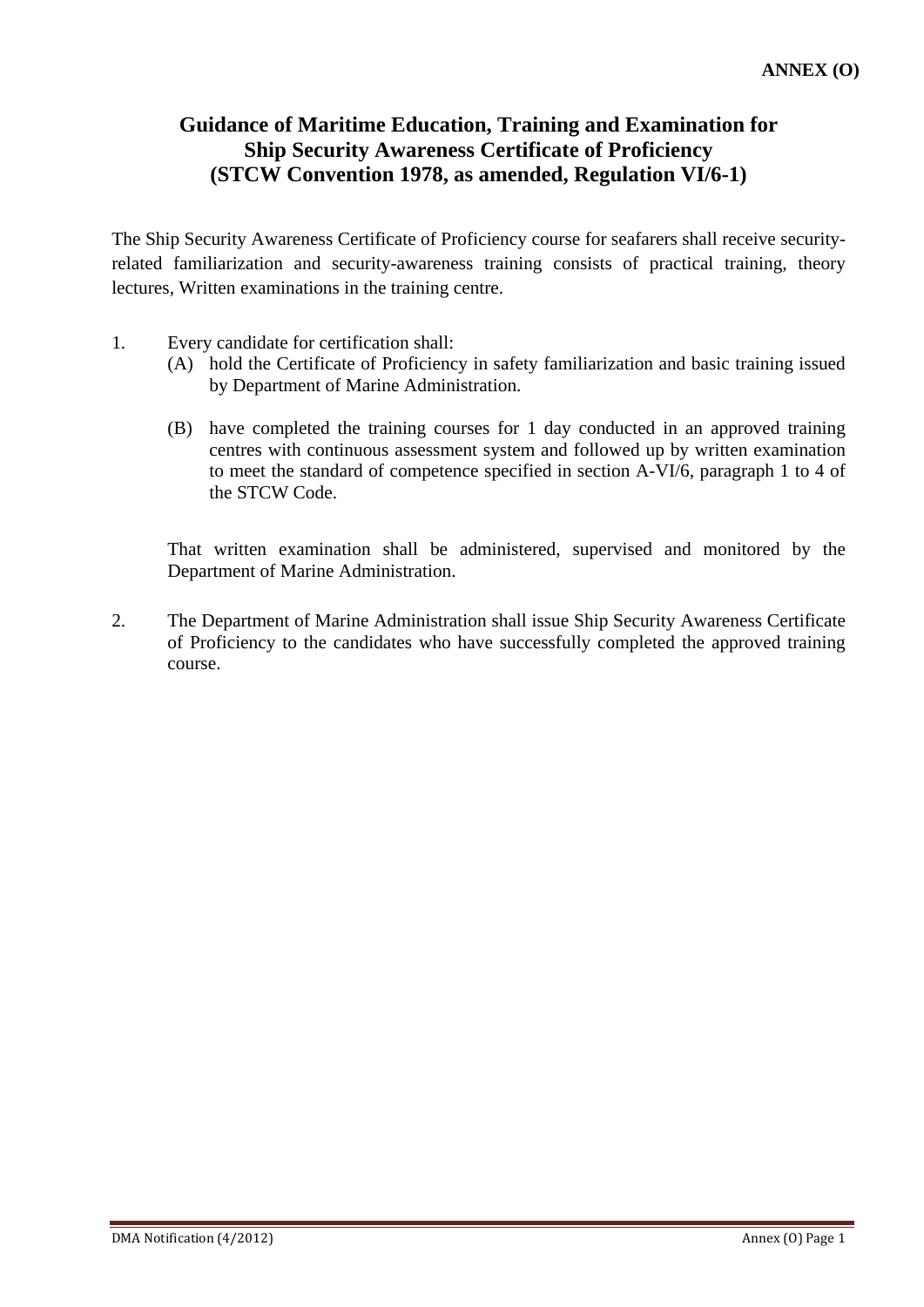### **SUMMARY OF TEACHING HOURS FOR SHIP SECURITY AWARENESS TRAINING**

| No.   | <b>Subjects</b>                                                                                    | <b>Examination</b> | <b>Teaching</b><br>hours | <b>Total</b><br>weeks |
|-------|----------------------------------------------------------------------------------------------------|--------------------|--------------------------|-----------------------|
| 1.    | Contribute to the<br>enhancement of maritime<br>security through heightened<br>awareness           | Assessment         | 3.5 hours                |                       |
| 2.    | Recognition of security<br>threats                                                                 | Assessment         | 1.5 hours                |                       |
| 3.    | Understanding of the need<br>for and methods of<br>maintaining security<br>awareness and vigilance | Assessment         | 1 hours                  |                       |
| Total |                                                                                                    |                    | 6 hours                  | 1 day                 |

### **MODE AND MARKING SYSTEM FOR SHIP SECURITY AWARENESS COURSE EXAMINATION**

| No. | <b>Subject</b>             | <b>Mode of</b><br><b>Examination</b>     | <b>Duration of</b><br><b>Examination</b> | <b>Maximum</b><br>marks | Pass<br>marks |
|-----|----------------------------|------------------------------------------|------------------------------------------|-------------------------|---------------|
| 1.  | Ship Security<br>Awareness | Training Centre's<br><b>Written Exam</b> | 0.5 Hours                                | 100                     | 50            |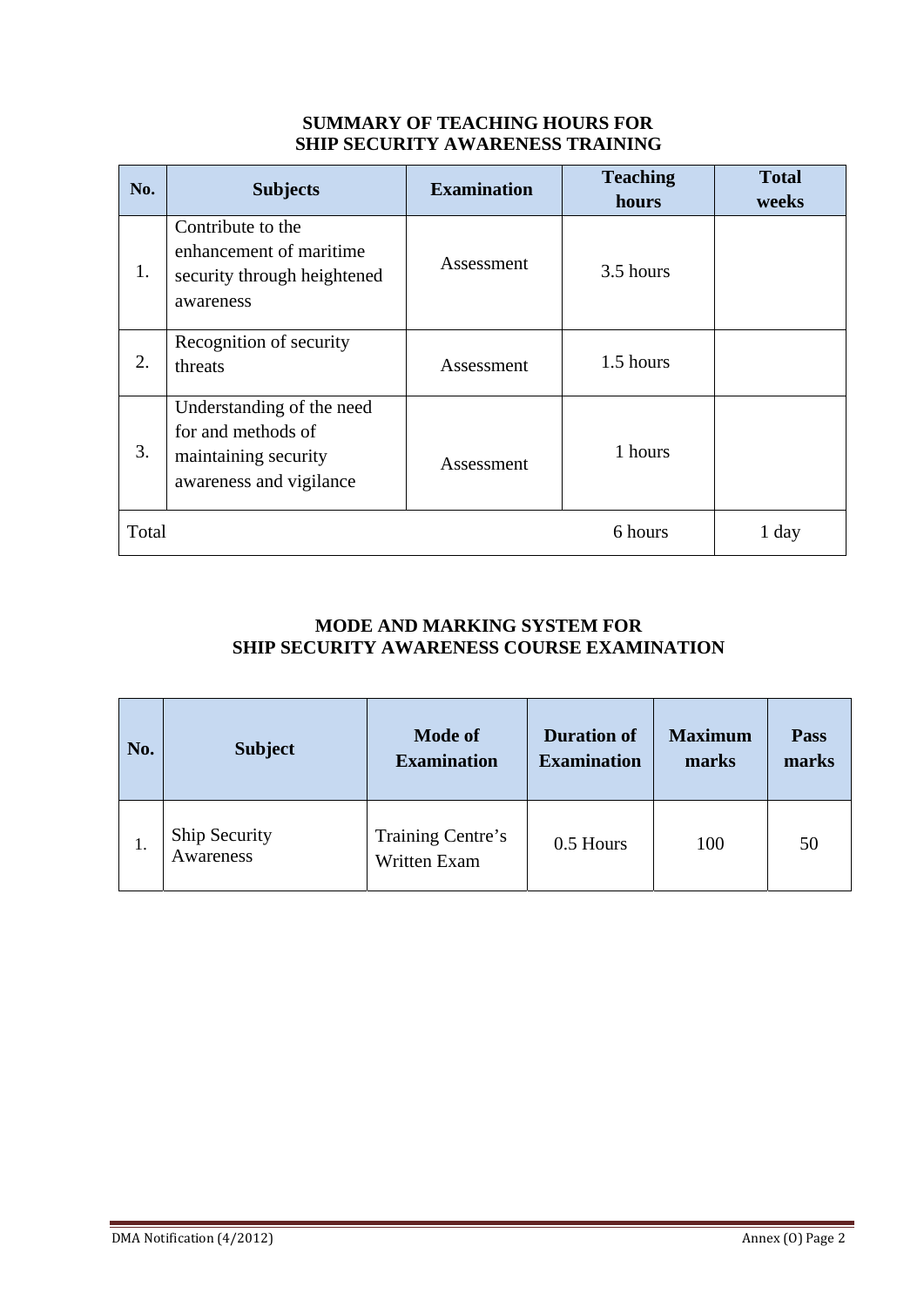### **Guidance of Maritime Education, Training and Examination for Designated Security Duties Certificate of Proficiency (STCW Convention 1978, as amended, Regulation VI/6-2)**

The Seafarers with Designated Security Duties Certificate of Proficiency course for seafarers who is designated to perform security duties, including anti-piracy and anti-armed-robbery-related activities, consists of practical training, theory lectures, Written examinations in the training centre.

- 1. Every candidate for certification shall:
	- (A) hold the Certificate of Proficiency in safety familiarization and basic training and Ship Security Awareness issued by Department of Marine Administration.
	- (B) have completed the training courses for 1.5 days conducted in an approved training centres with continuous assessment system and followed up by written examination to meet the standard of competence specified in section A-VI/6-2,paragraph 6 to 8 of the STCW Code.

 That written examination shall be administered, supervised and monitored by the Department of Marine Administration.

2. The Department of Marine Administration shall issue Designated Security Duties Certificate of Proficiency to the candidates who have successfully completed the approved training course.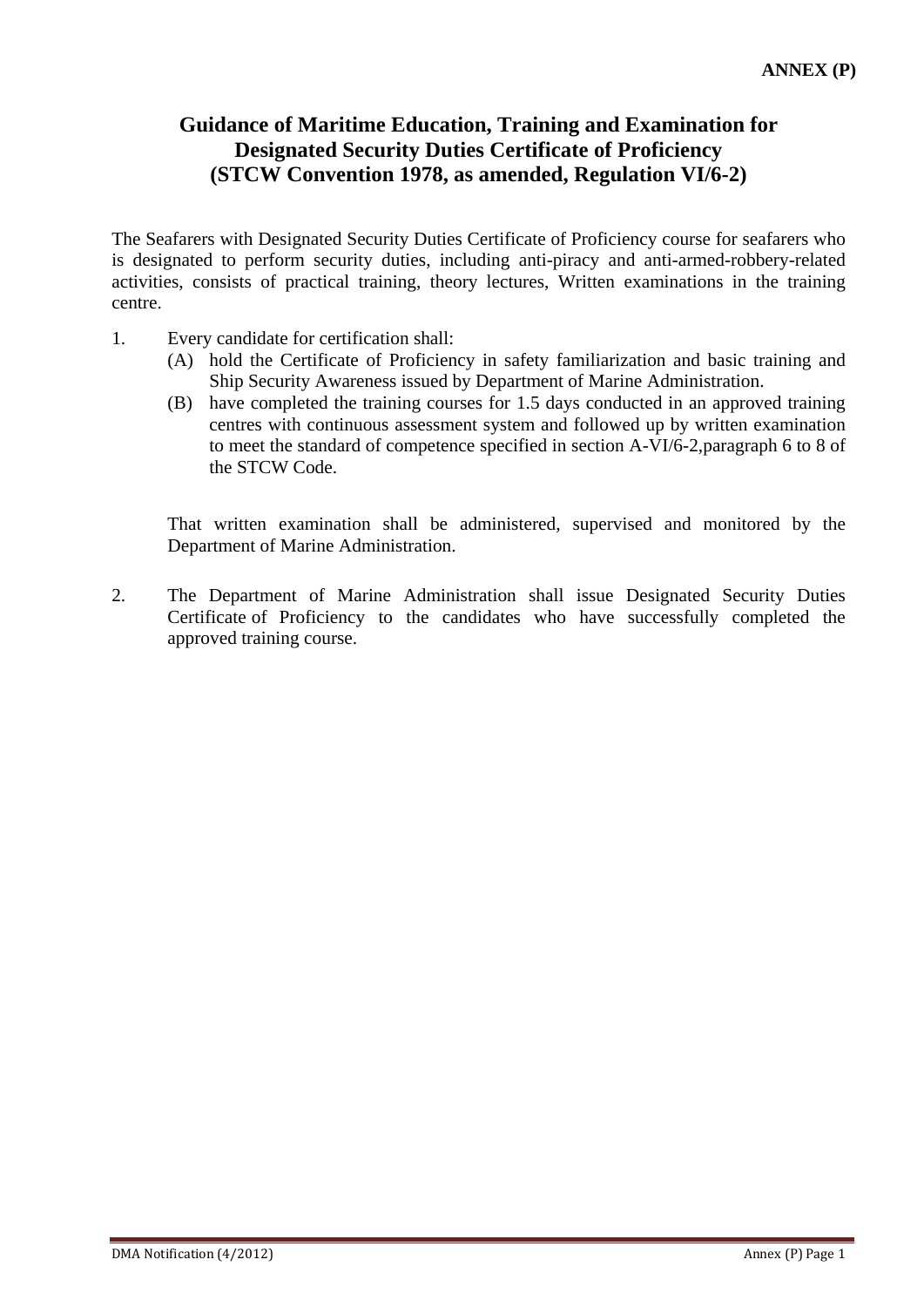#### **SUMMARY OF TEACHING HOURS FOR DESIGNATED SECURITY DUTIES TRAINING**

| No.   | <b>Subjects</b>                                              | <b>Examination</b> | <b>Teaching</b><br>hours            | <b>Total</b><br>weeks |
|-------|--------------------------------------------------------------|--------------------|-------------------------------------|-----------------------|
| 1.    | Maintain the conditions set<br>out in a ship security plan   | Assessment         | Based on IMO<br><b>Model Course</b> |                       |
| 2.    | Recognition of security risks<br>and threats                 | Assessment         | Based on IMO<br><b>Model Course</b> |                       |
| 3.    | Undertake regular security<br>inspections of the ship        | Assessment         | Based on IMO<br><b>Model Course</b> |                       |
| 4.    | Proper usage of security<br>equipment and systems, if<br>any | Assessment         | Based on IMO<br><b>Model Course</b> |                       |
| Total | $10.5$ hours                                                 |                    |                                     | $1.5$ days            |

### **MODE AND MARKING SYSTEM FOR DESIGNATED SECURITY DUTIES COURSE EXAMINATION**

| No. | <b>Subject</b>                    | <b>Mode of</b><br><b>Examination</b> | <b>Duration of</b><br><b>Examination</b> | <b>Maximum</b><br>marks | Pass<br>marks |
|-----|-----------------------------------|--------------------------------------|------------------------------------------|-------------------------|---------------|
| 1.  | <b>Designated Security Duties</b> | Training Centre's<br>Written Exam    | 0.5 Hours                                | 100                     | 50            |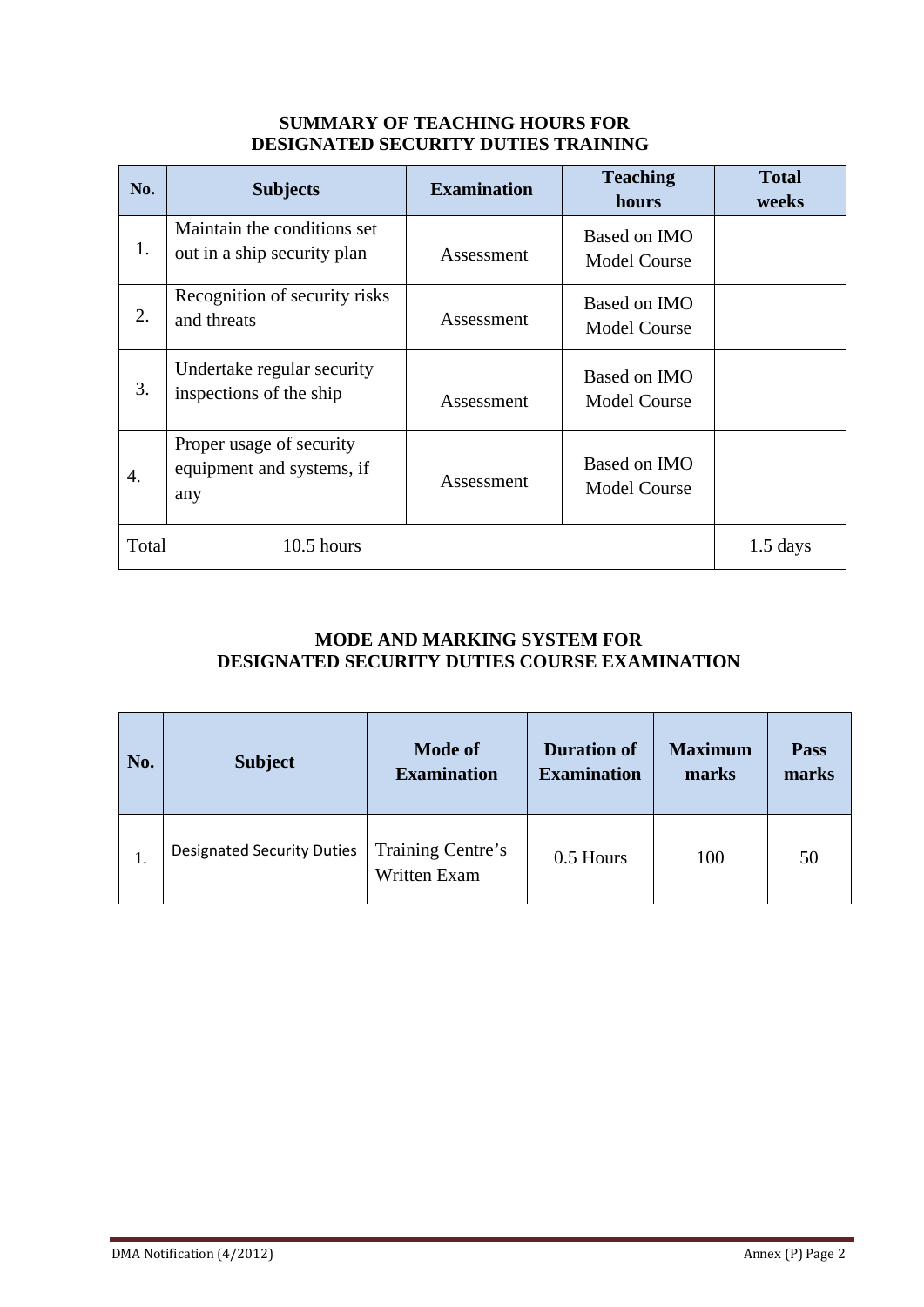### **Guidance of Maritime Education, Training and Examination for EFFICIENT DECK HAND**

The efficient deck hand course for seafarers who is designated to perform the function at the support level consists of practical training, theory lectures, oral examinations in the training centre.

- 1. Every candidate for certification shall:
	- (A) have approved seagoing service including not less than six months after holding of Certificate of Proficiency in safety familiarization and basic training issued by Department of Marine Administration
	- (B) have completed the training courses for 1 week conducted in an approved training centres with continuous assessment system and followed up by written examination .

 That written examination shall be administered, supervised and monitored by the Department of Marine Administration.

2. The Department of Marine Administration shall issue Efficient Deck Hand Certificate of Proficiency to the candidates who have successfully completed the approved training course.

| No.   | <b>Subjects</b>                                                                   | <b>Examination</b> | <b>Teaching</b><br>hours | <b>Total</b><br>weeks |
|-------|-----------------------------------------------------------------------------------|--------------------|--------------------------|-----------------------|
| 1.    | The meaning $&$ use of<br>common Nautical terms                                   | Assessment         | 3 hours                  |                       |
| 2.    | Knowledge of the use of<br>lifesaving and fire-fighting<br>appliances             | Assessment         | 3 hours                  |                       |
| 3.    | The common seamanship<br>techniques including knots,<br>bends, hitches and slices | Assessment         | 11 hours                 |                       |
| 4.    | Code of Safe Working<br><b>Practice for Merchant</b><br>Seaman, (COSWP)           | Assessment         | 13 hours                 |                       |
| 5.    | Evaluation & Assessment                                                           | Assessment         | 2 hours                  |                       |
| Total |                                                                                   |                    | 32 hours                 | 1 week                |

#### **SUMMARY OF TEACHING HOURS FOR EFFICIENT DECK HAND**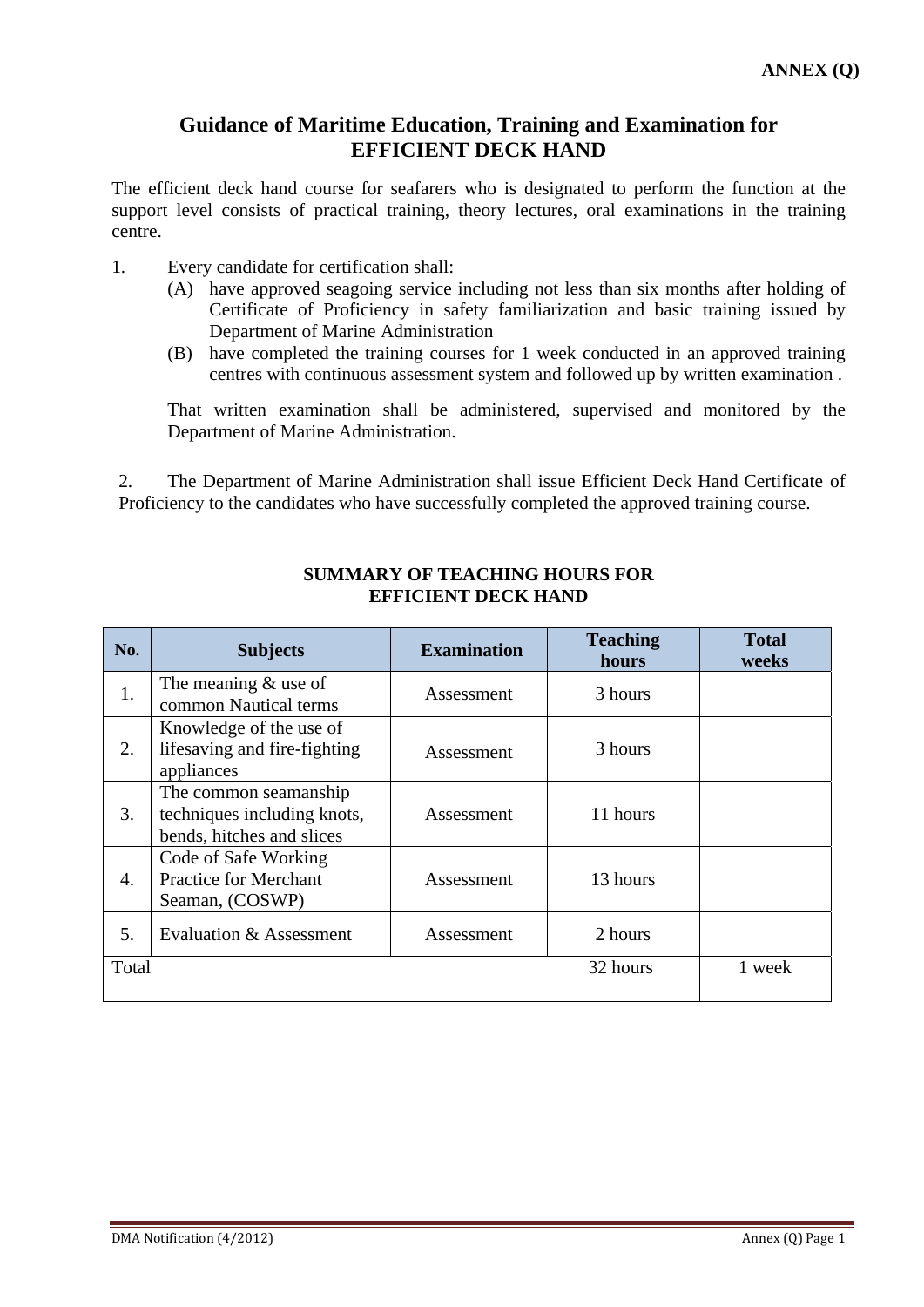### **MODE AND MARKING SYSTEM FOR RATINGS AS ABLE SEAFARER DECK**

| No. | <b>Subject</b>             | <b>Mode of</b><br><b>Examination</b>       | <b>Duration of</b><br><b>Examination</b> | <b>Maximum</b><br>marks | Pass<br>marks |
|-----|----------------------------|--------------------------------------------|------------------------------------------|-------------------------|---------------|
| 1.  | <b>Efficient Deck Hand</b> | Training Centre's<br><b>Practical Exam</b> | 2 Hours                                  | 100                     | 50            |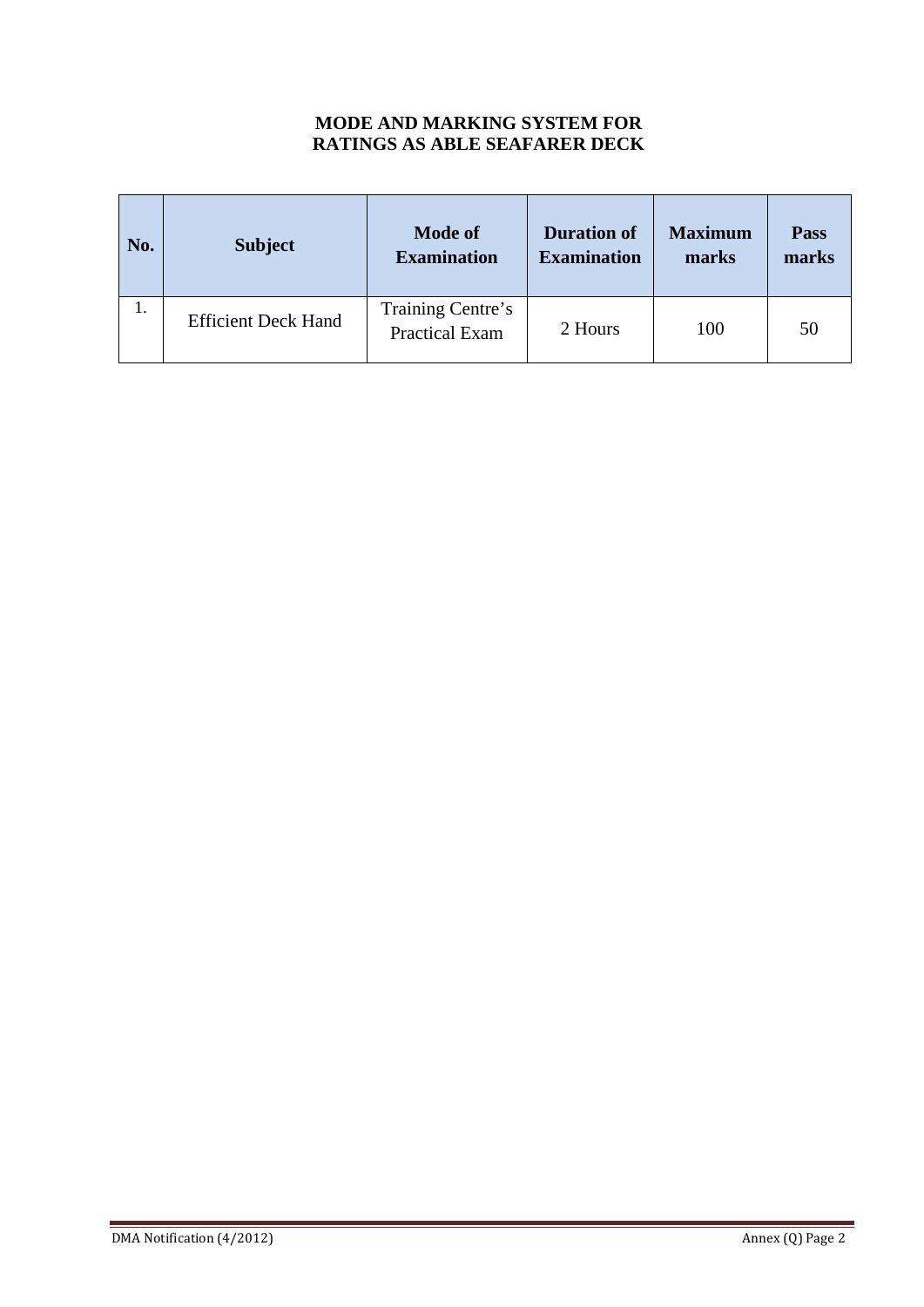### **Guidance of Maritime Education, Training and Examination for Rating Engine (Ratings forming part of a watch in engine-room on a seagoing ship powered by main propulsion machinery of 750 kW propulsion power or more) Certificate of Proficiency (STCW Convention 1978 as amended, Regulation III/4)**

The examination course for certification of Rating Engine (Rating forming part of an engine-room watch or designated to perform duties in a periodically unmanned engine-room on a seagoing ship powered by main propulsion machinery of 750 kW propulsion power or more) consists of Workshop Skills Training, Written and Oral examinations.

- 1. Every candidate for certification shall:
	- (A) have passed the Upper Secondary (Middle) School.
	- (B) have successfully completed the training and assessment for Marine Engineering Practical Subjects by continuous Assessment system during the training period of approved Workshop Skills Training Course (6-weeks) at the respective training centres. The training course is administered, supervised and monitored by the Department of Marine Administration.
	- (C) have completed the Rating Engine Examination course for 2 weeks conducted in an approved training centres with continuous assessment system for the following chapters of Rating Engine Watchkeeping knowledge:
		- (1) Watch keeping
		- (2) Boiler Watch
		- (3) Emergency equipment and applying procedure
	- (D) have successfully completed the Written Examination for Rating Engine Watch keeping knowledge conducted by relevant approved training centres.

 That written examination shall be administered, supervised and monitored by the Department of Marine Administration.

- 2. The candidates who have passed in **written examination** shall have to sit for Rating Engine Oral Examination conducted by the Department of Marine Administration.
- 3. The candidates shall have to serve for at least 6 months as approved sea going service in engine department.
- 4. The Department of Marine Administration shall issue Rating Engine certificates to the candidates who have passed oral examination and have served as approved sea going service for 6 months in engine department.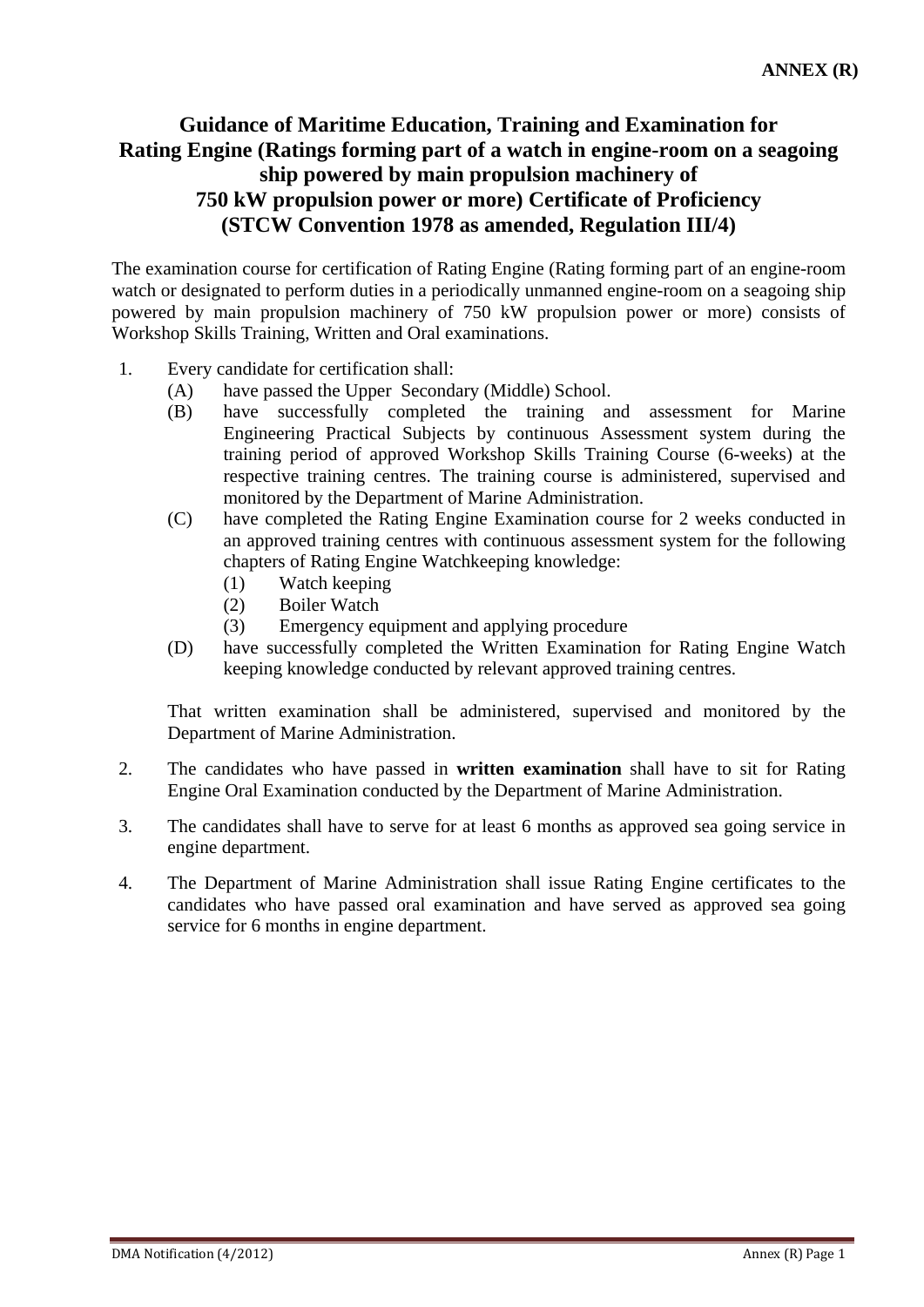#### **SUMMARY OF TEACHING HOURS FOR RATING ENGINE MARINE ENGINEERING KNOWLEDGE SUBJECT**

| No.   | <b>Subjects</b>                 | <b>Teaching</b><br><b>Examination</b><br>hours |         | <b>Total</b><br>weeks |
|-------|---------------------------------|------------------------------------------------|---------|-----------------------|
| ı.    | Marine Engineering<br>Knowledge | Assessment                                     | 180     | 6                     |
| Total |                                 | 180                                            | 6 weeks |                       |

### **SUMMARY OF TEACHING HOURS FOR RATING ENGINE EXAMINATION COURSE FOR WATCH KEEPING KNOWLEDGE**

| No.   | <b>Chapters</b>                               | <b>Examination</b> | <b>Teaching</b><br>hours | <b>Total</b><br>weeks |
|-------|-----------------------------------------------|--------------------|--------------------------|-----------------------|
| 1.    | Watch keeping                                 | Assessment         | 36                       |                       |
| 2.    | Boiler watch                                  | Assessment         | 9                        |                       |
| 3.    | Emergency equipment and<br>applying procedure | Assessment         | 15                       |                       |
| Total |                                               |                    | 60                       | 2 weeks               |

### **MODE AND MARKING SYSTEM FOR RATING ENGINE EXAMINATION**

| No. | <b>Subject</b>             | <b>Mode of</b><br><b>Examination</b> | <b>Duration of</b><br><b>Examination</b> | <b>Maximum</b><br>marks | <b>Pass</b><br>marks |
|-----|----------------------------|--------------------------------------|------------------------------------------|-------------------------|----------------------|
|     | Watch Keeping<br>Knowledge | Training Centre's<br>Written Exam    | 1 Hours                                  | 100                     | 50                   |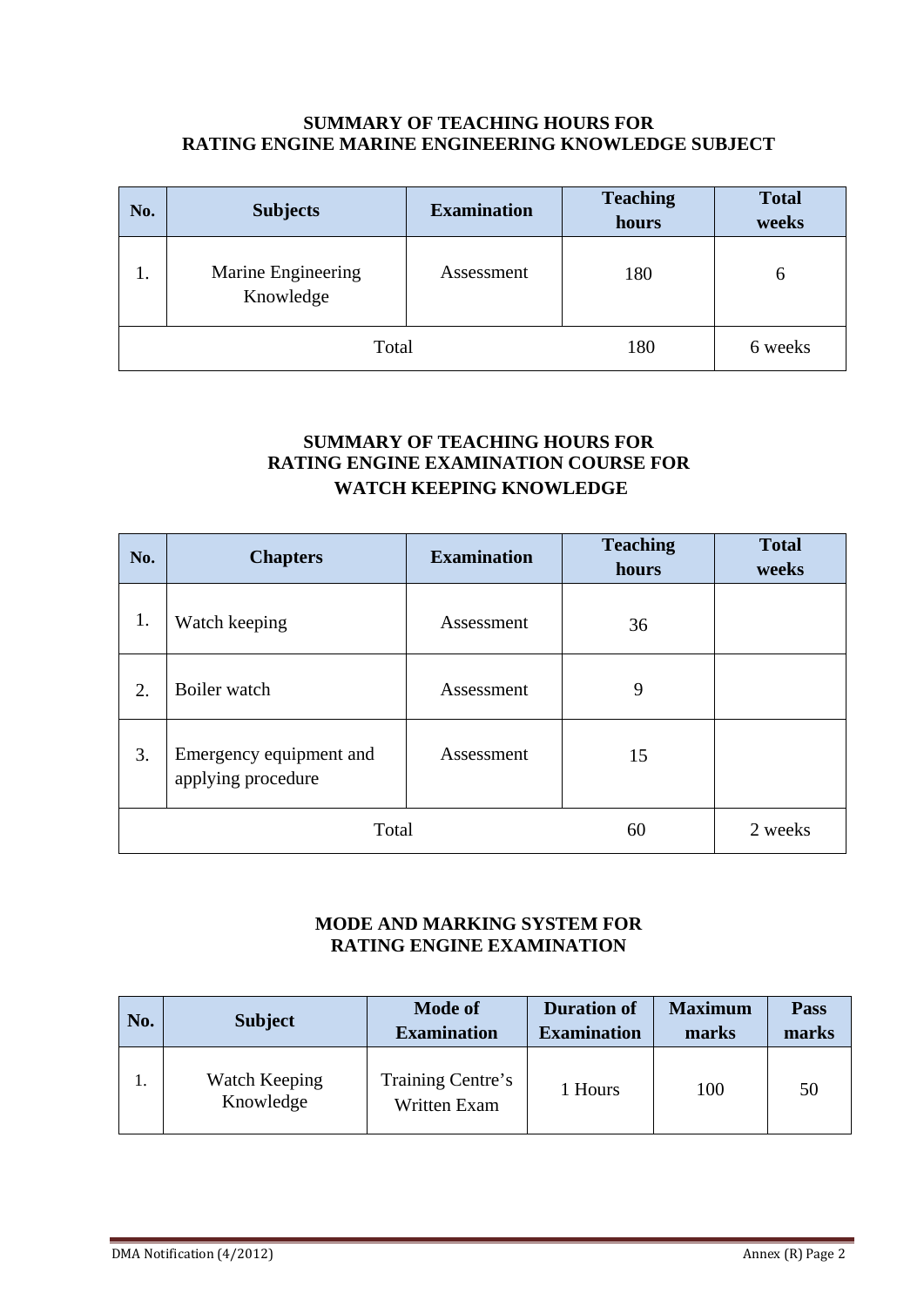### **MODE AND MARKING SYSTEM FOR RATING ENGINEORAL EXAMINATION**

| No. | <b>Subject</b>          | <b>Mode of</b><br><b>Examination</b> | <b>Duration of</b><br><b>Examination</b> | <b>Maximum</b><br>marks | <b>Pass</b><br>marks |
|-----|-------------------------|--------------------------------------|------------------------------------------|-------------------------|----------------------|
|     | <b>Oral Examination</b> | DMA                                  |                                          | 100                     | 70                   |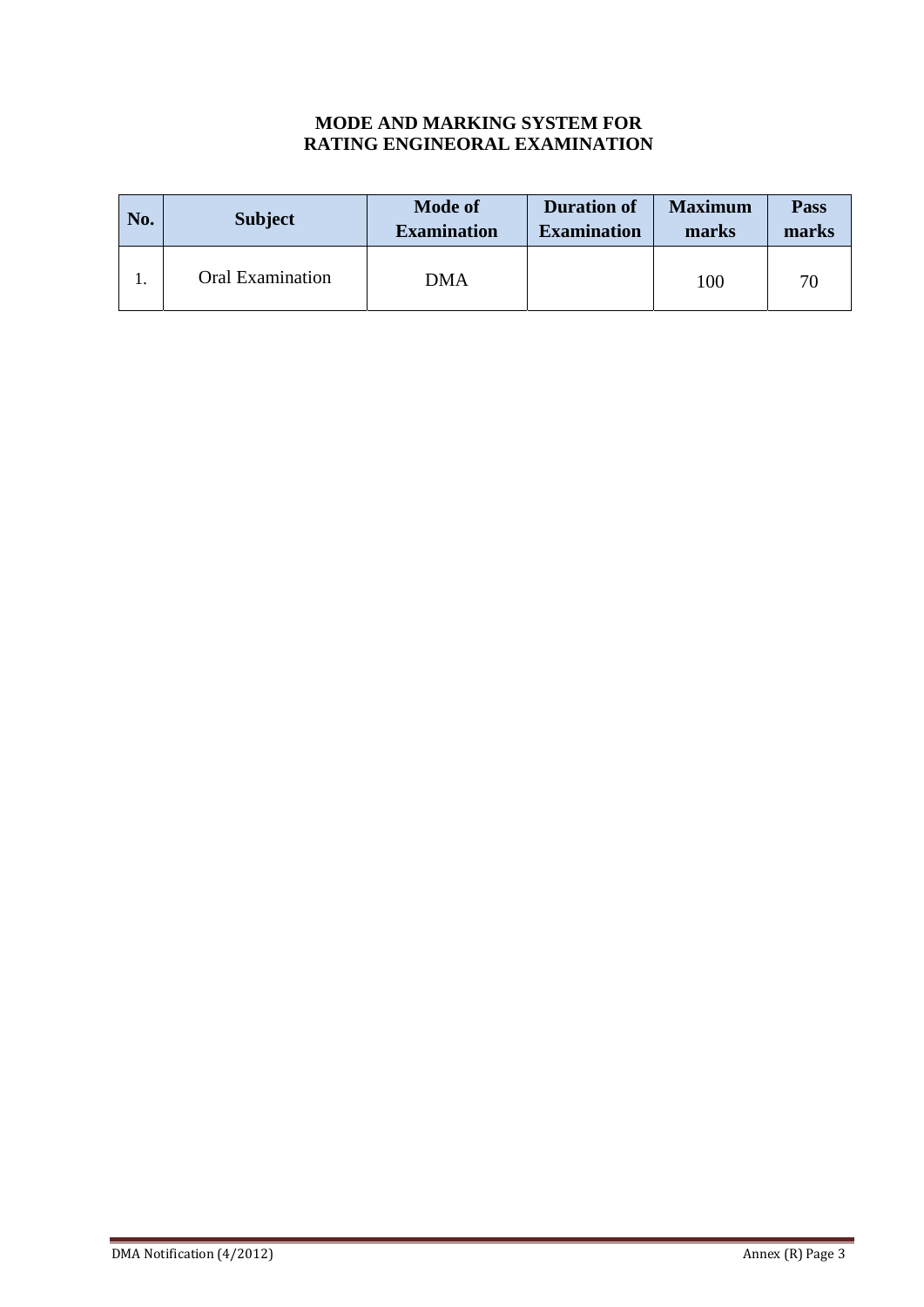### **Guidance of Maritime Education, Training and Examination for Rating Engine (Ratings forming part of a watch in engine-room on a seagoing ship powered by main propulsion machinery of 750 kW propulsion power or more) Certificate of Proficiency (STCW Convention 1978 as amended, Regulation III/4)**

### *(Examination course for existing Wiper)*

The examination course for existing Wiper who have served on ship powered by main propulsion machinery of 750 kW propulsion power or more consists of practical training, theory lectures, Written and Oral examinations.

- 1. Every candidate for certification shall:
	- (A) hold the Pre-Sea Engine certificate issued by relevant training centre approved by the Department of Marine Administration.
	- $(B)$  have served as rating in engine department for  $(6)$  months on ship powered by main propulsion machinery of 750 kW propulsion power or more.
	- (C) have completed the Rating Engine Examination course for 2 weeks conducted in an approved training centres with continuous assessment system and course completion assessment examinations for the following chapters of Rating Engine Watchkeeping knowledge:
		- (1) Watch keeping
		- (2) Boiler Watch
		- (3) Emergency equipment and applying procedure
	- (D) have successfully completed the Written Examination for Rating Engine Watch keeping knowledge conducted by relevant approved training centres.

That written examination shall be administered, supervised and monitored by the Department of Marine Administration.

- 2. The candidates who have passed in written examination shall have to sit for Rating Engine Oral examination conducted by the Department of Marine Administration.
- 3. The Department of Marine Administration shall issue Rating Engine certificates to the candidates who have passed oral examination.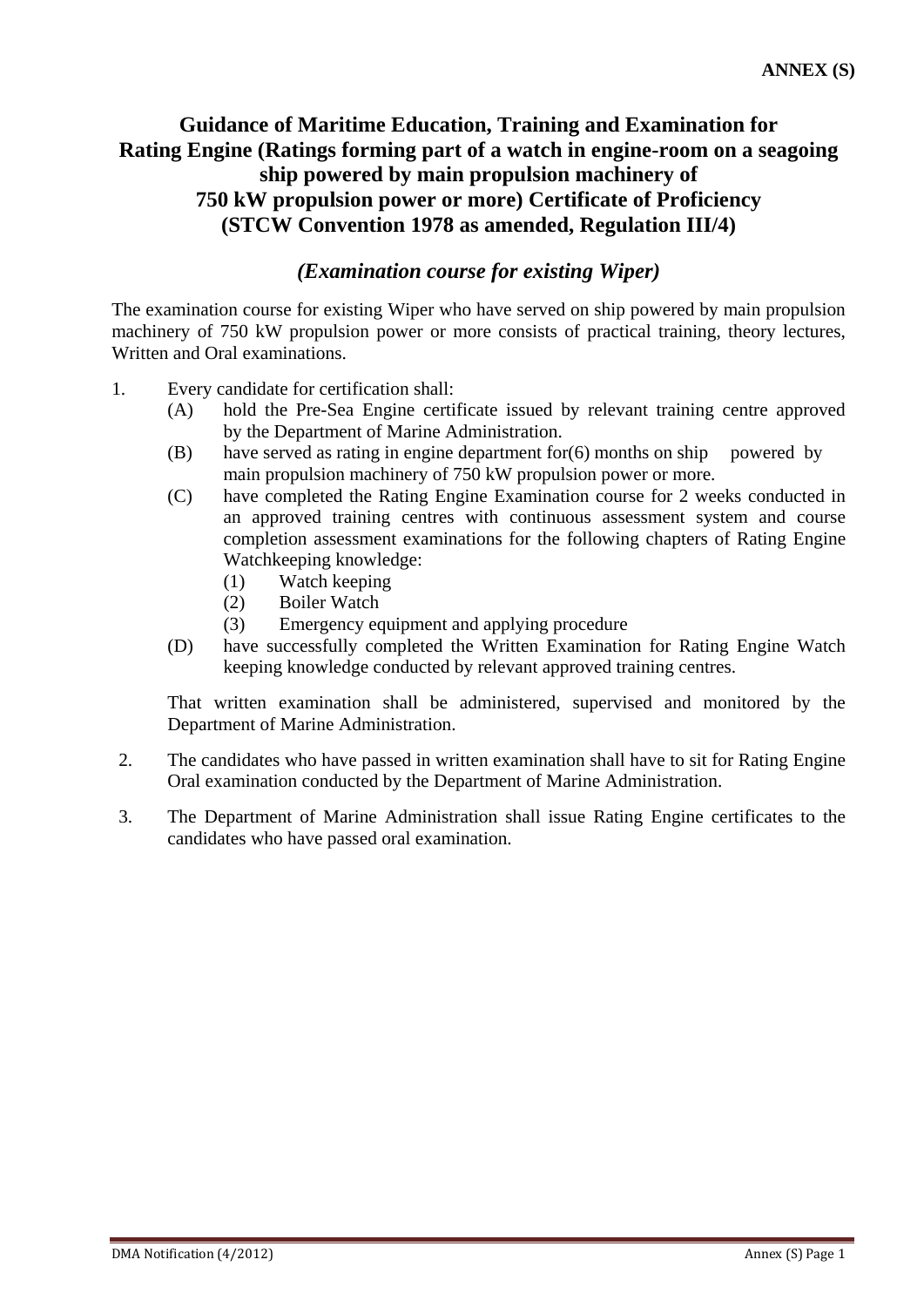### **SUMMARY OF TEACHING HOURS FOR RATING ENGINE EXAMINATION COURSE FOR WATCH KEEPING KNOWLEDGE**

| No.   | <b>Chapters</b>                               | <b>Examination</b> | <b>Teaching</b><br>hours | <b>Total</b><br>weeks |
|-------|-----------------------------------------------|--------------------|--------------------------|-----------------------|
| 1.    | Watch keeping                                 | Assessment         | 39                       |                       |
| 2.    | Boiler watch                                  | Assessment         | 6                        |                       |
| 3.    | Emergency equipment and<br>applying procedure | Assessment         | 15                       |                       |
| Total |                                               |                    | 60                       | 2 weeks               |

### **MODE AND MARKING SYSTEM FOR RATING ENGINE EXAMINATION**

| No. | <b>Subject</b>             | <b>Mode of</b><br><b>Examination</b> | <b>Duration of</b><br><b>Examination</b> | <b>Maximum</b><br>marks | <b>Pass</b><br>marks |
|-----|----------------------------|--------------------------------------|------------------------------------------|-------------------------|----------------------|
|     | Watch Keeping<br>Knowledge | Training Centre's<br>Written Exam    | l Hour                                   | 100                     | 50                   |

### **MODE AND MARKING SYSTEM FOR**

### **RATING ENGINE ORAL EXAMINATION**

| No. | <b>Subject</b>          | <b>Mode of</b><br><b>Examination</b> | <b>Duration of</b><br><b>Examination</b> | <b>Maximum</b><br>marks | <b>Pass</b><br>marks |
|-----|-------------------------|--------------------------------------|------------------------------------------|-------------------------|----------------------|
|     | <b>Oral Examination</b> | <b>DMA</b>                           |                                          | 100                     | 70                   |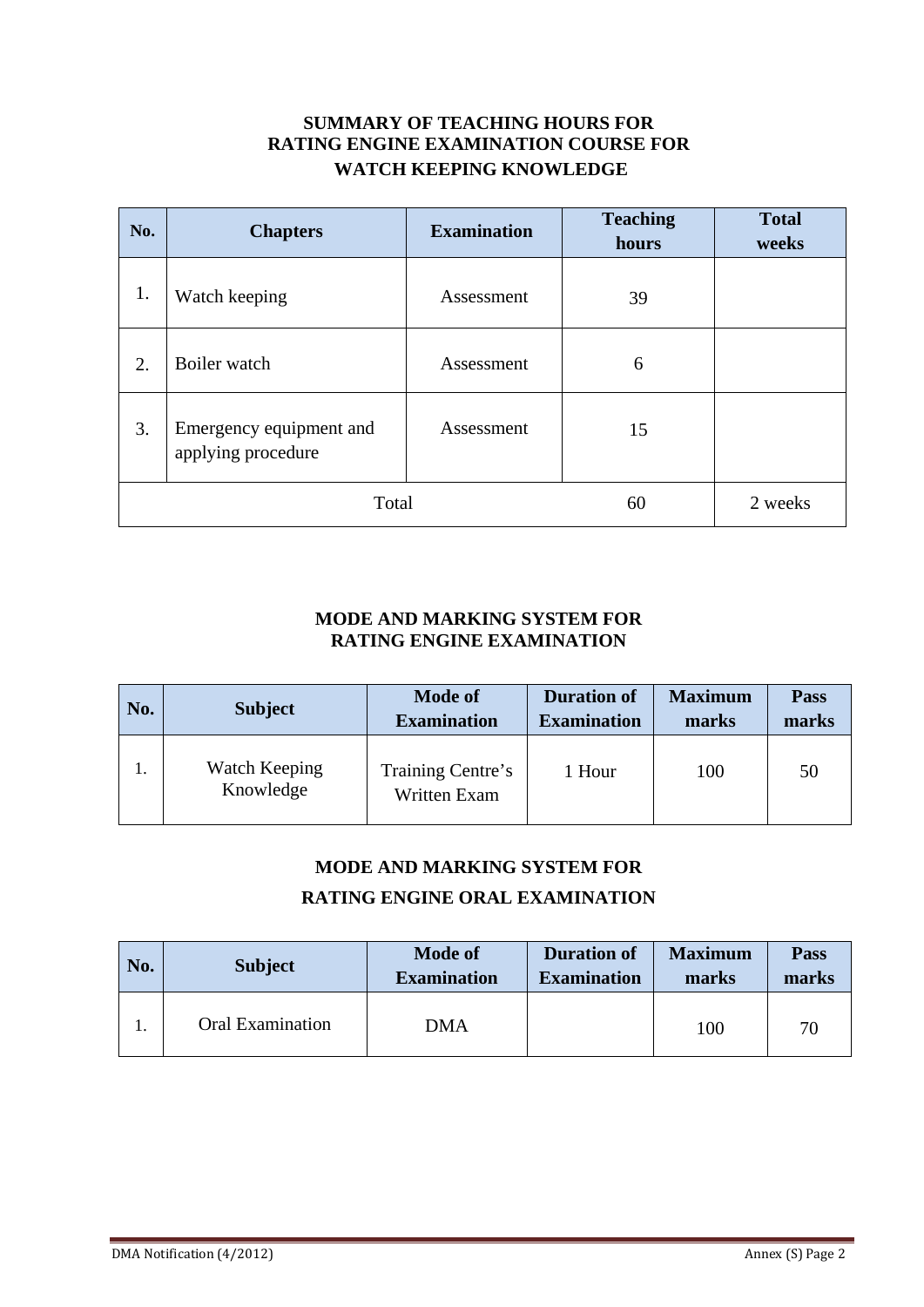### **Guidance of Maritime Education, Training and Examination for Able Seafarer Engine (Able seafarer engine on a seagoing ship powered by main propulsion machinery of 750 kW propulsion power or more) Certificate of Proficiency (STCW Convention 1978 as amended, Regulation III/5)**

*(Examination course for existing Engine Rating)* 

The examination course for existing Rating Forming part of an Engine Room Watch who have served on ship powered by main propulsion machinery of 750 kW propulsion power or more consists of practical training, theory lectures and Written and Oral examinations.

- 1. Every candidates for certification shall:
	- (A) hold the ratings forming part of a watch in an engine-room Certificate of Proficiency.
	- (B) have approved seagoing service in engine-room of not less than (12) months on ships powered by main propulsion machinery of 750 kW propulsion power or more while holding the certificate of ratings forming part of a watch in an engineroom.
	- (C) have successfully completed the continuous assessment system for the following **Marine Engineering Knowledge** subjects during the period of the approved Able Seafarer Engine Preparatory (2 weeks) Course for the candidates who have served engine-room watch keeping services of not less than 12 months or

(4 weeks) Course for the candidates who have served engine-room watch keeping service of less than 12 months in approved training centres with continuous assessment system for the following Marine Engineering Knowledge subjects:

- (1) Marine Engineering Knowledge;
- (2) Electrical Safety;
- (3) Maintenance and repair; and
- (4) Controlling the operation of the Ship
- (D) have successfully completed the written examination for the Able Seafarer Engine Marine Engineering Knowledge Subjects conducted by the Training Centres.

 That written examination shall be administered, supervised and monitored by the Department of Marine Administration.

- 2. The candidates who have passed the **written examination** shall have to sit for Oral Examination conducted by the Department of Marine Administration.
- 3. The candidates who have failed the oral examination shall have to re-sit for the oral examination only, in the subsequence examinations.
- 4. The Department of Marine Administration shall issue Able Seafarer Engine certificates to the candidates who have passed oral examination.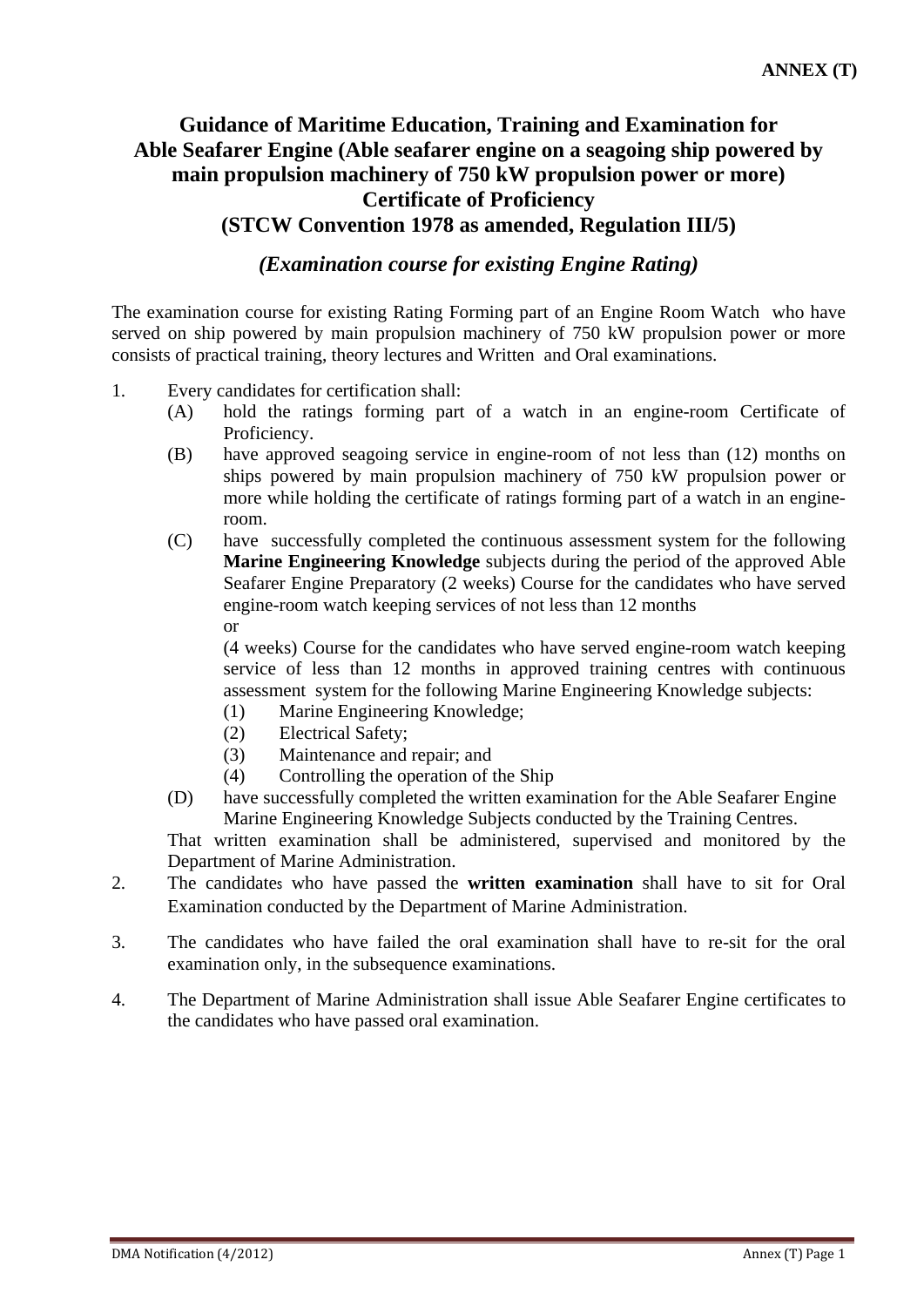#### **SUMMARY OF TEACHING HOURS FOR MARINE ENGINEERING KNOWLEDGE SUBJECTS**

| No.         | <b>Subjects</b>                          | <b>Examination</b> | <b>Teaching</b><br>hours | <b>Total</b><br>weeks |
|-------------|------------------------------------------|--------------------|--------------------------|-----------------------|
| 1.          | Marine Engineering<br>Knowledge          | Assessment         | 15                       |                       |
| 2.          | <b>Electrical Safety</b>                 | Assessment         | 3                        |                       |
| 3.          | Maintenance and repair                   | Assessment         | 39                       |                       |
| 4.          | Controlling the operation of<br>the ship | Assessment         | 3                        |                       |
| Total weeks | 2 weeks                                  |                    |                          |                       |

### **OR**

| No.         | <b>Subjects</b>                          | <b>Examination</b> | <b>Teaching</b><br>hours | <b>Total</b><br>weeks |
|-------------|------------------------------------------|--------------------|--------------------------|-----------------------|
| 1.          | Marine Engineering<br>Knowledge          | Assessment         | 30                       |                       |
| 2.          | <b>Electrical Safety</b>                 | Assessment         | 6                        |                       |
| 3.          | Maintenance and repair                   | Assessment         | 78                       |                       |
| 4.          | Controlling the operation of<br>the ship | Assessment         | 6                        |                       |
| Total weeks | 1 month                                  |                    |                          |                       |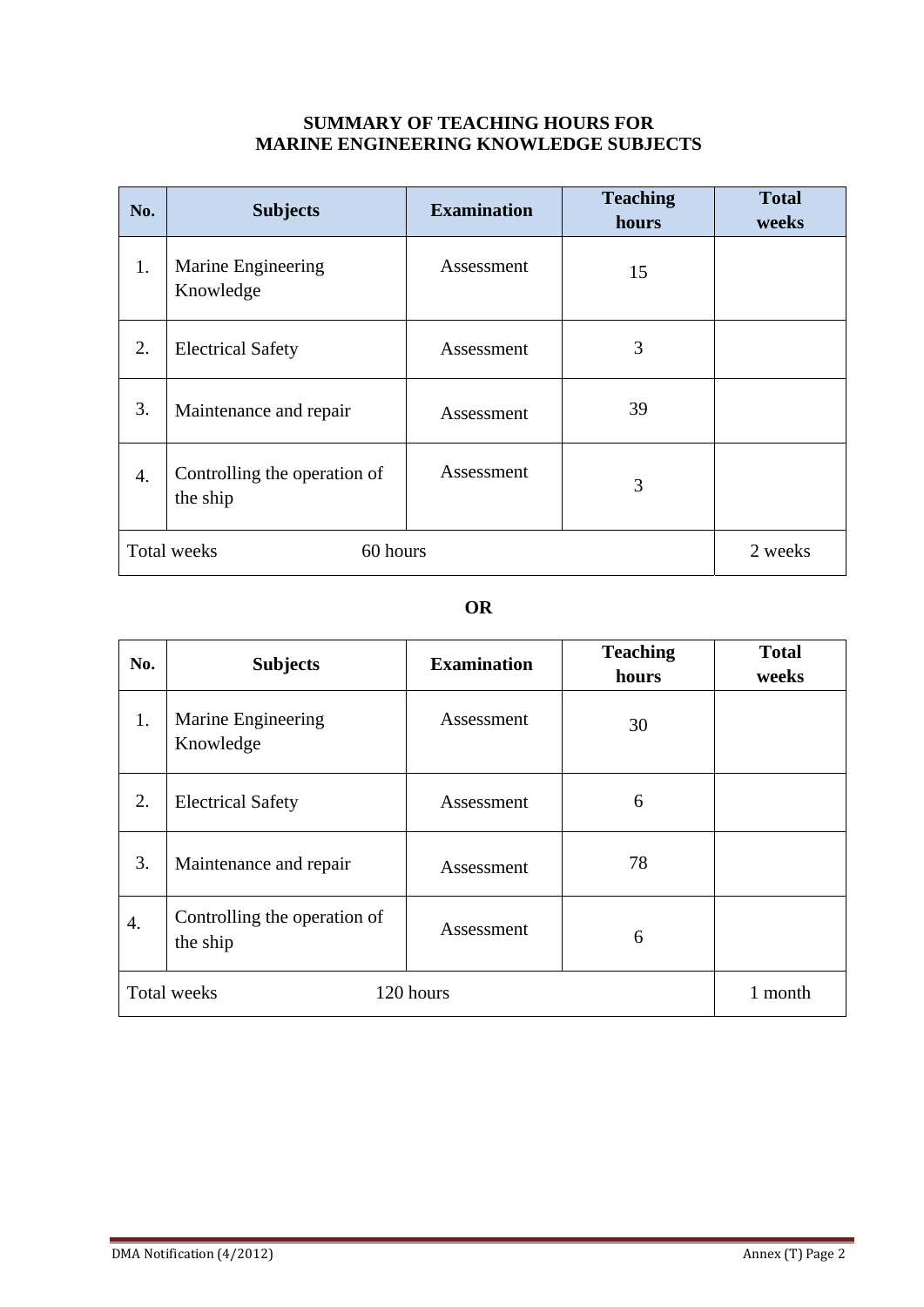#### **MODE AND MARKING SYSTEM FOR ABLE SEAFARER ENGINE EXAMINATION**

| No. | <b>Subject</b>                  | <b>Mode of</b><br><b>Examination</b> | <b>Duration of</b><br><b>Examination</b> | <b>Maximum</b><br>marks | <b>Pass</b><br>marks |
|-----|---------------------------------|--------------------------------------|------------------------------------------|-------------------------|----------------------|
|     | Marine Engineering<br>Knowledge | Training Centre's<br>Written Exam    | 1 Hour                                   | 100                     | 50                   |

### **MODE AND MARKING SYSTEM FOR ABLE SEAFARER ENGINEORAL EXAMINATION**

| No. | <b>Subject</b>          | <b>Mode of</b><br><b>Examination</b> | <b>Duration of</b><br><b>Examination</b> | <b>Maximum</b><br>marks | <b>Pass</b><br>marks |
|-----|-------------------------|--------------------------------------|------------------------------------------|-------------------------|----------------------|
|     | <b>Oral Examination</b> | DMA                                  |                                          | 100                     | 70                   |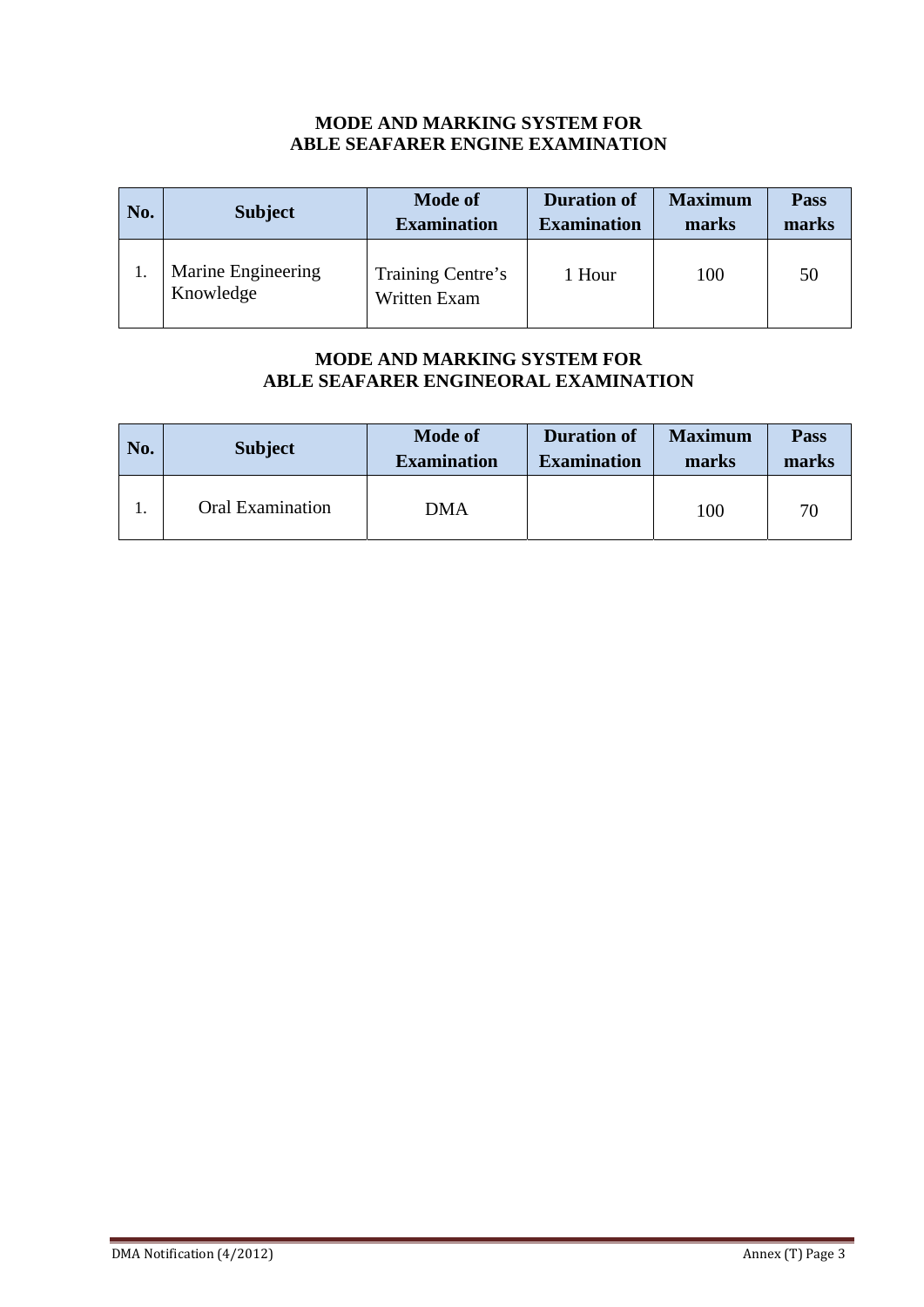### **Guidance of Maritime Education, Training and Examination for Electro-Technical Rating (Electro-Technical Rating on a seagoing ship powered by main propulsion machinery of 750 kW propulsion power or more) Certificate of Proficiency (STCW Convention 1978 as amended, Regulation III/7)**

The examination course for certification of **Electro-Technical Rating** (Electro-Technical Rating on a seagoing ship powered by main propulsion machinery of 750 kW propulsion power or more) consists of Workshop Skills Training, Written and Oral examinations.

- 1. Every candidate for certification shall:
	- (A) have passed Technical High School (Electrical or Electronics subjects) (or) holding **GTC** diploma (Electrical or Electronics or Mechatronics) (or) **B.Tech** degree(Electrical or Electronics or Mechatronics) (or) B.Sc (Physics).
	- (B) have successfully completed Electro-technical Rating examination course for 6 months conducted in approved training centres with continuous assessment system for the following Electro-Technical Engineering Knowledge subjects:
		- (1) Electrical, Electronic and Control Engineering
		- (2) Maintenance and repair
		- (3) Controlling the operation of the ship and care for persons on board
	- (C) have successfully completed the **written examination** for the Electro-Technical Engineering Knowledge subject conducted by the training centre.

 That written examination shall be administered, supervised and monitored by the Department of Marine Administration.

- 2. The candidates who have passed the **written examination** shall have to sit for Oral Examination conducted by the Department of Marine Administration.
- 3. The candidates who have failed the oral examination shall have to re-sit for the oral examination only, in the subsequence examinations.
- 4. The candidates shall have to serve for at least 12 months as approved sea going service in engine department.
- 5. The Department of Marine Administration shall issue Electro-technical Rating certificates to the candidates who have passed oral examination and have served as approved sea going service for 12 months in engine department.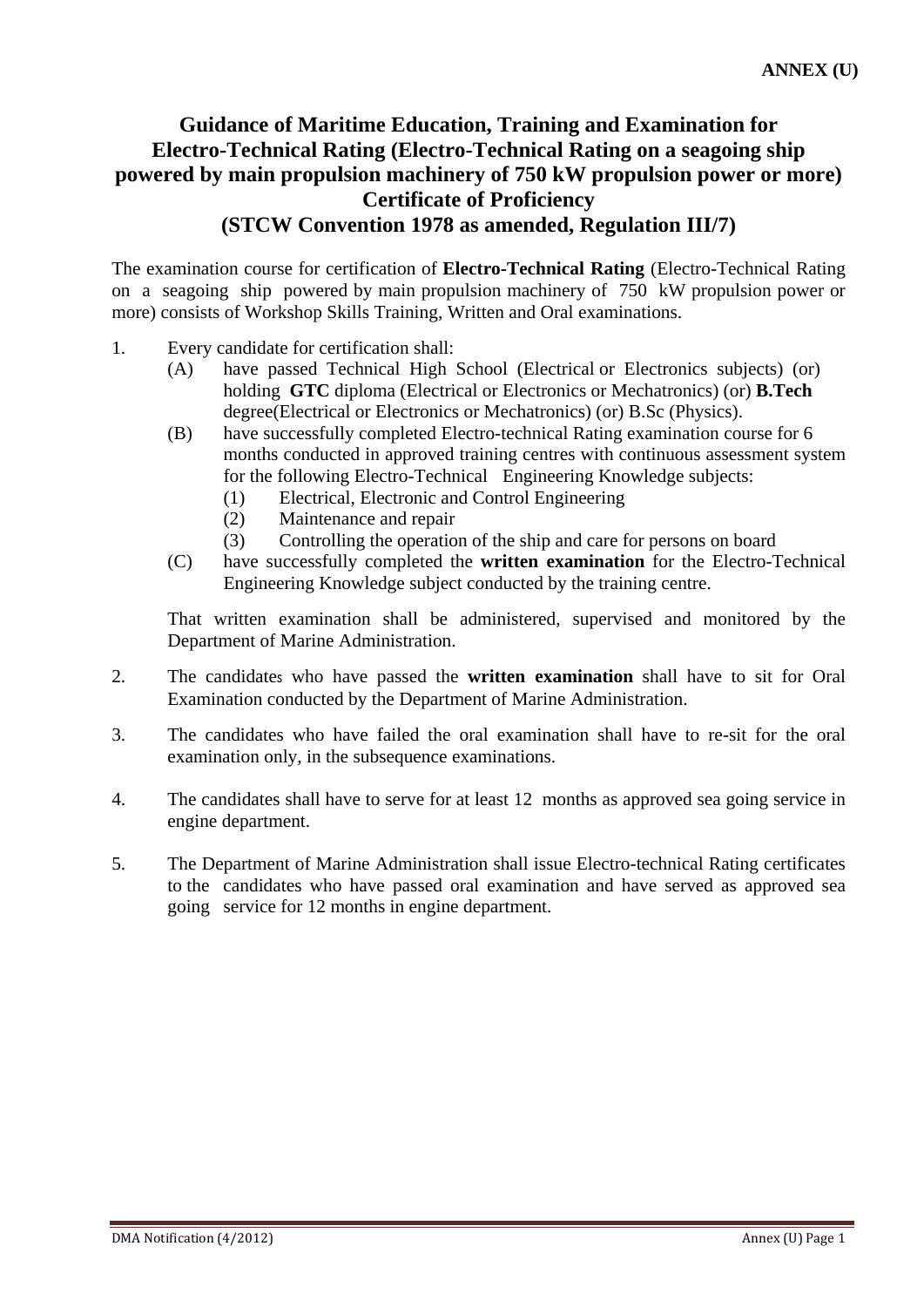#### **SUMMARY OF TEACHING HOURS FOR ELECTRO-TECHNICAL ENGINEERING KNOWLEDGE SUBJECTS**

| No. | <b>Subjects</b>                                                           | <b>Examination</b> | <b>Teaching</b><br>hours | <b>Total</b><br>weeks |
|-----|---------------------------------------------------------------------------|--------------------|--------------------------|-----------------------|
| 1.  | Electrical,<br>Electronic<br>and<br>Control Engineering                   | Assessment         | 472                      |                       |
| 2.  | Maintenance and repair                                                    | Assessment         | 285                      |                       |
| 3.  | Controlling the operation of<br>the ship and care for persons<br>on board | Assessment         | 23                       |                       |
|     | Total weeks                                                               | 780 hours          |                          | 26 weeks              |

### **MODE AND MARKING SYSTEM FOR ELECTRO-TECHNICAL RATING WRITTEN EXAMINATION**

| No. | <b>Subject</b>                                    | <b>Mode of</b><br><b>Examination</b>     | <b>Duration of</b><br><b>Examination</b> | <b>Maximum</b><br>marks | <b>Pass</b><br>marks |
|-----|---------------------------------------------------|------------------------------------------|------------------------------------------|-------------------------|----------------------|
|     | Electro-Technical<br><b>Engineering Knowledge</b> | Training Centre's<br><b>Written Exam</b> | 3 Hours                                  | 100                     | 50                   |

### **MODE AND MARKING SYSTEM FOR ELECTRO-TECHNICAL RATING ORAL EXAMINATION**

| No. | <b>Subject</b>          | <b>Mode of</b><br><b>Examination</b> | <b>Duration of</b><br><b>Examination</b> | <b>Maximum</b><br>marks | Pass<br>marks |
|-----|-------------------------|--------------------------------------|------------------------------------------|-------------------------|---------------|
| ı.  | <b>Oral Examination</b> | DMA                                  |                                          | 100                     | 70            |